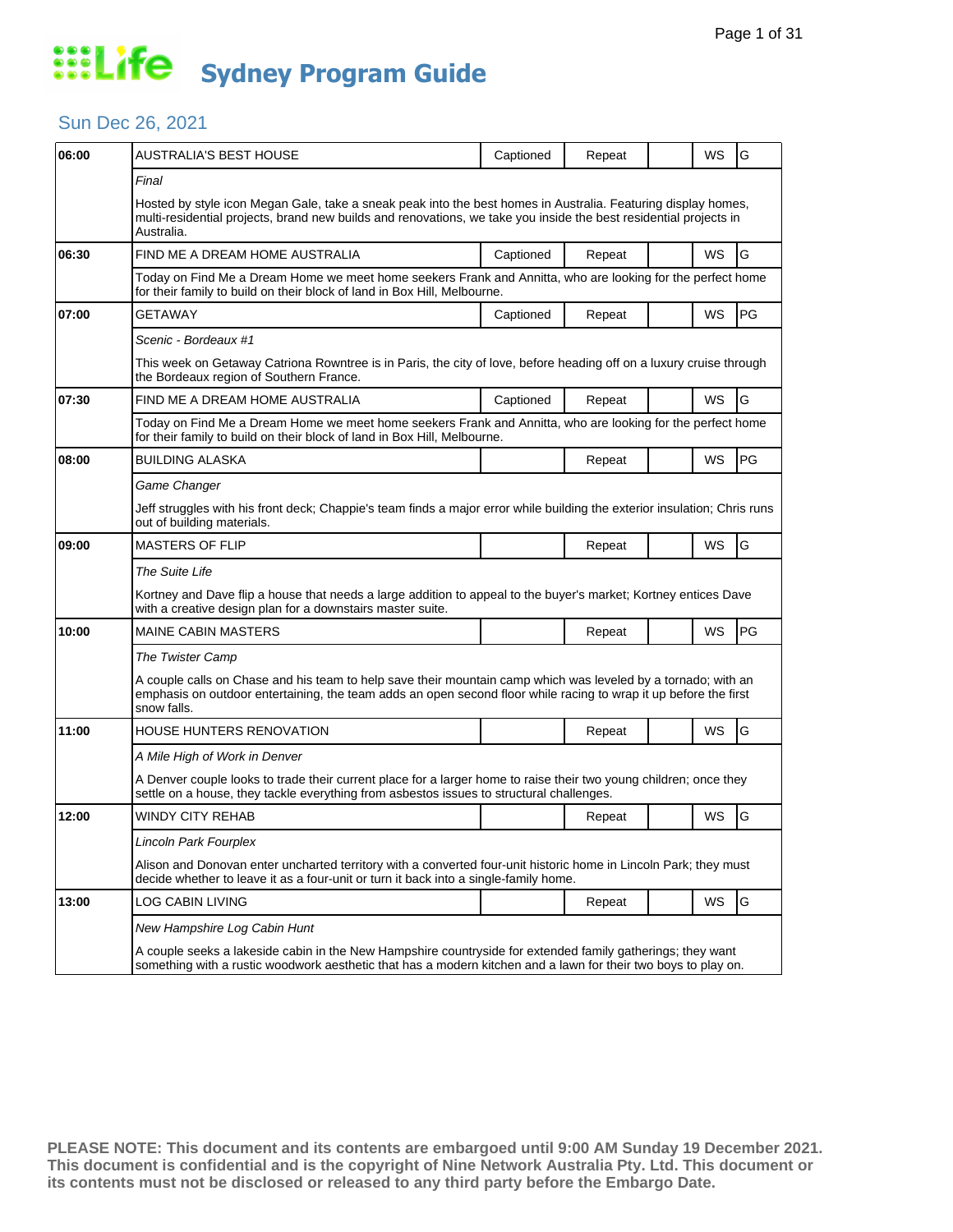#### Sun Dec 26, 2021

| 13:30 | FIND ME A DREAM HOME AUSTRALIA                                                                                                                                                                                                                                                                | Captioned | Repeat |  | <b>WS</b> | G |  |  |
|-------|-----------------------------------------------------------------------------------------------------------------------------------------------------------------------------------------------------------------------------------------------------------------------------------------------|-----------|--------|--|-----------|---|--|--|
|       | Today on Find Me a Dream Home we meet home seekers Frank and Annitta, who are looking for the perfect home<br>for their family to build on their block of land in Box Hill, Melbourne.                                                                                                        |           |        |  |           |   |  |  |
| 14:00 | SALVAGE DAWGS                                                                                                                                                                                                                                                                                 |           | Repeat |  | WS        | G |  |  |
|       | Log Cabin & Timber Frame                                                                                                                                                                                                                                                                      |           |        |  |           |   |  |  |
|       | Entertaining show about saving beautiful old doors, stained glass, floors, mantels, etc. from buildings that are slated<br>to be torn down. The crew works hard to ensure future generations can enjoy the wonderful craftsmanship of the<br>past.                                            |           |        |  |           |   |  |  |
| 14:30 | AUSTRALIA'S BEST HOUSE                                                                                                                                                                                                                                                                        | Captioned | Repeat |  | <b>WS</b> | G |  |  |
|       | Final                                                                                                                                                                                                                                                                                         |           |        |  |           |   |  |  |
|       | Hosted by style icon Megan Gale, take a sneak peak into the best homes in Australia. Featuring display homes,<br>multi-residential projects, brand new builds and renovations, we take you inside the best residential projects in<br>Australia.                                              |           |        |  |           |   |  |  |
| 15:00 | <b>DREAM HOMES REVEALED</b>                                                                                                                                                                                                                                                                   |           | Repeat |  | <b>WS</b> | G |  |  |
|       | In this episode we reveal a home that appears to be built from ruins, it has to be seen to be believed. We check out<br>a charming country home with expert Joe Snell. To finish today's journey, our final<br>home is a sustainable prefab home designed for its unique Australian location. |           |        |  |           |   |  |  |
| 15:30 | LOG CABIN LIVING                                                                                                                                                                                                                                                                              |           | Repeat |  | WS        | G |  |  |
|       | A New Life in Washington                                                                                                                                                                                                                                                                      |           |        |  |           |   |  |  |
|       | A recently engaged couple moves from Missouri to Washington to start their new life together; they want a cabin<br>with a short commute to work in Spokane, Wash., as well as proximity to outdoor activities.                                                                                |           |        |  |           |   |  |  |
| 16:00 | LOG CABIN LIVING                                                                                                                                                                                                                                                                              |           | Repeat |  | <b>WS</b> | G |  |  |
|       | <b>Recapturing Family Time</b>                                                                                                                                                                                                                                                                |           |        |  |           |   |  |  |
|       | In Louisville, Ky., a couple and their two children search for a cabin; she wants to raise the children in a small town,<br>where they can roam on their own land and spend quality time as a family.                                                                                         |           |        |  |           |   |  |  |
| 16:30 | <b>ESCAPE TO THE CHATEAU</b>                                                                                                                                                                                                                                                                  | Captioned | Repeat |  | <b>WS</b> | G |  |  |
|       | <b>Supersized Workshop</b>                                                                                                                                                                                                                                                                    |           |        |  |           |   |  |  |
|       | It's been a long, hot, challenging summer and with no guests, weddings or events at the chateau, Dick and Angel<br>tackle their never-ending to-do list, starting with one of the old outbuildings                                                                                            |           |        |  |           |   |  |  |
| 17:30 | <b>HOUSE HUNTERS</b>                                                                                                                                                                                                                                                                          |           | Repeat |  | <b>WS</b> | G |  |  |
|       | A Kansas City Split                                                                                                                                                                                                                                                                           |           |        |  |           |   |  |  |
|       | A couple searches for their first home together in Kansas City; he insists they live on the Missouri side where he<br>grew up, but she's hoping they decide to settle on the Kansas side where she spent her childhood; they bring along<br>their rescue dog.                                 |           |        |  |           |   |  |  |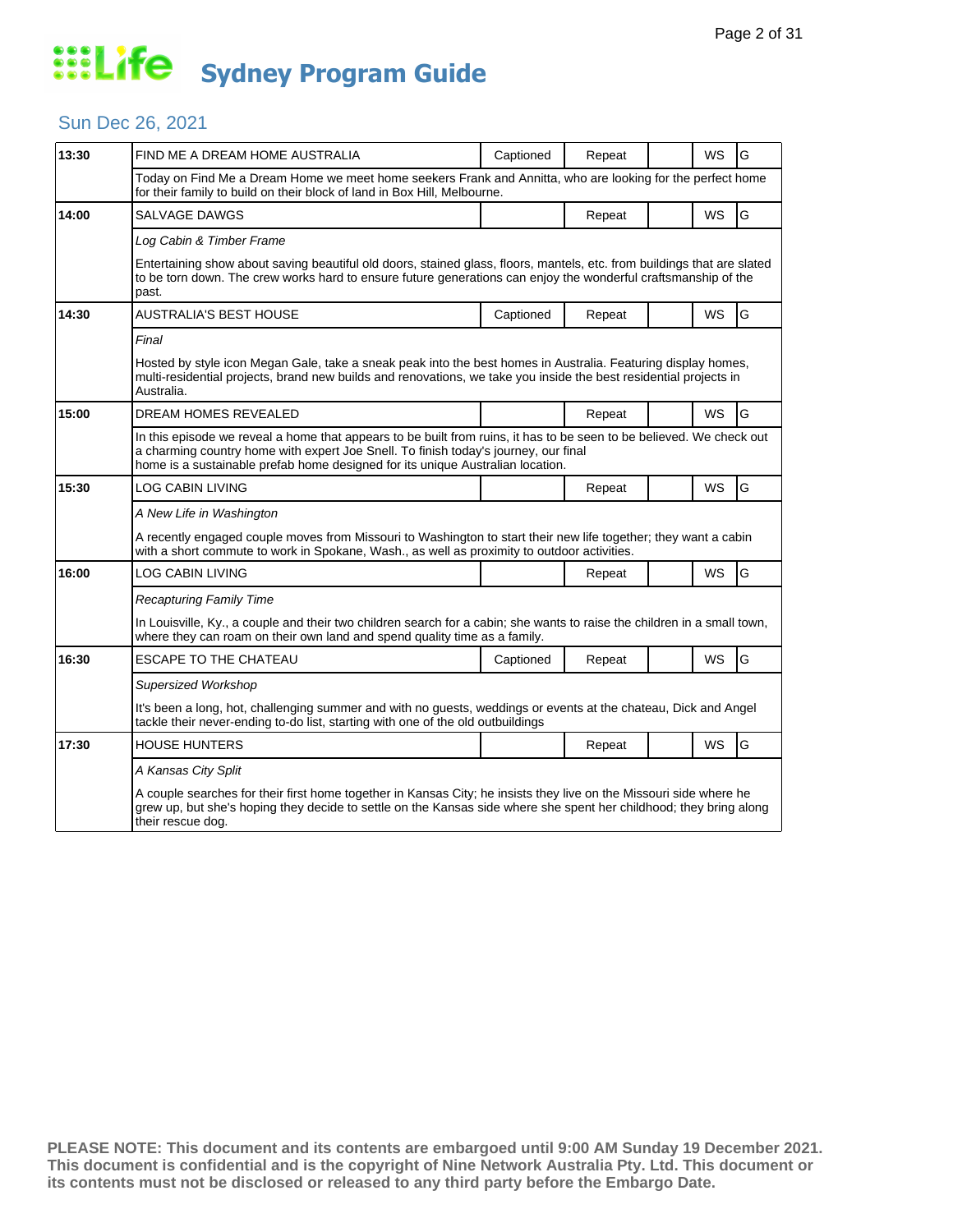### Sun Dec 26, 2021

| 18:00 |                                                                                                                                                                                                                                                                                              |  |        |  |           |    |  |  |
|-------|----------------------------------------------------------------------------------------------------------------------------------------------------------------------------------------------------------------------------------------------------------------------------------------------|--|--------|--|-----------|----|--|--|
|       | <b>HOUSE HUNTERS</b>                                                                                                                                                                                                                                                                         |  | Repeat |  | WS        | G  |  |  |
|       | Sailing Into a Home on Maui<br>A sailor brings his girlfriend on his house hunt in Maui, Hawaii; for him, rental potential and proximity to the beach<br>are key to his low-stress lifestyle but she's trying to convince him to buy farther up the mountain due to her fear of<br>tsunamis. |  |        |  |           |    |  |  |
| 18:30 | HOUSE HUNTERS INTERNATIONAL                                                                                                                                                                                                                                                                  |  | Repeat |  | WS        | G  |  |  |
|       | Dreams vs. Downsizing in Puerto Vallarta                                                                                                                                                                                                                                                     |  |        |  |           |    |  |  |
|       | Now that a family of five can work remotely, they are leaving Arizona to immerse themselves in the Mexican culture<br>of Puerto Vallarta; she wants to keep costs down, but he dreams of jaw-dropping ocean views.                                                                           |  |        |  |           |    |  |  |
| 19:00 | HOUSE HUNTERS INTERNATIONAL                                                                                                                                                                                                                                                                  |  | Repeat |  | <b>WS</b> | G  |  |  |
|       | A Family Prescription for Noosa                                                                                                                                                                                                                                                              |  |        |  |           |    |  |  |
|       | Two doctors pack up their kids and move to Noosa, Australia, to refocus on family. However, they're going down to<br>one income, and with their long wish list full of family needs, pricing is proving to be an unexpected curve ball.                                                      |  |        |  |           |    |  |  |
| 19:30 | <b>GOOD BONES</b>                                                                                                                                                                                                                                                                            |  | Repeat |  | <b>WS</b> | PG |  |  |
|       | <b>Bugging Out on Budget</b>                                                                                                                                                                                                                                                                 |  |        |  |           |    |  |  |
|       | Mina and Karen reach outside of their comfort zone with a house on the edge of the Bates Hendricks<br>neighbourhood. They're concerned about the location and the fact that the place is festering with cockroaches.                                                                         |  |        |  |           |    |  |  |
| 20:30 | <b>FLIP OR FLOP</b>                                                                                                                                                                                                                                                                          |  |        |  | WS        | G  |  |  |
|       | Fifties Flip                                                                                                                                                                                                                                                                                 |  |        |  |           |    |  |  |
|       | Christina convinces Tarek to take on a classic 50's flip in Norwalk, California. Once they begin updating the vintage                                                                                                                                                                        |  |        |  |           |    |  |  |
|       | home to create a more functional layout for contemporary buyers, it proves to be a huge challenge as they navigate<br>a tight profit margin.                                                                                                                                                 |  |        |  |           |    |  |  |
| 21:30 | CHRISTINA ON THE COAST: MY PERFECT<br><b>PARADISE</b>                                                                                                                                                                                                                                        |  |        |  | WS        | PG |  |  |
|       | Christina on the Coast: My Perfect Paradise                                                                                                                                                                                                                                                  |  |        |  |           |    |  |  |
|       | Christina and Ant take on an ambitious backyard remodel for their newly blended family to enjoy come summer.<br>However, as they rush to create a perfect paradise, it seems they may have bitten off more than they can chew.                                                               |  |        |  |           |    |  |  |
| 22:30 | <b>FIXER TO FABULOUS</b>                                                                                                                                                                                                                                                                     |  | Repeat |  | WS        | G  |  |  |
|       | A Boring House Turns Into a Boho-Chic Rental                                                                                                                                                                                                                                                 |  |        |  |           |    |  |  |
|       | Tired of their tight quarters in New Jersey, two best friends were happy to be transferred back to Bentonville,<br>Arkansas, for work. Luckily, Dave and Jenny Marrs have a rental property that is ready to be custom-renovated with<br>cool Caribbean style.                               |  |        |  |           |    |  |  |
| 23:30 | <b>HOUSE HUNTERS</b>                                                                                                                                                                                                                                                                         |  | Repeat |  | WS        | G  |  |  |
|       | Sailing Into a Home on Maui                                                                                                                                                                                                                                                                  |  |        |  |           |    |  |  |
|       | A sailor brings his girlfriend on his house hunt in Maui, Hawaii; for him, rental potential and proximity to the beach<br>are key to his low-stress lifestyle but she's trying to convince him to buy farther up the mountain due to her fear of<br>tsunamis.                                |  |        |  |           |    |  |  |
| 00:00 | THE REAL HOUSEWIVES OF<br>JOHANNESBURG                                                                                                                                                                                                                                                       |  |        |  | WS        | M  |  |  |
|       | The Big Day                                                                                                                                                                                                                                                                                  |  |        |  |           |    |  |  |
|       | It's show time for Christall as she finally launches her single "Wonder". Mercy takes a trip down to Polokwane with<br>her squad to share her new home.                                                                                                                                      |  |        |  |           |    |  |  |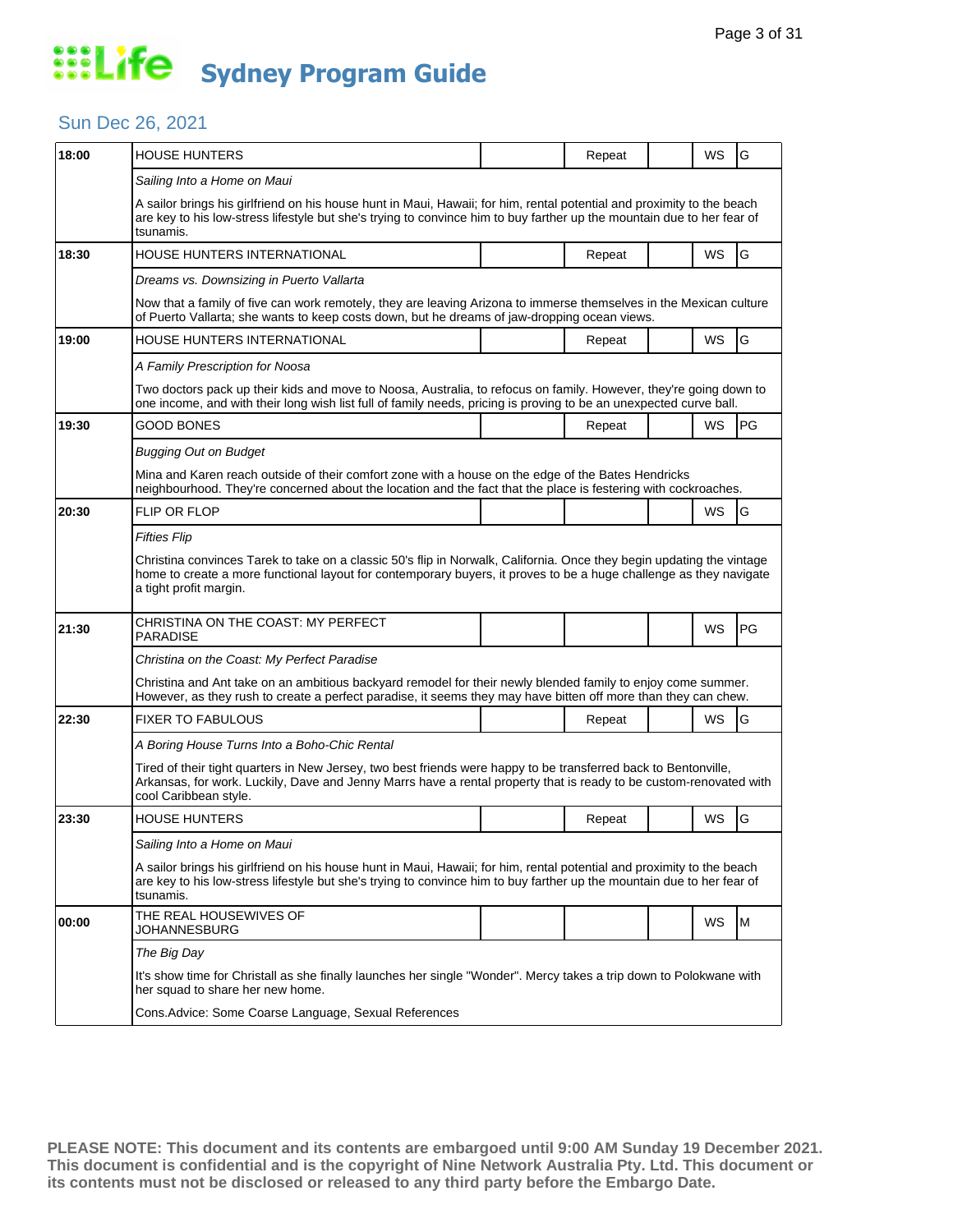### Sun Dec 26, 2021

| 01:00 | THE REAL HOUSEWIVES OF<br>JOHANNESBURG                                                                                                                                                                                                                         |  |        |  | WS        | M  |  |  |
|-------|----------------------------------------------------------------------------------------------------------------------------------------------------------------------------------------------------------------------------------------------------------------|--|--------|--|-----------|----|--|--|
|       | Season Finale                                                                                                                                                                                                                                                  |  |        |  |           |    |  |  |
|       | In the season finale, Brinnette finally walks down the aisle in an extravagant white wedding. Olwethu and Lerika are<br>left shocked when they searched for a missing friend.                                                                                  |  |        |  |           |    |  |  |
|       | Cons. Advice: Some Coarse Language, Sexual References                                                                                                                                                                                                          |  |        |  |           |    |  |  |
| 02:00 | <b>MILLION DOLLAR LISTING LOS ANGELES</b>                                                                                                                                                                                                                      |  | Repeat |  |           | M  |  |  |
|       | Unfinished Business                                                                                                                                                                                                                                            |  |        |  |           |    |  |  |
|       | The Brits host a luxurious open house for their \$45 million dollar Bel Air listing, and sparks fly when Flagg and<br>Altman come face to face.                                                                                                                |  |        |  |           |    |  |  |
|       | Cons.Advice: Some Coarse Language                                                                                                                                                                                                                              |  |        |  |           |    |  |  |
| 03:00 | <b>BUILDING ALASKA</b>                                                                                                                                                                                                                                         |  | Repeat |  | WS        | PG |  |  |
|       | Game Changer                                                                                                                                                                                                                                                   |  |        |  |           |    |  |  |
|       | Jeff struggles with his front deck; Chappie's team finds a major error while building the exterior insulation; Chris runs<br>out of building materials.                                                                                                        |  |        |  |           |    |  |  |
| 04:00 | <b>FIXER TO FABULOUS</b>                                                                                                                                                                                                                                       |  | Repeat |  | <b>WS</b> | G  |  |  |
|       | A Boring House Turns Into a Boho-Chic Rental                                                                                                                                                                                                                   |  |        |  |           |    |  |  |
|       | Tired of their tight quarters in New Jersey, two best friends were happy to be transferred back to Bentonville,<br>Arkansas, for work. Luckily, Dave and Jenny Marrs have a rental property that is ready to be custom-renovated with<br>cool Caribbean style. |  |        |  |           |    |  |  |
| 05:00 | <b>MAINE CABIN MASTERS</b>                                                                                                                                                                                                                                     |  | Repeat |  | WS        | PG |  |  |
|       | The Twister Camp                                                                                                                                                                                                                                               |  |        |  |           |    |  |  |
|       | A couple calls on Chase and his team to help save their mountain camp which was leveled by a tornado; with an<br>emphasis on outdoor entertaining, the team adds an open second floor while racing to wrap it up before the first<br>snow falls.               |  |        |  |           |    |  |  |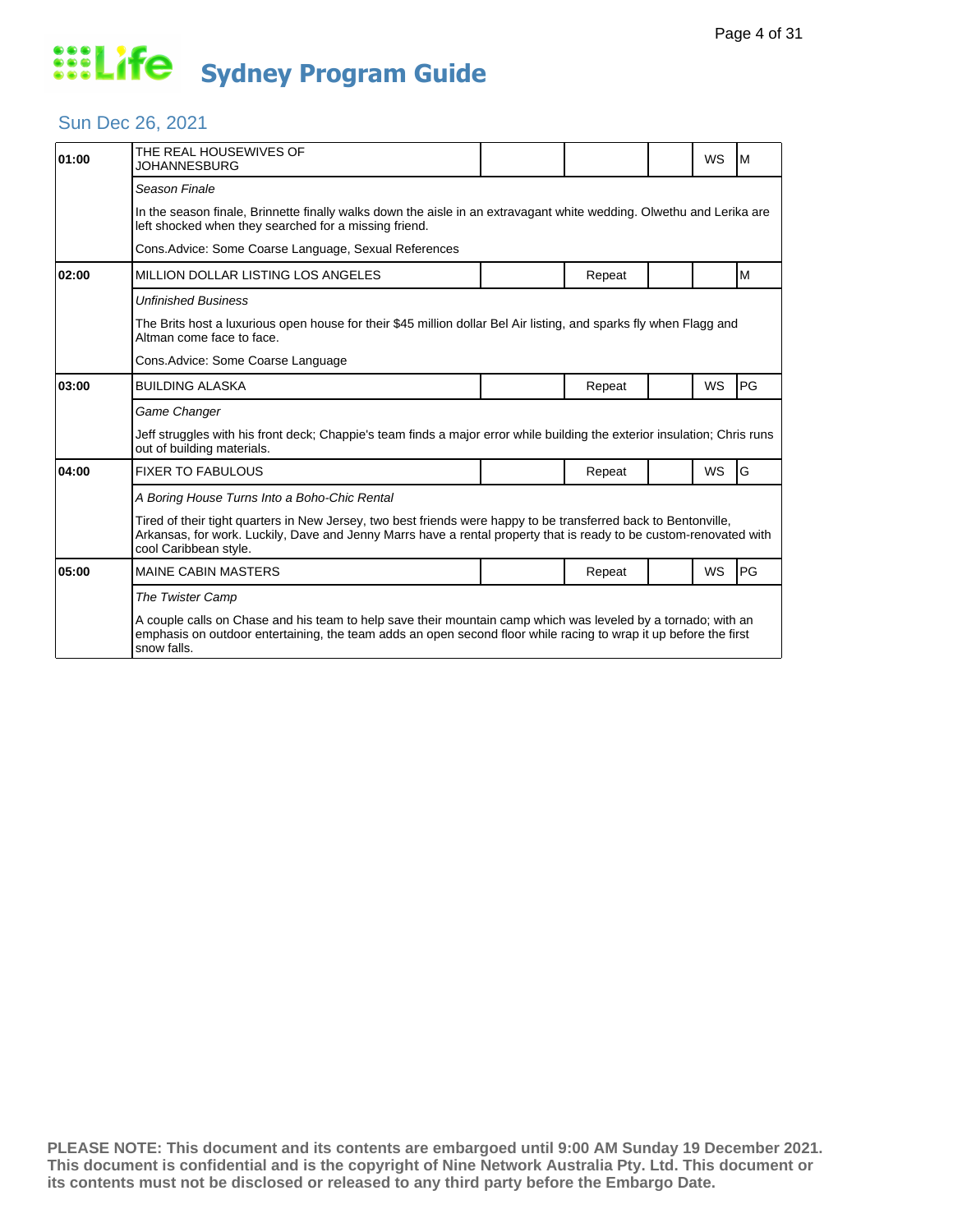### Mon Dec 27, 2021

| 06:00 | CHRISTINA ON THE COAST: MY PERFECT<br>PARADISE                                                                                                                                                                                                                        |           | Repeat |  | WS        | PG |  |  |  |
|-------|-----------------------------------------------------------------------------------------------------------------------------------------------------------------------------------------------------------------------------------------------------------------------|-----------|--------|--|-----------|----|--|--|--|
|       | Christina on the Coast: My Perfect Paradise                                                                                                                                                                                                                           |           |        |  |           |    |  |  |  |
|       | Christina and Ant take on an ambitious backyard remodel for their newly blended family to enjoy come summer.<br>However, as they rush to create a perfect paradise, it seems they may have bitten off more than they can chew.                                        |           |        |  |           |    |  |  |  |
| 07:00 | <b>FIXER TO FABULOUS</b>                                                                                                                                                                                                                                              |           | Repeat |  | WS        | G  |  |  |  |
|       | A Boring House Turns Into a Boho-Chic Rental                                                                                                                                                                                                                          |           |        |  |           |    |  |  |  |
|       | Tired of their tight quarters in New Jersey, two best friends were happy to be transferred back to Bentonville,<br>Arkansas, for work. Luckily, Dave and Jenny Marrs have a rental property that is ready to be custom-renovated with<br>cool Caribbean style.        |           |        |  |           |    |  |  |  |
| 08:00 | <b>GOOD BONES</b>                                                                                                                                                                                                                                                     |           | Repeat |  | WS        | PG |  |  |  |
|       | Bugging Out on Budget                                                                                                                                                                                                                                                 |           |        |  |           |    |  |  |  |
|       | Mina and Karen reach outside of their comfort zone with a house on the edge of the Bates Hendricks<br>neighbourhood. They're concerned about the location and the fact that the place is festering with cockroaches.                                                  |           |        |  |           |    |  |  |  |
| 09:00 | <b>FLIP OR FLOP</b>                                                                                                                                                                                                                                                   |           | Repeat |  | <b>WS</b> | G  |  |  |  |
|       | Fifties Flip                                                                                                                                                                                                                                                          |           |        |  |           |    |  |  |  |
|       | Christina convinces Tarek to take on a classic 50's flip in Norwalk, California. Once they begin updating the vintage<br>home to create a more functional layout for contemporary buyers, it proves to be a huge challenge as they navigate<br>a tight profit margin. |           |        |  |           |    |  |  |  |
| 09:30 | <b>FLIP OR FLOP</b>                                                                                                                                                                                                                                                   |           | Repeat |  | WS        | G  |  |  |  |
|       | Flew the Coop                                                                                                                                                                                                                                                         |           |        |  |           |    |  |  |  |
|       | From dirty carpets to rotten food, Tarek and Christina thought they had seen the worst of this house in Cerritos,<br>California. After finding a bird cage with years of mess, they struggle to see past the trash and transform this home<br>into a profitable flip. |           |        |  |           |    |  |  |  |
| 10:00 | WINDY CITY REHAB                                                                                                                                                                                                                                                      |           | Repeat |  | WS        | G  |  |  |  |
|       | Lincoln Park Fourplex                                                                                                                                                                                                                                                 |           |        |  |           |    |  |  |  |
|       | Alison and Donovan enter uncharted territory with a converted four-unit historic home in Lincoln Park; they must<br>decide whether to leave it as a four-unit or turn it back into a single-family home.                                                              |           |        |  |           |    |  |  |  |
| 11:00 | POSTCARDS SUMMER                                                                                                                                                                                                                                                      | Captioned |        |  | WS        | PG |  |  |  |
|       | Shane Delia heads East to Box Hill in search of Melbourne's best Chinese food. Brodie visits Mt Martha. Lauren<br>immerses herself in art at 'The LUME Melbourne', and Shane Crawford heads to Smith Street in the heart of<br>Collingwood.                           |           |        |  |           |    |  |  |  |
| 11:30 | FIND ME A DREAM HOME AUSTRALIA                                                                                                                                                                                                                                        | Captioned | Repeat |  | WS        | G  |  |  |  |
|       | Today on Find Me a Dream Home we meet home seekers Frank and Annitta, who are looking for the perfect home<br>for their family to build on their block of land in Box Hill, Melbourne.                                                                                |           |        |  |           |    |  |  |  |
| 12:00 | <b>BUILDING ALASKA</b>                                                                                                                                                                                                                                                |           | Repeat |  | WS        | PG |  |  |  |
|       | Game Changer                                                                                                                                                                                                                                                          |           |        |  |           |    |  |  |  |
|       | Jeff struggles with his front deck; Chappie's team finds a major error while building the exterior insulation; Chris runs<br>out of building materials.                                                                                                               |           |        |  |           |    |  |  |  |
| 13:00 | FLIP OR FLOP                                                                                                                                                                                                                                                          |           | Repeat |  | <b>WS</b> | G  |  |  |  |
|       | Fifties Flip                                                                                                                                                                                                                                                          |           |        |  |           |    |  |  |  |
|       | Christina convinces Tarek to take on a classic 50's flip in Norwalk, California. Once they begin updating the vintage<br>home to create a more functional layout for contemporary buyers, it proves to be a huge challenge as they navigate<br>a tight profit margin. |           |        |  |           |    |  |  |  |
|       |                                                                                                                                                                                                                                                                       |           |        |  |           |    |  |  |  |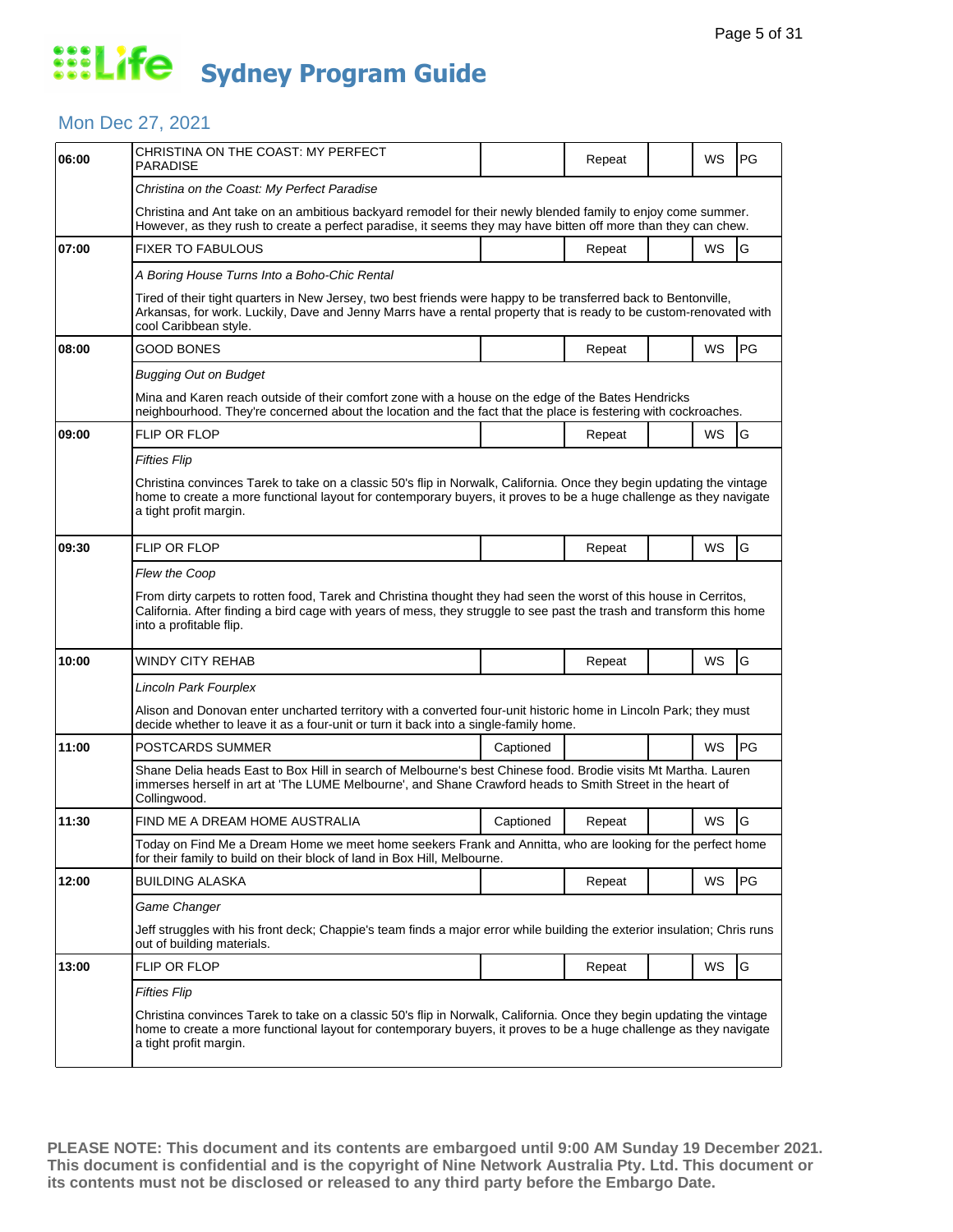#### Mon Dec 27, 2021

| 13:30 | <b>FLIP OR FLOP</b>                                                                                                                                                                                                                                                                                                                                  |           | Repeat |  | <b>WS</b> | G         |  |  |
|-------|------------------------------------------------------------------------------------------------------------------------------------------------------------------------------------------------------------------------------------------------------------------------------------------------------------------------------------------------------|-----------|--------|--|-----------|-----------|--|--|
|       | <b>Flew the Coop</b><br>From dirty carpets to rotten food, Tarek and Christina thought they had seen the worst of this house in Cerritos,<br>California. After finding a bird cage with years of mess, they struggle to see past the trash and transform this home<br>into a profitable flip.                                                        |           |        |  |           |           |  |  |
| 14:00 | CHRISTINA ON THE COAST: MY PERFECT<br><b>PARADISE</b>                                                                                                                                                                                                                                                                                                |           | Repeat |  | <b>WS</b> | PG        |  |  |
|       | Christina on the Coast: My Perfect Paradise                                                                                                                                                                                                                                                                                                          |           |        |  |           |           |  |  |
|       | Christina and Ant take on an ambitious backyard remodel for their newly blended family to enjoy come summer.<br>However, as they rush to create a perfect paradise, it seems they may have bitten off more than they can chew.                                                                                                                       |           |        |  |           |           |  |  |
| 15:00 | THE BLOCK: ALL STARS                                                                                                                                                                                                                                                                                                                                 | Captioned | Repeat |  | <b>WS</b> | <b>PG</b> |  |  |
|       | Judging - Formal Lounge, Hallway and Linen Cupboard.                                                                                                                                                                                                                                                                                                 |           |        |  |           |           |  |  |
|       | Living room, hallway and utility room week has made some of the teams tired and emotional. As all their hard work<br>comes together, the end results are four very different looks. There's \$10,000 for the winner, and two of the houses<br>seriously impress the judges. But for one All Star couple, the scores aren't what they were expecting. |           |        |  |           |           |  |  |
| 16:00 | <b>FLEA MARKET FLIP</b>                                                                                                                                                                                                                                                                                                                              |           |        |  | <b>WS</b> | G         |  |  |
|       | Go Bold or Go Home!                                                                                                                                                                                                                                                                                                                                  |           |        |  |           |           |  |  |
|       | Flea Market Flip shows viewers how a little cash can go a long way with the right amount of creativity. Given only<br>\$500, our contestants will scour the booths and tents of flea markets in search of items they can buy, fix and then<br>flip for a higher sum.                                                                                 |           |        |  |           |           |  |  |
| 16:30 | <b>BARN HUNTERS</b>                                                                                                                                                                                                                                                                                                                                  |           | Repeat |  | <b>WS</b> | G         |  |  |
|       | <b>Butter Creek Bank Barn Gut Renovation</b>                                                                                                                                                                                                                                                                                                         |           |        |  |           |           |  |  |
|       | Sean and the boys at Bucks County Timbercraft take on the gut renovation of an 1841 Pennsylvania Bank Barn.                                                                                                                                                                                                                                          |           |        |  |           |           |  |  |
| 17:00 | <b>GOOD BONES</b>                                                                                                                                                                                                                                                                                                                                    |           | Repeat |  | <b>WS</b> | <b>PG</b> |  |  |
|       | <b>Bugging Out on Budget</b><br>Mina and Karen reach outside of their comfort zone with a house on the edge of the Bates Hendricks<br>neighbourhood. They're concerned about the location and the fact that the place is festering with cockroaches.                                                                                                 |           |        |  |           |           |  |  |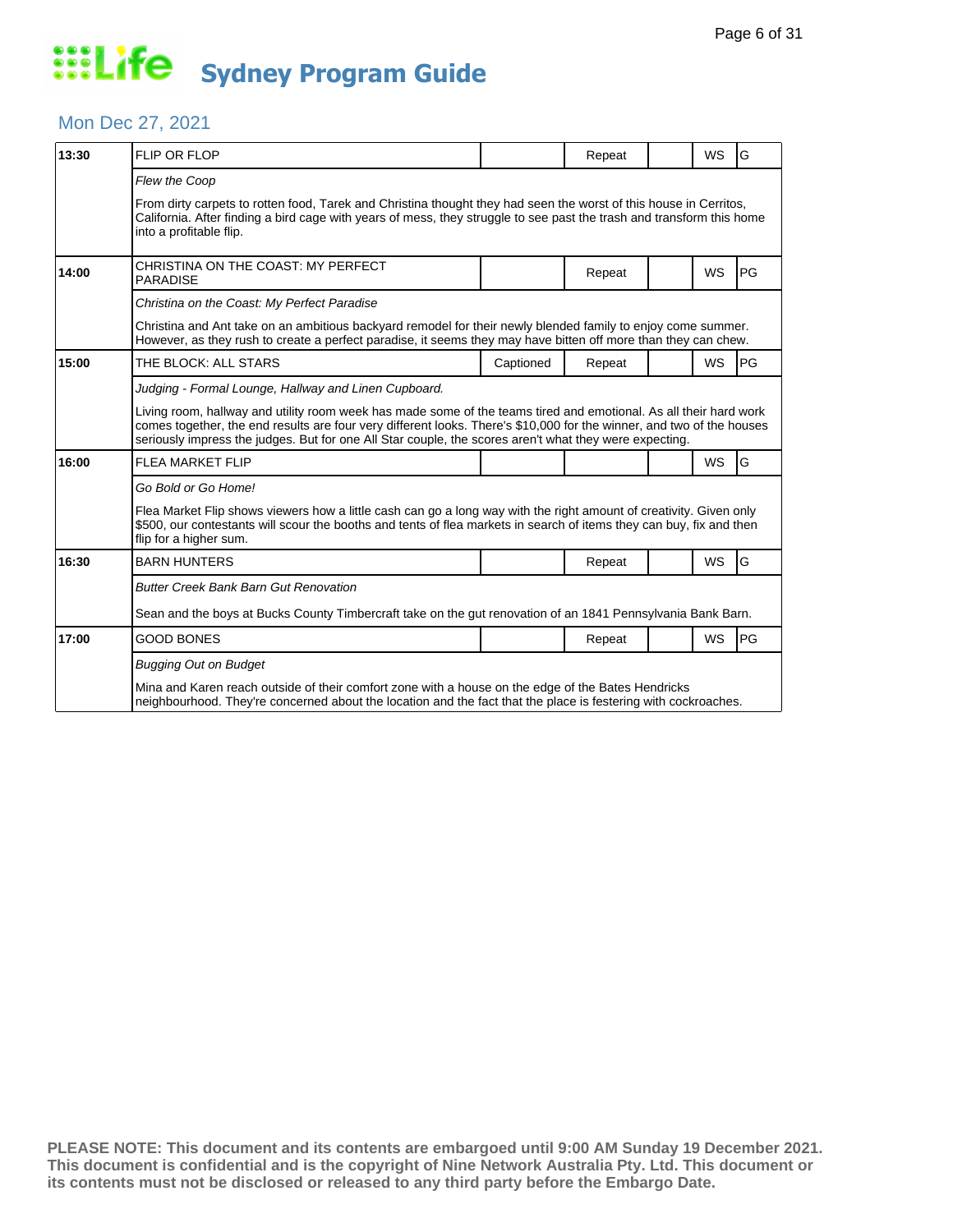#### Mon Dec 27, 2021

| 18:00 | HOUSE HUNTERS INTERNATIONAL                                                                                                                                                                                                                                              |  | Repeat |  | WS | G         |  |  |  |
|-------|--------------------------------------------------------------------------------------------------------------------------------------------------------------------------------------------------------------------------------------------------------------------------|--|--------|--|----|-----------|--|--|--|
|       | Stress-Free Manabi                                                                                                                                                                                                                                                       |  |        |  |    |           |  |  |  |
|       | To get a break from their hectic lives, this Colorado couple prefer Ecuador's laid-back Manabi Province; they're<br>hoping to find their own vacation home in this easy-going spot.                                                                                      |  |        |  |    |           |  |  |  |
| 18:30 | <b>HOUSE HUNTERS INTERNATIONAL</b>                                                                                                                                                                                                                                       |  | Repeat |  | WS | G         |  |  |  |
|       | A Family Adventure in Budapest                                                                                                                                                                                                                                           |  |        |  |    |           |  |  |  |
|       | A craving for adventure brings a family of three to Budapest, but they have differing expectations for their new home;<br>he wants to be close to the vibrant city centre, while she would like to live in a quiet, family-friendly neighbourhood.                       |  |        |  |    |           |  |  |  |
| 19:00 | <b>HOUSE HUNTERS</b>                                                                                                                                                                                                                                                     |  | Repeat |  | WS | G         |  |  |  |
|       | Is Bigger Better in Texas?                                                                                                                                                                                                                                               |  |        |  |    |           |  |  |  |
|       | Austin newcomers look at some Texas-sized properties for their first house; she wants to land a Spanish<br>Mediterranean, but he has a taste for the modern.                                                                                                             |  |        |  |    |           |  |  |  |
| 19:30 | <b>HOUSE HUNTERS</b>                                                                                                                                                                                                                                                     |  | Repeat |  | WS | G         |  |  |  |
|       | Long Island Fever                                                                                                                                                                                                                                                        |  |        |  |    |           |  |  |  |
|       | Native Long Islanders are desperate to find a bigger place for their growing family; he would love to keep the budget<br>under \$1 million by finding a fixer-upper, but with a house full of kids and one on the way, she wants a place that's<br>move-in-ready.        |  |        |  |    |           |  |  |  |
| 20:30 | CHEAP OLD HOUSES                                                                                                                                                                                                                                                         |  |        |  | WS | G         |  |  |  |
|       | The Cheapest Old House: \$1!                                                                                                                                                                                                                                             |  |        |  |    |           |  |  |  |
|       | Elizabeth and Ethan are on another trip across the country to see a restored church-turned-home that was<br>purchased for just one dollar. On the way, they check out an iconic four-story tower in Ohio and massive 1880s<br>Queen Anne Victorian in Pennsylvania.      |  |        |  |    |           |  |  |  |
| 21:30 | 100 DAY DREAM HOME                                                                                                                                                                                                                                                       |  | Repeat |  | WS | G         |  |  |  |
|       | Tomentosa                                                                                                                                                                                                                                                                |  |        |  |    |           |  |  |  |
|       | Brian and Mika Kleinschmidt are a husband-and-wife team from Tampa, Florida, that makes dream homes come<br>true. She's the realtor, he's the developer and together they help clients both design and build the perfect home from<br>the ground up in 100 days or less. |  |        |  |    |           |  |  |  |
| 22:30 | TEXAS FLIP N MOVE                                                                                                                                                                                                                                                        |  |        |  | WS | G         |  |  |  |
|       | Snow Sisters' Traditional Residence                                                                                                                                                                                                                                      |  |        |  |    |           |  |  |  |
|       | The Snow Sisters win a cute, three-bed, one-bath home at an auction in Fort Worth, Texas; at another auction,<br>Randy injures his leg after winning a small garage-like structure.                                                                                      |  |        |  |    |           |  |  |  |
| 23:30 | HOUSE HUNTERS INTERNATIONAL                                                                                                                                                                                                                                              |  | Repeat |  | WS | G         |  |  |  |
|       | Stress-Free Manabi                                                                                                                                                                                                                                                       |  |        |  |    |           |  |  |  |
|       | To get a break from their hectic lives, this Colorado couple prefer Ecuador's laid-back Manabi Province; they're<br>hoping to find their own vacation home in this easy-going spot.                                                                                      |  |        |  |    |           |  |  |  |
| 00:00 | <b>SUMMER HOUSE</b>                                                                                                                                                                                                                                                      |  |        |  | WS | <b>MA</b> |  |  |  |
|       | Will You Bury Me?                                                                                                                                                                                                                                                        |  |        |  |    |           |  |  |  |
|       | It's the last weekend at the Summer House and the crew gets together for one more epic 'death of summer' party.<br>Despite their undeniable attraction, Carl gets closer to Kristen, while Paige embraces being single.                                                  |  |        |  |    |           |  |  |  |
|       | Cons. Advice: Adult Themes, Frequent Coarse Language, Sexual References                                                                                                                                                                                                  |  |        |  |    |           |  |  |  |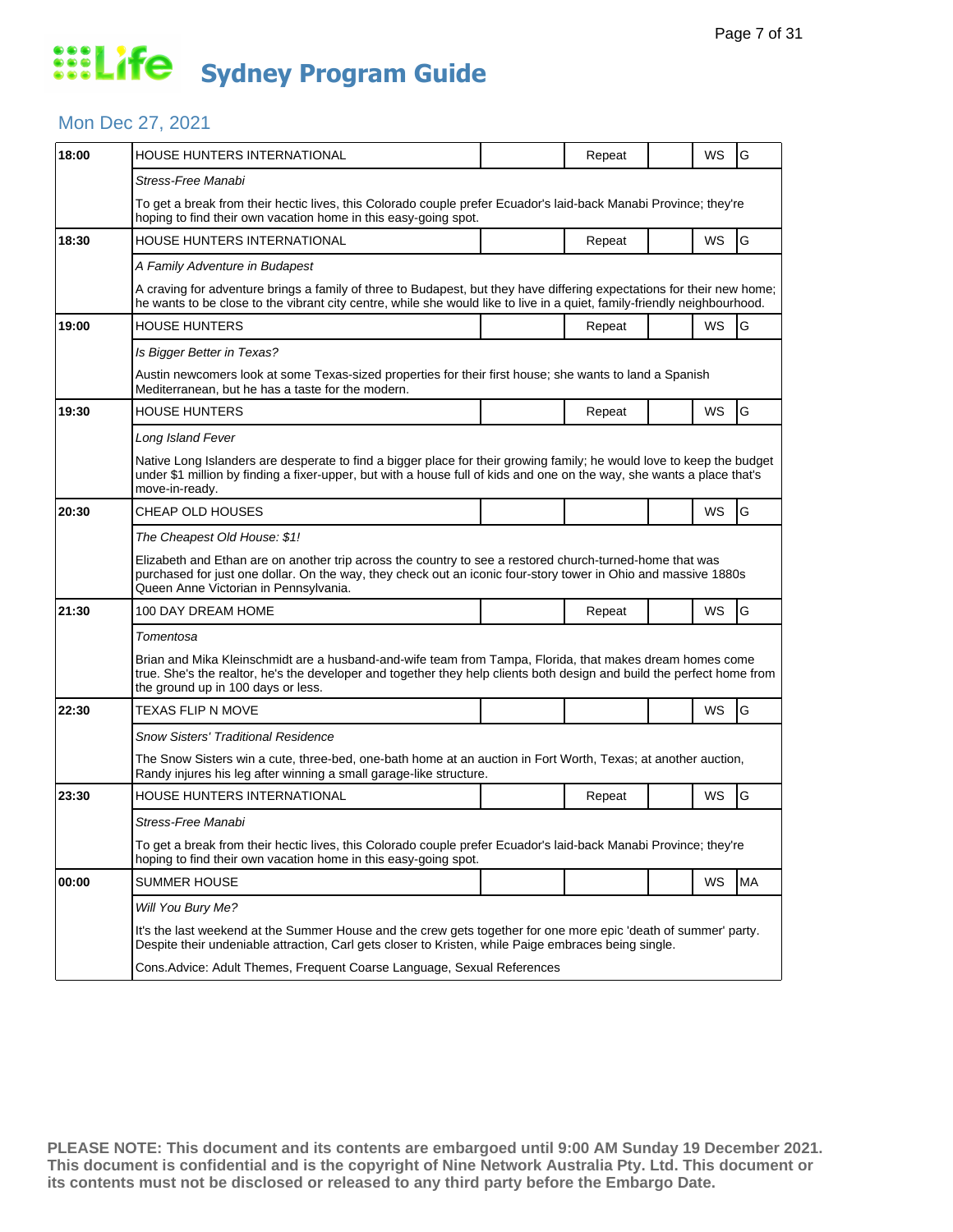### Mon Dec 27, 2021

| 01:00 | HOUSE HUNTERS                                                                                                                                                                                                                                                            |  | Repeat |  | WS        | G   |  |  |
|-------|--------------------------------------------------------------------------------------------------------------------------------------------------------------------------------------------------------------------------------------------------------------------------|--|--------|--|-----------|-----|--|--|
|       | Long Island Fever                                                                                                                                                                                                                                                        |  |        |  |           |     |  |  |
|       | Native Long Islanders are desperate to find a bigger place for their growing family; he would love to keep the budget<br>under \$1 million by finding a fixer-upper, but with a house full of kids and one on the way, she wants a place that's<br>move-in-ready.        |  |        |  |           |     |  |  |
| 01:30 | <b>HOUSE HUNTERS</b>                                                                                                                                                                                                                                                     |  | Repeat |  | <b>WS</b> | G   |  |  |
|       | Attached at the Hip                                                                                                                                                                                                                                                      |  |        |  |           |     |  |  |
|       | A kindergarten teacher wants to get out of her parents' house and into her own home in Washington, DC.; her best<br>friend and future roommate joins the hunt to convince her to consider a single-family home and not just an attached<br>townhome.                     |  |        |  |           |     |  |  |
| 02:00 | THE REAL HOUSEWIVES OF<br>JOHANNESBURG                                                                                                                                                                                                                                   |  | Repeat |  | WS        | lM. |  |  |
|       | The Big Day                                                                                                                                                                                                                                                              |  |        |  |           |     |  |  |
|       | It's show time for Christall as she finally launches her single "Wonder". Mercy takes a trip down to Polokwane with<br>her squad to share her new home.                                                                                                                  |  |        |  |           |     |  |  |
|       | Cons.Advice: Some Coarse Language, Sexual References                                                                                                                                                                                                                     |  |        |  |           |     |  |  |
| 03:00 | THE REAL HOUSEWIVES OF<br>JOHANNESBURG                                                                                                                                                                                                                                   |  | Repeat |  | <b>WS</b> | M   |  |  |
|       | Season Finale                                                                                                                                                                                                                                                            |  |        |  |           |     |  |  |
|       | In the season finale, Brinnette finally walks down the aisle in an extravagant white wedding. Olwethu and Lerika are<br>left shocked when they searched for a missing friend.                                                                                            |  |        |  |           |     |  |  |
|       | Cons.Advice: Some Coarse Language, Sexual References                                                                                                                                                                                                                     |  |        |  |           |     |  |  |
| 04:00 | 100 DAY DREAM HOME                                                                                                                                                                                                                                                       |  | Repeat |  | <b>WS</b> | G   |  |  |
|       | Tomentosa                                                                                                                                                                                                                                                                |  |        |  |           |     |  |  |
|       | Brian and Mika Kleinschmidt are a husband-and-wife team from Tampa, Florida, that makes dream homes come<br>true. She's the realtor, he's the developer and together they help clients both design and build the perfect home from<br>the ground up in 100 days or less. |  |        |  |           |     |  |  |
| 05:00 | <b>FLEA MARKET FLIP</b>                                                                                                                                                                                                                                                  |  | Repeat |  | WS        | G   |  |  |
|       | Go Bold or Go Home!                                                                                                                                                                                                                                                      |  |        |  |           |     |  |  |
|       | Flea Market Flip shows viewers how a little cash can go a long way with the right amount of creativity. Given only<br>\$500, our contestants will scour the booths and tents of flea markets in search of items they can buy, fix and then<br>flip for a higher sum.     |  |        |  |           |     |  |  |
| 05:30 | <b>BARN HUNTERS</b>                                                                                                                                                                                                                                                      |  | Repeat |  | <b>WS</b> | G   |  |  |
|       | <b>Butter Creek Bank Barn Gut Renovation</b>                                                                                                                                                                                                                             |  |        |  |           |     |  |  |
|       | Sean and the boys at Bucks County Timbercraft take on the gut renovation of an 1841 Pennsylvania Bank Barn.                                                                                                                                                              |  |        |  |           |     |  |  |
|       |                                                                                                                                                                                                                                                                          |  |        |  |           |     |  |  |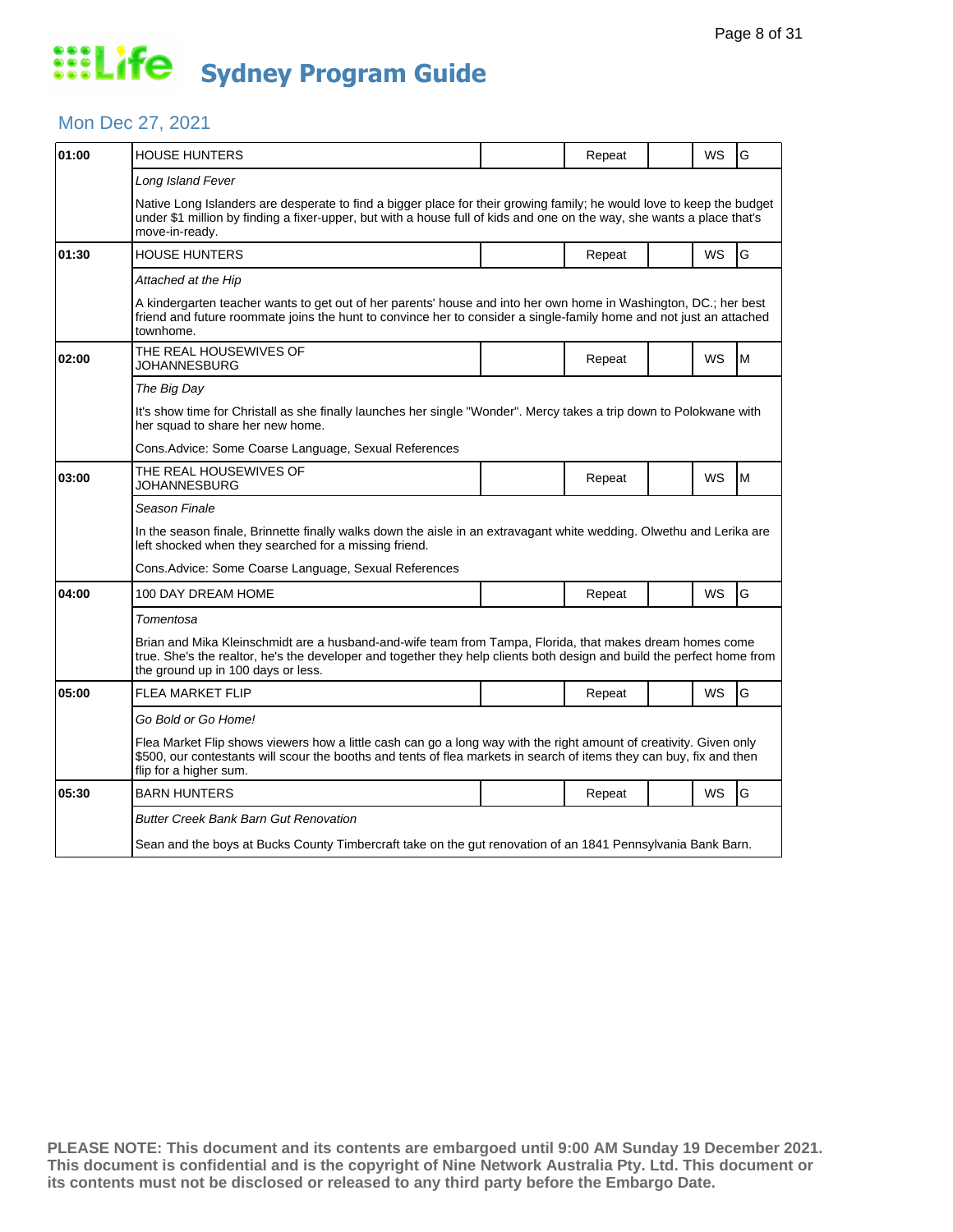## Tue Dec 28, 2021

| 06:00 | <b>HOUSE HUNTERS INTERNATIONAL</b>                                                                                                                                                                                                                                                                                                                   |           | Repeat |  | WS | G  |  |  |
|-------|------------------------------------------------------------------------------------------------------------------------------------------------------------------------------------------------------------------------------------------------------------------------------------------------------------------------------------------------------|-----------|--------|--|----|----|--|--|
|       | A Family Adventure in Budapest                                                                                                                                                                                                                                                                                                                       |           |        |  |    |    |  |  |
|       | A craving for adventure brings a family of three to Budapest, but they have differing expectations for their new home;<br>he wants to be close to the vibrant city centre, while she would like to live in a quiet, family-friendly neighbourhood.                                                                                                   |           |        |  |    |    |  |  |
| 06:30 | <b>HOUSE HUNTERS</b>                                                                                                                                                                                                                                                                                                                                 |           | Repeat |  | WS | G  |  |  |
|       | Is Bigger Better in Texas?                                                                                                                                                                                                                                                                                                                           |           |        |  |    |    |  |  |
|       | Austin newcomers look at some Texas-sized properties for their first house; she wants to land a Spanish<br>Mediterranean, but he has a taste for the modern.                                                                                                                                                                                         |           |        |  |    |    |  |  |
| 07:00 | TEXAS FLIP N MOVE                                                                                                                                                                                                                                                                                                                                    |           | Repeat |  | WS | G  |  |  |
|       | Snow Sisters' Traditional Residence                                                                                                                                                                                                                                                                                                                  |           |        |  |    |    |  |  |
|       | The Snow Sisters win a cute, three-bed, one-bath home at an auction in Fort Worth, Texas; at another auction,<br>Randy injures his leg after winning a small garage-like structure.                                                                                                                                                                  |           |        |  |    |    |  |  |
| 08:00 | THE GARDEN GURUS                                                                                                                                                                                                                                                                                                                                     | Captioned | Repeat |  | WS | G  |  |  |
|       | This week on The Garden Gurus, Nigel shares his secrets on naturally protecting your garden from pests. Later,<br>Sue shows us how to care for buffalo in Spring and Trevor shares his garden highlights after a long cold winter.                                                                                                                   |           |        |  |    |    |  |  |
| 08:30 | THE BLOCK: ALL STARS                                                                                                                                                                                                                                                                                                                                 | Captioned | Repeat |  | WS | PG |  |  |
|       | Judging - Formal Lounge, Hallway and Linen Cupboard.                                                                                                                                                                                                                                                                                                 |           |        |  |    |    |  |  |
|       | Living room, hallway and utility room week has made some of the teams tired and emotional. As all their hard work<br>comes together, the end results are four very different looks. There's \$10,000 for the winner, and two of the houses<br>seriously impress the judges. But for one All Star couple, the scores aren't what they were expecting. |           |        |  |    |    |  |  |
| 09:30 | GETAWAY                                                                                                                                                                                                                                                                                                                                              | Captioned | Repeat |  | WS | PG |  |  |
|       | Scenic - Bordeaux #1                                                                                                                                                                                                                                                                                                                                 |           |        |  |    |    |  |  |
|       | This week on Getaway Catriona Rowntree is in Paris, the city of love, before heading off on a luxury cruise through<br>the Bordeaux region of Southern France.                                                                                                                                                                                       |           |        |  |    |    |  |  |
| 10:00 | HOUSE HUNTERS INTERNATIONAL                                                                                                                                                                                                                                                                                                                          |           | Repeat |  | WS | G  |  |  |
|       | Stress-Free Manabi                                                                                                                                                                                                                                                                                                                                   |           |        |  |    |    |  |  |
|       | To get a break from their hectic lives, this Colorado couple prefer Ecuador's laid-back Manabi Province; they're<br>hoping to find their own vacation home in this easy-going spot.                                                                                                                                                                  |           |        |  |    |    |  |  |
| 10:30 | HOUSE HUNTERS INTERNATIONAL                                                                                                                                                                                                                                                                                                                          |           | Repeat |  | WS | G  |  |  |
|       | A Family Adventure in Budapest                                                                                                                                                                                                                                                                                                                       |           |        |  |    |    |  |  |
|       | A craving for adventure brings a family of three to Budapest, but they have differing expectations for their new home;<br>he wants to be close to the vibrant city centre, while she would like to live in a quiet, family-friendly neighbourhood.                                                                                                   |           |        |  |    |    |  |  |
| 11:00 | <b>HOUSE HUNTERS</b>                                                                                                                                                                                                                                                                                                                                 |           | Repeat |  | WS | G  |  |  |
|       | Is Bigger Better in Texas?                                                                                                                                                                                                                                                                                                                           |           |        |  |    |    |  |  |
|       | Austin newcomers look at some Texas-sized properties for their first house; she wants to land a Spanish<br>Mediterranean, but he has a taste for the modern.                                                                                                                                                                                         |           |        |  |    |    |  |  |
| 11:30 | <b>HOUSE HUNTERS</b>                                                                                                                                                                                                                                                                                                                                 |           | Repeat |  | WS | G  |  |  |
|       | Long Island Fever                                                                                                                                                                                                                                                                                                                                    |           |        |  |    |    |  |  |
|       | Native Long Islanders are desperate to find a bigger place for their growing family; he would love to keep the budget<br>under \$1 million by finding a fixer-upper, but with a house full of kids and one on the way, she wants a place that's<br>move-in-ready.                                                                                    |           |        |  |    |    |  |  |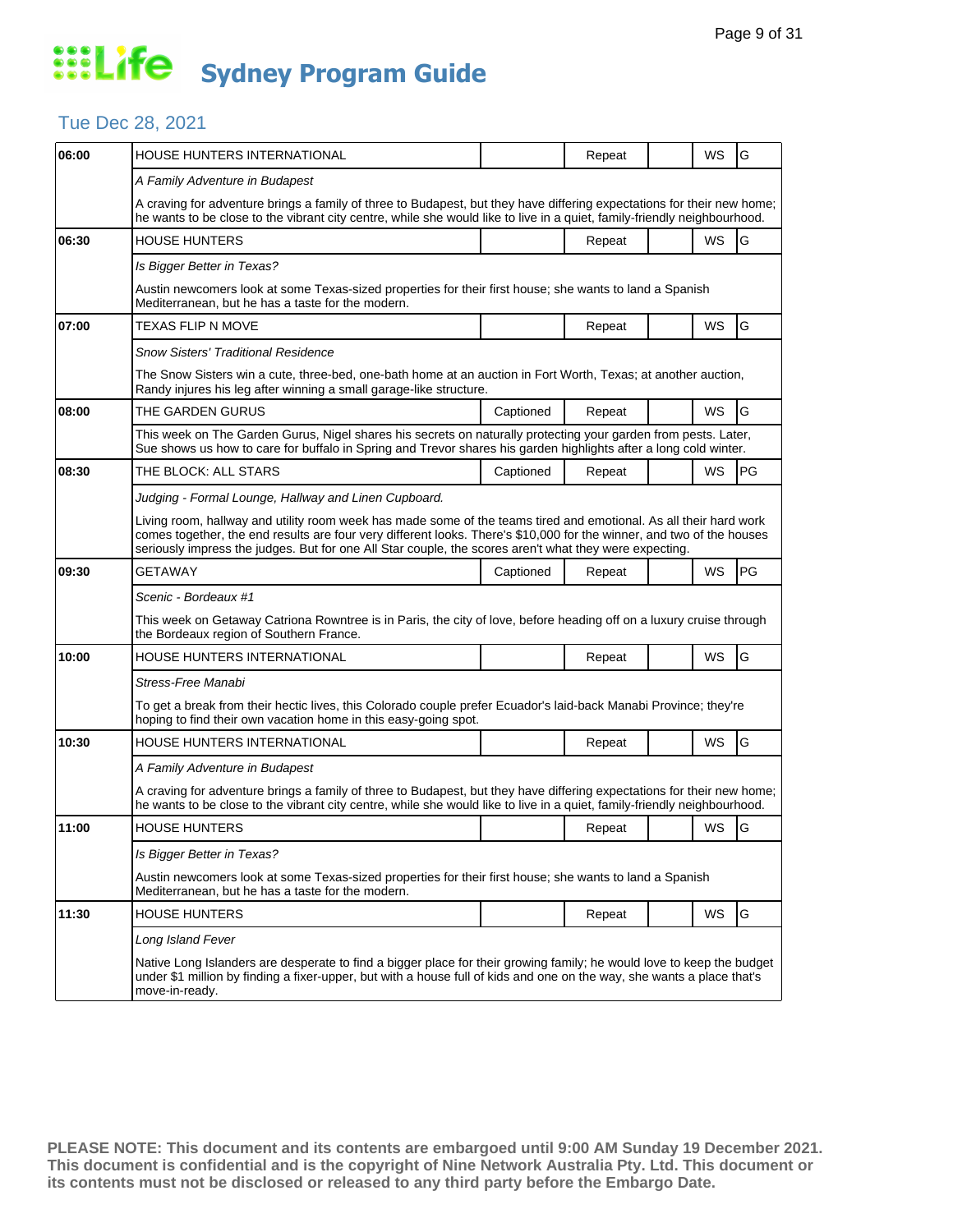## Tue Dec 28, 2021

| 12:00 | <b>HOUSE HUNTERS</b>                                                                                                                                                                                                                                                                |           | Repeat |  | WS        | G  |  |  |
|-------|-------------------------------------------------------------------------------------------------------------------------------------------------------------------------------------------------------------------------------------------------------------------------------------|-----------|--------|--|-----------|----|--|--|
|       | Attached at the Hip                                                                                                                                                                                                                                                                 |           |        |  |           |    |  |  |
|       | A kindergarten teacher wants to get out of her parents' house and into her own home in Washington, DC.; her best<br>friend and future roommate joins the hunt to convince her to consider a single-family home and not just an attached<br>townhome.                                |           |        |  |           |    |  |  |
| 12:30 | TEXAS FLIP N MOVE                                                                                                                                                                                                                                                                   |           | Repeat |  | <b>WS</b> | G  |  |  |
|       | <b>Snow Sisters' Traditional Residence</b>                                                                                                                                                                                                                                          |           |        |  |           |    |  |  |
|       | The Snow Sisters win a cute, three-bed, one-bath home at an auction in Fort Worth, Texas; at another auction,<br>Randy injures his leg after winning a small garage-like structure.                                                                                                 |           |        |  |           |    |  |  |
| 13:30 | CHEAP OLD HOUSES                                                                                                                                                                                                                                                                    |           | Repeat |  | WS        | G  |  |  |
|       | The Cheapest Old House: \$1!                                                                                                                                                                                                                                                        |           |        |  |           |    |  |  |
|       | Elizabeth and Ethan are on another trip across the country to see a restored church-turned-home that was<br>purchased for just one dollar. On the way, they check out an iconic four-story tower in Ohio and massive 1880s<br>Queen Anne Victorian in Pennsylvania.                 |           |        |  |           |    |  |  |
| 14:00 | <b>CHEAP OLD HOUSES</b>                                                                                                                                                                                                                                                             |           | Repeat |  | WS        | G  |  |  |
|       | Cheap Old Barns and Ballrooms!                                                                                                                                                                                                                                                      |           |        |  |           |    |  |  |
|       | In New York, Elizabeth and Ethan visit two 1800s-era homes whose unique features include a massive barn, formal<br>ballrooms and historic landmark status. Then, they find out how a first-time homeowner turned a restored 1930s<br>bungalow into his dream home.                  |           |        |  |           |    |  |  |
| 14:30 | THE BLOCK: ALL STARS                                                                                                                                                                                                                                                                | Captioned | Repeat |  | WS        | PG |  |  |
|       | Kitchen Week Begins                                                                                                                                                                                                                                                                 |           |        |  |           |    |  |  |
|       | The All Stars dust themselves off after the judges comments and the claws come out as they inspect each others<br>rooms. As kitchen week gets underway two teams join forces to win more money, but these petty politics are<br>overshadowed by a tragic incident far more serious. |           |        |  |           |    |  |  |
| 16:00 | <b>FLEA MARKET FLIP</b>                                                                                                                                                                                                                                                             |           |        |  | WS        | G  |  |  |
|       | A Hair-Raising Flip                                                                                                                                                                                                                                                                 |           |        |  |           |    |  |  |
|       | Flea Market Flip shows viewers how a little cash can go a long way with the right amount of creativity. Given only<br>\$500, our contestants will scour the booths and tents of flea markets in search of items they can buy, fix and then<br>flip for a higher sum.                |           |        |  |           |    |  |  |
| 16:30 | <b>BARN HUNTERS</b>                                                                                                                                                                                                                                                                 |           | Repeat |  | WS        | G  |  |  |
|       | Stunning Barn Wood Wine Cellar & Cigar Room                                                                                                                                                                                                                                         |           |        |  |           |    |  |  |
|       | Sean Tracy meets with new clients about transforming their 200 year old field stone bank barn into a modern<br>guesthouse. Sean returns to former clients' barn home to build a custom wine cellar and cigar lounge.                                                                |           |        |  |           |    |  |  |
| 17:00 | 100 DAY DREAM HOME                                                                                                                                                                                                                                                                  |           | Repeat |  | WS        | G  |  |  |
|       | Tomentosa                                                                                                                                                                                                                                                                           |           |        |  |           |    |  |  |
|       | Brian and Mika Kleinschmidt are a husband-and-wife team from Tampa, Florida, that makes dream homes come<br>true. She's the realtor, he's the developer and together they help clients both design and build the perfect home from<br>the ground up in 100 days or less.            |           |        |  |           |    |  |  |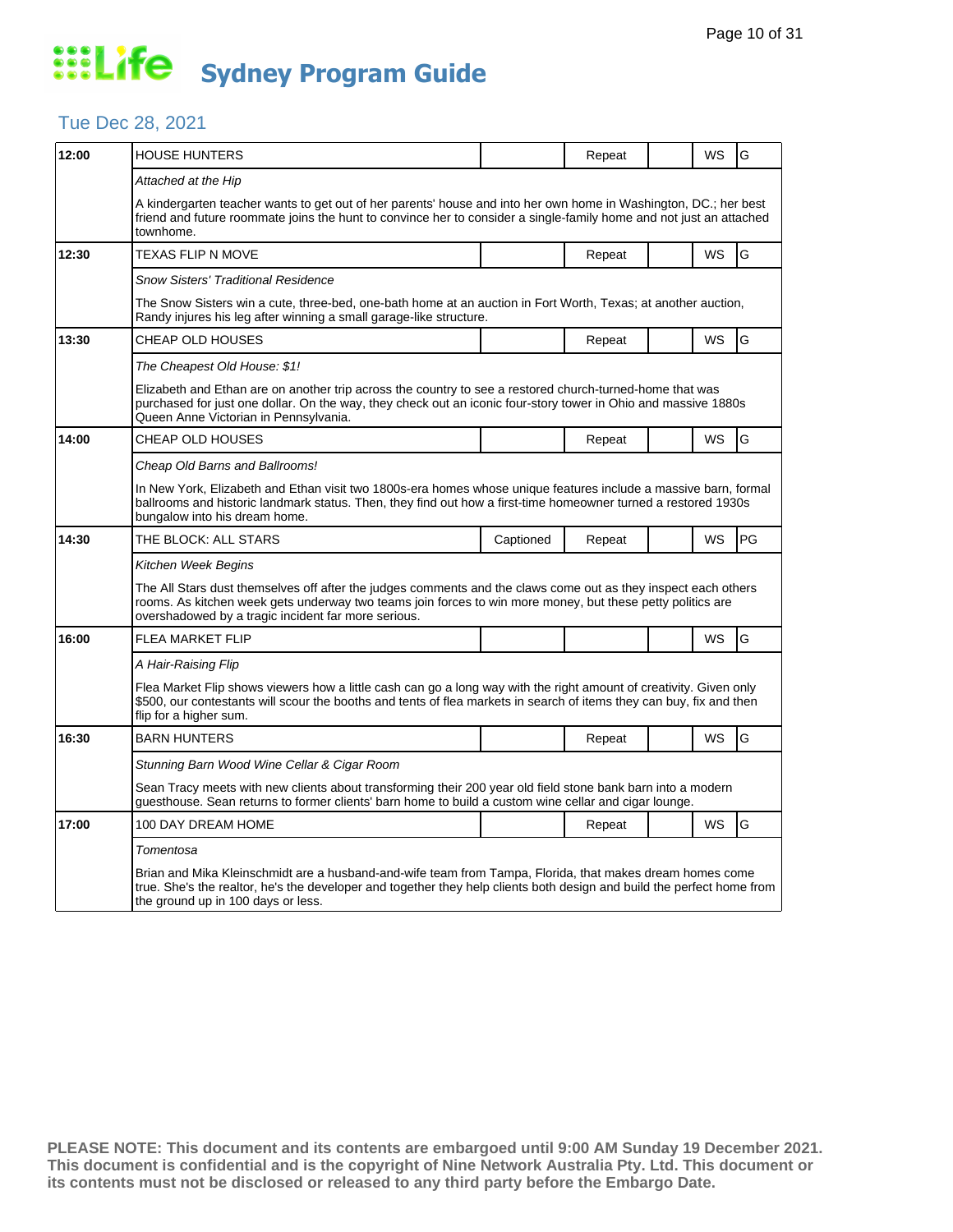## Tue Dec 28, 2021

| 18:00 | <b>HOUSE HUNTERS INTERNATIONAL</b>                                                                                                                                                                                                                                                                                                                          |           | Repeat |  | WS        | G  |  |  |  |
|-------|-------------------------------------------------------------------------------------------------------------------------------------------------------------------------------------------------------------------------------------------------------------------------------------------------------------------------------------------------------------|-----------|--------|--|-----------|----|--|--|--|
|       | Far Away from Boston                                                                                                                                                                                                                                                                                                                                        |           |        |  |           |    |  |  |  |
|       | Soon-to-be newlyweds are excited to leave Boston for Perth, Australia; life may soon turn upside down for this<br>couple but the warm climate and amazing Australian beaches may be just what they need to thrive.                                                                                                                                          |           |        |  |           |    |  |  |  |
| 18:30 | HOUSE HUNTERS INTERNATIONAL                                                                                                                                                                                                                                                                                                                                 |           | Repeat |  | WS        | G  |  |  |  |
|       | Back to Her Roots in Budapest                                                                                                                                                                                                                                                                                                                               |           |        |  |           |    |  |  |  |
|       | A young woman gives up her American life to rediscover her roots in Budapest; she has a healthy budget to<br>purchase a comfortable flat to start her new life, but is unprepared for the surprises awaiting her in the quirky real<br>estate market.                                                                                                       |           |        |  |           |    |  |  |  |
| 19:00 | <b>HOUSE HUNTERS</b>                                                                                                                                                                                                                                                                                                                                        |           | Repeat |  | WS        | G  |  |  |  |
|       | From the Suburbs to the City                                                                                                                                                                                                                                                                                                                                |           |        |  |           |    |  |  |  |
|       | An Atlanta buyer wants to move from his house in the suburbs to a new Craftsman in the city with his mother.                                                                                                                                                                                                                                                |           |        |  |           |    |  |  |  |
| 19:30 | ESCAPE TO THE CHATEAU: MAKE DO AND<br><b>MEND</b>                                                                                                                                                                                                                                                                                                           | Captioned |        |  | <b>WS</b> | G  |  |  |  |
|       | Dick and Angel Strawbridge help families across the UK tackle their design and DIY dilemmas, with the help of their<br>children Dorothy and Arthur.                                                                                                                                                                                                         |           |        |  |           |    |  |  |  |
| 20:30 | YOUR HOME MADE PERFECT                                                                                                                                                                                                                                                                                                                                      |           |        |  | WS        | G  |  |  |  |
|       | James and Vicky                                                                                                                                                                                                                                                                                                                                             |           |        |  |           |    |  |  |  |
|       | James and Vicky have lived in their 1970s detached house in Kent for five years with their two young children. They<br>agree they need to rethink their home, but that's all they agree on! Working to a healthy budget of \$108k, can our<br>two rival architects finally solve the problem that's had James and Vicky locked in stalemate for five years? |           |        |  |           |    |  |  |  |
| 21:50 | BUILDING OFF THE GRID                                                                                                                                                                                                                                                                                                                                       |           |        |  | WS        | PG |  |  |  |
|       | Missouri Modern Farmhouse                                                                                                                                                                                                                                                                                                                                   |           |        |  |           |    |  |  |  |
|       | A Missouri couple who have inherited property are now cleaning it up and building it out! But troubles multiply as<br>hurricane rains flood the build site, a gigantic burn pile creates larger flames than expected, and materials arrive to<br>the build site broken or not at all.                                                                       |           |        |  |           |    |  |  |  |
| 22:50 | <b>BEACHFRONT BARGAIN HUNT</b>                                                                                                                                                                                                                                                                                                                              |           | Repeat |  | WS        | G  |  |  |  |
|       | Mining for Deals in Gold Beach, Oregon                                                                                                                                                                                                                                                                                                                      |           |        |  |           |    |  |  |  |
|       | A family of six that recently moved to Gold Beach, Ore. loves the area and its proximity to the beach, but the<br>apartment they're renting is getting tight on space.                                                                                                                                                                                      |           |        |  |           |    |  |  |  |
| 23:50 | HOUSE HUNTERS INTERNATIONAL                                                                                                                                                                                                                                                                                                                                 |           | Repeat |  | WS.       | G  |  |  |  |
|       | Far Away from Boston                                                                                                                                                                                                                                                                                                                                        |           |        |  |           |    |  |  |  |
|       | Soon-to-be newlyweds are excited to leave Boston for Perth, Australia; life may soon turn upside down for this<br>couple but the warm climate and amazing Australian beaches may be just what they need to thrive.                                                                                                                                          |           |        |  |           |    |  |  |  |
| 00:20 | HOUSE HUNTERS INTERNATIONAL                                                                                                                                                                                                                                                                                                                                 |           | Repeat |  | WS        | G  |  |  |  |
|       | <b>Back to Her Roots in Budapest</b>                                                                                                                                                                                                                                                                                                                        |           |        |  |           |    |  |  |  |
|       | A young woman gives up her American life to rediscover her roots in Budapest; she has a healthy budget to<br>purchase a comfortable flat to start her new life, but is unprepared for the surprises awaiting her in the quirky real<br>estate market.                                                                                                       |           |        |  |           |    |  |  |  |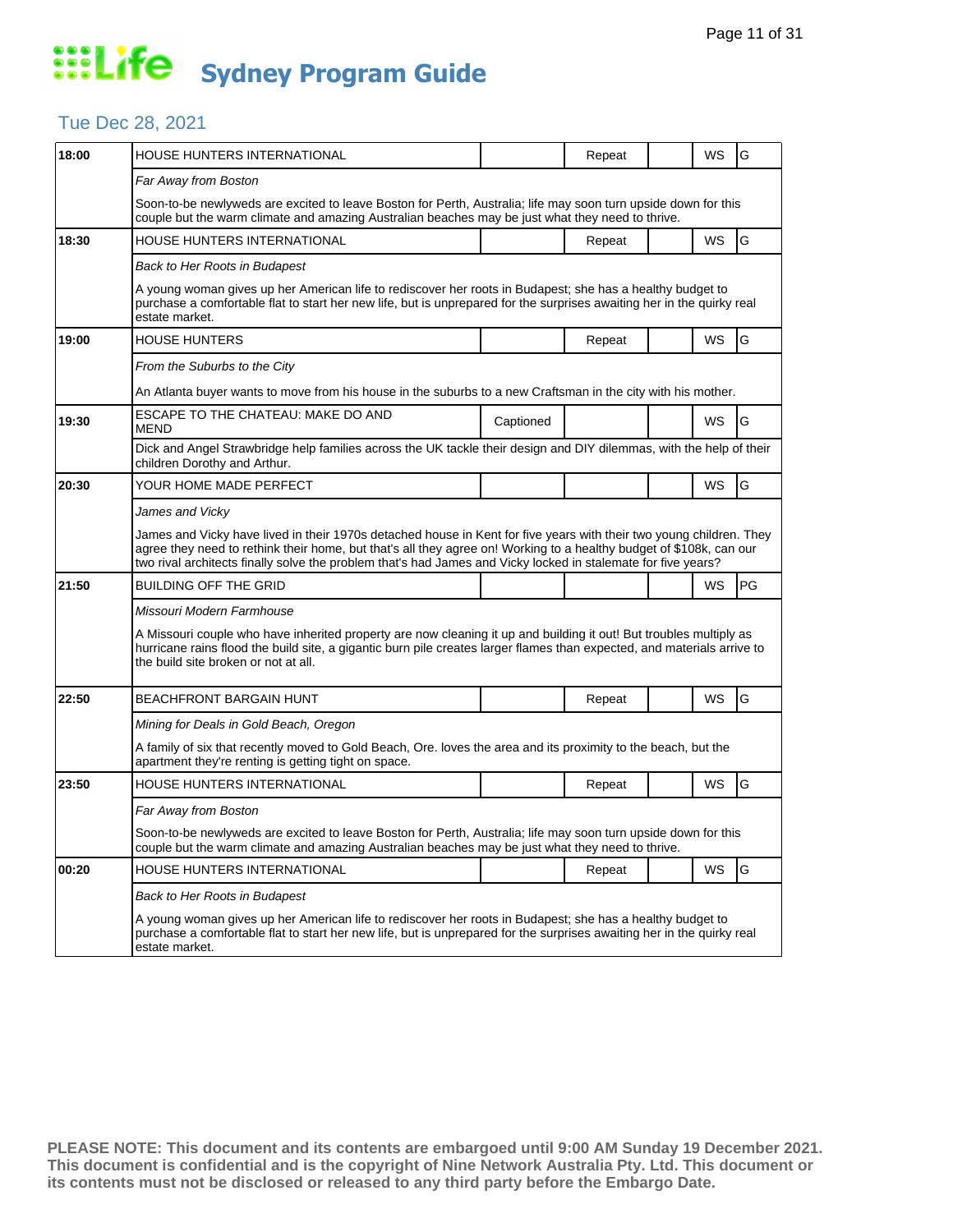## Tue Dec 28, 2021

| 00:50 | <b>HOUSE HUNTERS</b>                                                                                                                                                                                                                                                                  |           | Repeat |  | WS        | G         |  |  |  |
|-------|---------------------------------------------------------------------------------------------------------------------------------------------------------------------------------------------------------------------------------------------------------------------------------------|-----------|--------|--|-----------|-----------|--|--|--|
|       | From the Suburbs to the City                                                                                                                                                                                                                                                          |           |        |  |           |           |  |  |  |
|       | An Atlanta buyer wants to move from his house in the suburbs to a new Craftsman in the city with his mother.                                                                                                                                                                          |           |        |  |           |           |  |  |  |
| 01:20 | GARDEN GURUS MOMENTS                                                                                                                                                                                                                                                                  | Captioned | Repeat |  | <b>WS</b> | G         |  |  |  |
|       | Lawn Care                                                                                                                                                                                                                                                                             |           |        |  |           |           |  |  |  |
|       | The Garden Gurus team give you tips and tricks for gardening success, every season of year. From feeding your<br>lawn, to indoor plants and everything in between, Trev and the team have you covered.                                                                                |           |        |  |           |           |  |  |  |
| 01:30 | CHEAP OLD HOUSES                                                                                                                                                                                                                                                                      |           | Repeat |  | WS        | G         |  |  |  |
|       | The Cheapest Old House: \$1!                                                                                                                                                                                                                                                          |           |        |  |           |           |  |  |  |
|       | Elizabeth and Ethan are on another trip across the country to see a restored church-turned-home that was<br>purchased for just one dollar. On the way, they check out an iconic four-story tower in Ohio and massive 1880s<br>Queen Anne Victorian in Pennsylvania.                   |           |        |  |           |           |  |  |  |
| 02:00 | CHEAP OLD HOUSES                                                                                                                                                                                                                                                                      |           | Repeat |  | WS        | G         |  |  |  |
|       | Cheap Old Barns and Ballrooms!                                                                                                                                                                                                                                                        |           |        |  |           |           |  |  |  |
|       | In New York, Elizabeth and Ethan visit two 1800s-era homes whose unique features include a massive barn, formal<br>ballrooms and historic landmark status. Then, they find out how a first-time homeowner turned a restored 1930s<br>bungalow into his dream home.                    |           |        |  |           |           |  |  |  |
| 02:30 | <b>BUILDING OFF THE GRID</b>                                                                                                                                                                                                                                                          |           | Repeat |  | <b>WS</b> | <b>PG</b> |  |  |  |
|       | Missouri Modern Farmhouse                                                                                                                                                                                                                                                             |           |        |  |           |           |  |  |  |
|       | A Missouri couple who have inherited property are now cleaning it up and building it out! But troubles multiply as<br>hurricane rains flood the build site, a gigantic burn pile creates larger flames than expected, and materials arrive to<br>the build site broken or not at all. |           |        |  |           |           |  |  |  |
| 03:30 | POSTCARDS SUMMER                                                                                                                                                                                                                                                                      | Captioned | Repeat |  | <b>WS</b> | PG        |  |  |  |
|       | Shane Delia heads East to Box Hill in search of Melbourne's best Chinese food. Brodie visits Mt Martha. Lauren<br>immerses herself in art at 'The LUME Melbourne', and Shane Crawford heads to Smith Street in the heart of<br>Collingwood.                                           |           |        |  |           |           |  |  |  |
| 04:00 | <b>BEACHFRONT BARGAIN HUNT</b>                                                                                                                                                                                                                                                        |           | Repeat |  | WS        | G         |  |  |  |
|       | Mining for Deals in Gold Beach, Oregon                                                                                                                                                                                                                                                |           |        |  |           |           |  |  |  |
|       | A family of six that recently moved to Gold Beach, Ore. loves the area and its proximity to the beach, but the<br>apartment they're renting is getting tight on space.                                                                                                                |           |        |  |           |           |  |  |  |
| 04:30 | <b>BEACHFRONT BARGAIN HUNT</b>                                                                                                                                                                                                                                                        |           | Repeat |  | <b>WS</b> | G         |  |  |  |
|       | Sandy Savings in Galveston, Texas                                                                                                                                                                                                                                                     |           |        |  |           |           |  |  |  |
|       | After frequently vacationing there, a couple decides it's time to find a place of their own in their favourite getaway of<br>Galveston, Texas.                                                                                                                                        |           |        |  |           |           |  |  |  |
| 05:00 | FLEA MARKET FLIP                                                                                                                                                                                                                                                                      |           | Repeat |  | WS        | G         |  |  |  |
|       | A Hair-Raising Flip                                                                                                                                                                                                                                                                   |           |        |  |           |           |  |  |  |
|       | Flea Market Flip shows viewers how a little cash can go a long way with the right amount of creativity. Given only<br>\$500, our contestants will scour the booths and tents of flea markets in search of items they can buy, fix and then<br>flip for a higher sum.                  |           |        |  |           |           |  |  |  |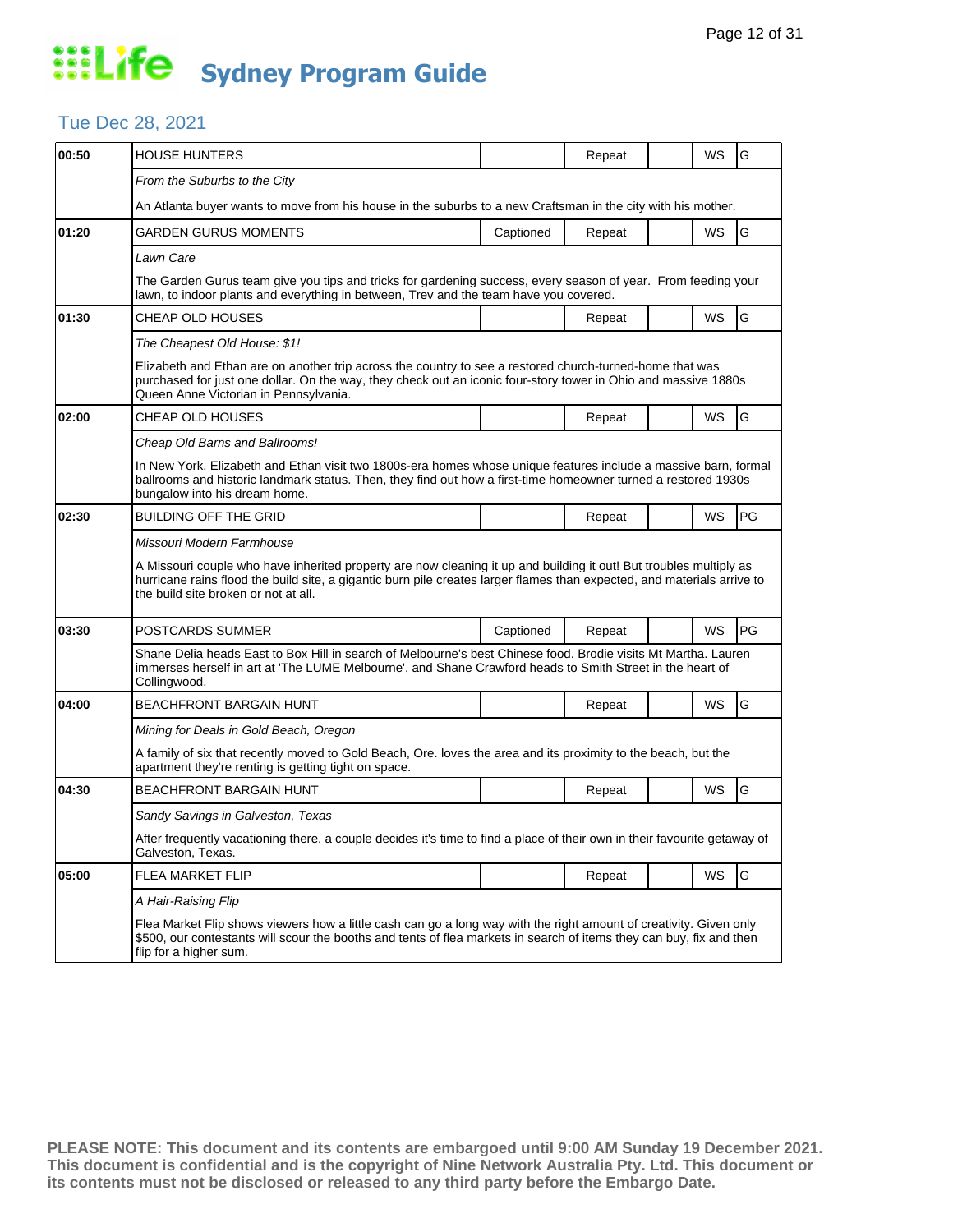## Tue Dec 28, 2021

| 05:30 | IBARN HUNTERS                                                                                                                                                                                                        |  | Repeat |  | WS | -lG |  |  |  |
|-------|----------------------------------------------------------------------------------------------------------------------------------------------------------------------------------------------------------------------|--|--------|--|----|-----|--|--|--|
|       | Stunning Barn Wood Wine Cellar & Cigar Room                                                                                                                                                                          |  |        |  |    |     |  |  |  |
|       | Sean Tracy meets with new clients about transforming their 200 year old field stone bank barn into a modern<br>guesthouse. Sean returns to former clients' barn home to build a custom wine cellar and cigar lounge. |  |        |  |    |     |  |  |  |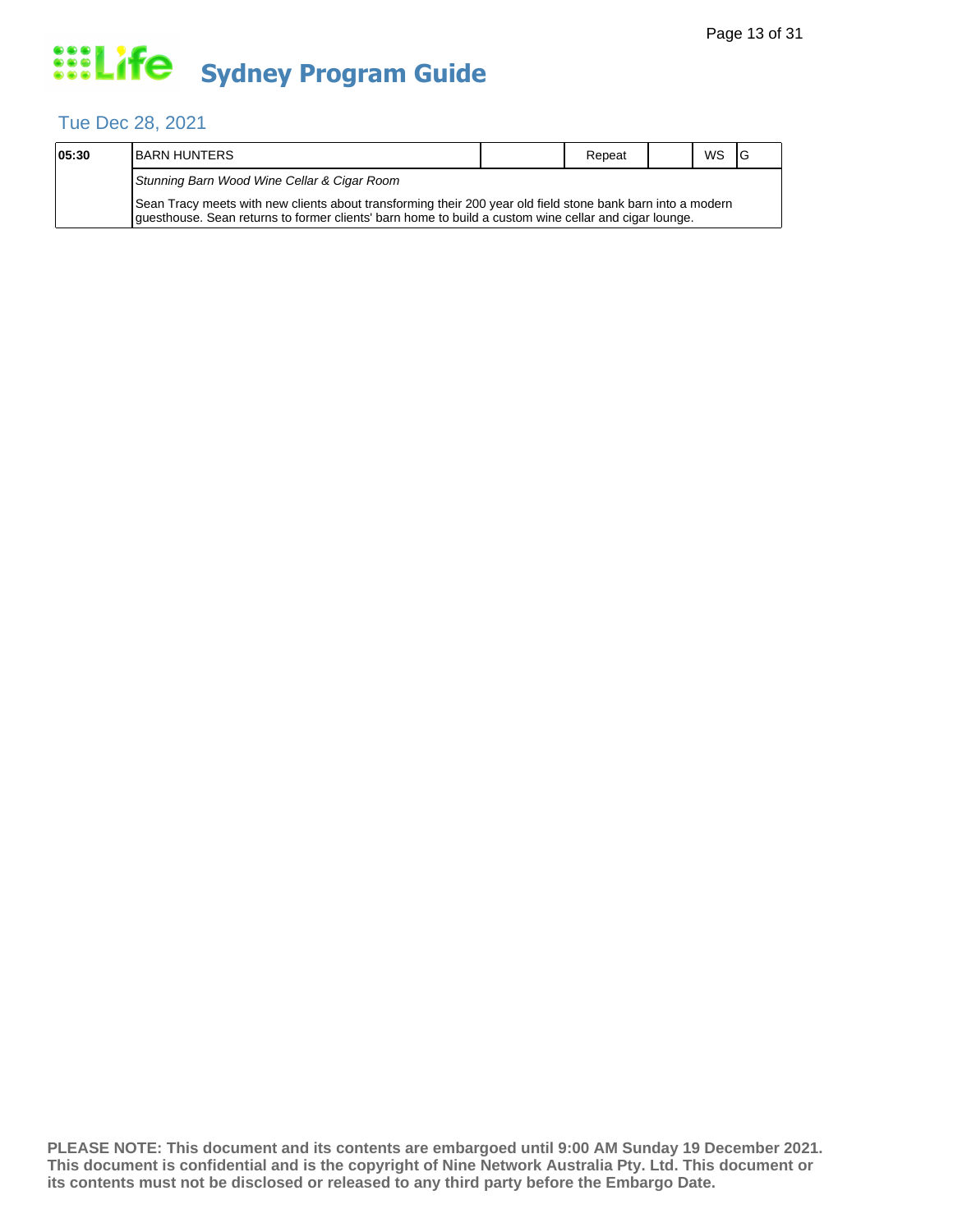## Wed Dec 29, 2021

| 06:00 | HOUSE HUNTERS INTERNATIONAL                                                                                                                                                                                                                                                           |           | Repeat |  | WS        | G         |  |  |
|-------|---------------------------------------------------------------------------------------------------------------------------------------------------------------------------------------------------------------------------------------------------------------------------------------|-----------|--------|--|-----------|-----------|--|--|
|       | Back to Her Roots in Budapest                                                                                                                                                                                                                                                         |           |        |  |           |           |  |  |
|       | A young woman gives up her American life to rediscover her roots in Budapest; she has a healthy budget to<br>purchase a comfortable flat to start her new life, but is unprepared for the surprises awaiting her in the quirky real<br>estate market.                                 |           |        |  |           |           |  |  |
| 06:30 | <b>HOUSE HUNTERS</b>                                                                                                                                                                                                                                                                  |           | Repeat |  | <b>WS</b> | G         |  |  |
|       | From the Suburbs to the City                                                                                                                                                                                                                                                          |           |        |  |           |           |  |  |
|       | An Atlanta buyer wants to move from his house in the suburbs to a new Craftsman in the city with his mother.                                                                                                                                                                          |           |        |  |           |           |  |  |
| 07:00 | BEACHFRONT BARGAIN HUNT                                                                                                                                                                                                                                                               |           | Repeat |  | WS        | G         |  |  |
|       | Mining for Deals in Gold Beach, Oregon                                                                                                                                                                                                                                                |           |        |  |           |           |  |  |
|       | A family of six that recently moved to Gold Beach, Ore. loves the area and its proximity to the beach, but the<br>apartment they're renting is getting tight on space.                                                                                                                |           |        |  |           |           |  |  |
| 07:30 | <b>BEACHFRONT BARGAIN HUNT</b>                                                                                                                                                                                                                                                        |           | Repeat |  | WS        | G         |  |  |
|       | Sandy Savings in Galveston, Texas                                                                                                                                                                                                                                                     |           |        |  |           |           |  |  |
|       | After frequently vacationing there, a couple decides it's time to find a place of their own in their favourite getaway of<br>Galveston, Texas.                                                                                                                                        |           |        |  |           |           |  |  |
| 08:00 | THE BLOCK: ALL STARS                                                                                                                                                                                                                                                                  | Captioned | Repeat |  | WS        | PG        |  |  |
|       | Kitchen Week Begins                                                                                                                                                                                                                                                                   |           |        |  |           |           |  |  |
|       | The All Stars dust themselves off after the judges comments and the claws come out as they inspect each others<br>rooms. As kitchen week gets underway two teams join forces to win more money, but these petty politics are<br>overshadowed by a tragic incident far more serious.   |           |        |  |           |           |  |  |
| 09:30 | POSTCARDS SUMMER                                                                                                                                                                                                                                                                      | Captioned | Repeat |  | <b>WS</b> | <b>PG</b> |  |  |
|       | Shane Delia heads East to Box Hill in search of Melbourne's best Chinese food. Brodie visits Mt Martha. Lauren<br>immerses herself in art at 'The LUME Melbourne', and Shane Crawford heads to Smith Street in the heart of<br>Collingwood.                                           |           |        |  |           |           |  |  |
| 10:00 | HOUSE HUNTERS INTERNATIONAL                                                                                                                                                                                                                                                           |           | Repeat |  | <b>WS</b> | G         |  |  |
|       | Far Away from Boston                                                                                                                                                                                                                                                                  |           |        |  |           |           |  |  |
|       | Soon-to-be newlyweds are excited to leave Boston for Perth, Australia; life may soon turn upside down for this<br>couple but the warm climate and amazing Australian beaches may be just what they need to thrive.                                                                    |           |        |  |           |           |  |  |
| 10:30 | HOUSE HUNTERS INTERNATIONAL                                                                                                                                                                                                                                                           |           | Repeat |  | WS        | G         |  |  |
|       | Back to Her Roots in Budapest                                                                                                                                                                                                                                                         |           |        |  |           |           |  |  |
|       | A young woman gives up her American life to rediscover her roots in Budapest; she has a healthy budget to<br>purchase a comfortable flat to start her new life, but is unprepared for the surprises awaiting her in the quirky real<br>estate market.                                 |           |        |  |           |           |  |  |
| 11:00 | <b>HOUSE HUNTERS</b>                                                                                                                                                                                                                                                                  |           | Repeat |  | <b>WS</b> | G         |  |  |
|       | From the Suburbs to the City                                                                                                                                                                                                                                                          |           |        |  |           |           |  |  |
|       | An Atlanta buyer wants to move from his house in the suburbs to a new Craftsman in the city with his mother.                                                                                                                                                                          |           |        |  |           |           |  |  |
| 11:30 | <b>BUILDING OFF THE GRID</b>                                                                                                                                                                                                                                                          |           | Repeat |  | WS        | PG        |  |  |
|       | Missouri Modern Farmhouse                                                                                                                                                                                                                                                             |           |        |  |           |           |  |  |
|       | A Missouri couple who have inherited property are now cleaning it up and building it out! But troubles multiply as<br>hurricane rains flood the build site, a gigantic burn pile creates larger flames than expected, and materials arrive to<br>the build site broken or not at all. |           |        |  |           |           |  |  |
|       |                                                                                                                                                                                                                                                                                       |           |        |  |           |           |  |  |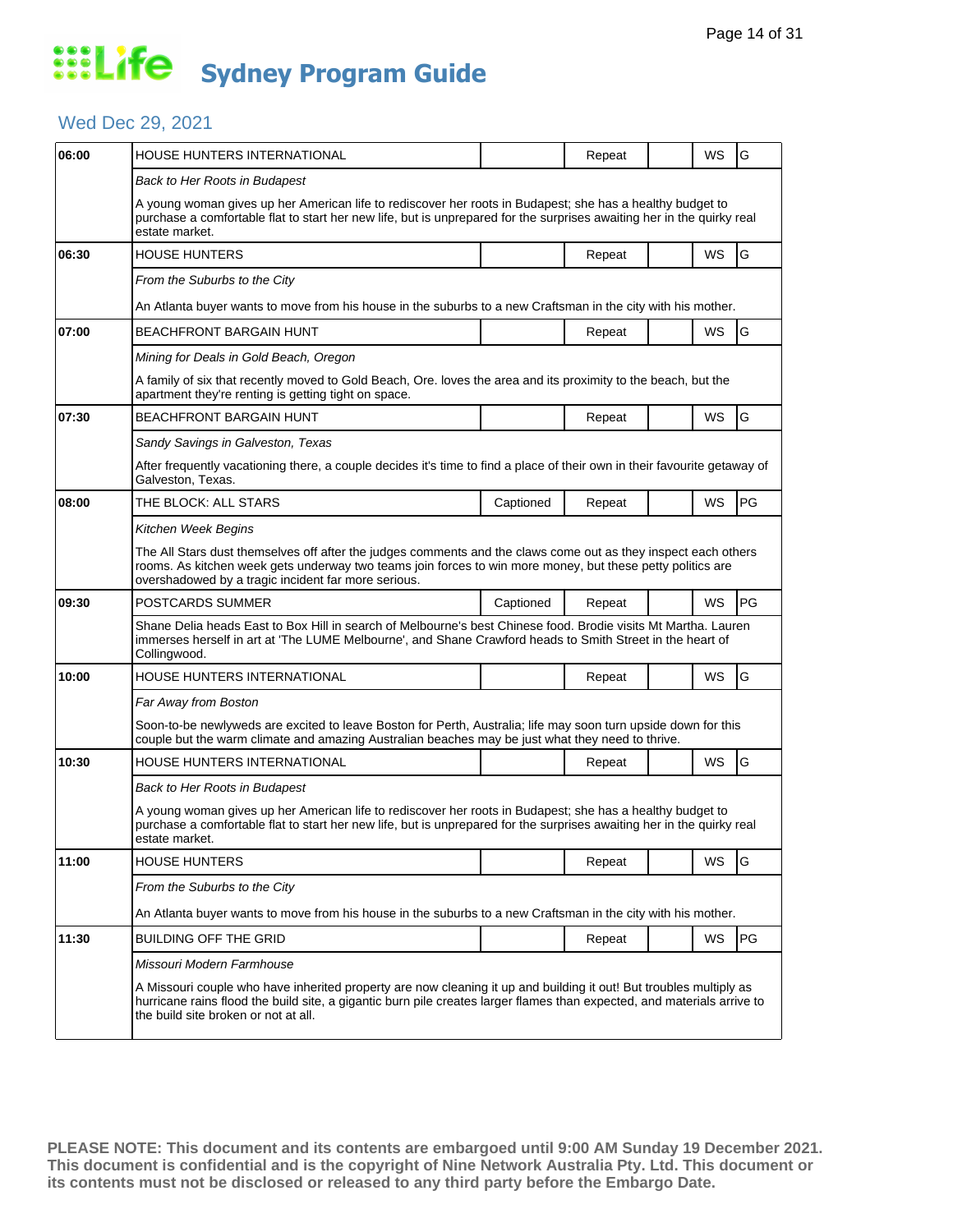## Wed Dec 29, 2021

| 12:30 | <b>WINDY CITY REHAB</b>                                                                                                                                                                                                                                                                                                                                                            |           | Repeat |  | <b>WS</b> | G         |  |  |
|-------|------------------------------------------------------------------------------------------------------------------------------------------------------------------------------------------------------------------------------------------------------------------------------------------------------------------------------------------------------------------------------------|-----------|--------|--|-----------|-----------|--|--|
|       | Lincoln Park Fourplex                                                                                                                                                                                                                                                                                                                                                              |           |        |  |           |           |  |  |
|       | Alison and Donovan enter uncharted territory with a converted four-unit historic home in Lincoln Park; they must<br>decide whether to leave it as a four-unit or turn it back into a single-family home.                                                                                                                                                                           |           |        |  |           |           |  |  |
| 13:30 | <b>GARDEN GURUS MOMENTS</b>                                                                                                                                                                                                                                                                                                                                                        | Captioned | Repeat |  | <b>WS</b> | G         |  |  |
|       | Getting on Top of Weeds                                                                                                                                                                                                                                                                                                                                                            |           |        |  |           |           |  |  |
|       | The Garden Gurus team give you tips and tricks for gardening success, every season of year. From feeding your<br>lawn, to indoor plants and everything in between, Trev and the team have you covered.                                                                                                                                                                             |           |        |  |           |           |  |  |
| 13:40 | YOUR HOME MADE PERFECT                                                                                                                                                                                                                                                                                                                                                             |           | Repeat |  | <b>WS</b> | G         |  |  |
|       | James and Vicky                                                                                                                                                                                                                                                                                                                                                                    |           |        |  |           |           |  |  |
|       | James and Vicky have lived in their 1970s detached house in Kent for five years with their two young children. They<br>agree they need to rethink their home, but that's all they agree on! Working to a healthy budget of \$108k, can our<br>two rival architects finally solve the problem that's had James and Vicky locked in stalemate for five years?                        |           |        |  |           |           |  |  |
| 15:00 | THE BLOCK: ALL STARS                                                                                                                                                                                                                                                                                                                                                               | Captioned | Repeat |  | <b>WS</b> | <b>PG</b> |  |  |
|       | Mark's health scare takes its toll on all the contestants and Duncan gets a helping hand. Phil and Amity's unique<br>addition in the back of their house is shaping up well and for one team, problems with the heritage chimney mean<br>renovations come to a standstill. Scotty calls a meeting with Duncan and wife Jen to come up with a plan to help him<br>finish his house. |           |        |  |           |           |  |  |
| 16:00 | <b>FLEA MARKET FLIP</b>                                                                                                                                                                                                                                                                                                                                                            |           |        |  | WS        | G         |  |  |
|       | All in the Flipping Family                                                                                                                                                                                                                                                                                                                                                         |           |        |  |           |           |  |  |
|       | Flea Market Flip shows viewers how a little cash can go a long way with the right amount of creativity. Given only<br>\$500, our contestants will scour the booths and tents of flea markets in search of items they can buy, fix and then<br>flip for a higher sum.                                                                                                               |           |        |  |           |           |  |  |
| 16:30 | <b>BARN HUNTERS</b>                                                                                                                                                                                                                                                                                                                                                                |           | Repeat |  | <b>WS</b> | G         |  |  |
|       | Great Room Last Minute Wood Burning Fireplace Design Challenge                                                                                                                                                                                                                                                                                                                     |           |        |  |           |           |  |  |
|       | Sean Tracy and the boys at Bucks County Timbercraft continue work on the barn guesthouse project. Sean is<br>thrown a curve-ball when the clients ask for a last minute addition of a wood-burning fireplace.                                                                                                                                                                      |           |        |  |           |           |  |  |
| 17:00 | ESCAPE TO THE CHATEAU: MAKE DO AND<br><b>MEND</b>                                                                                                                                                                                                                                                                                                                                  | Captioned | Repeat |  | <b>WS</b> | G         |  |  |
|       | Dick and Angel Strawbridge help families across the UK tackle their design and DIY dilemmas, with the help of their<br>children Dorothy and Arthur.                                                                                                                                                                                                                                |           |        |  |           |           |  |  |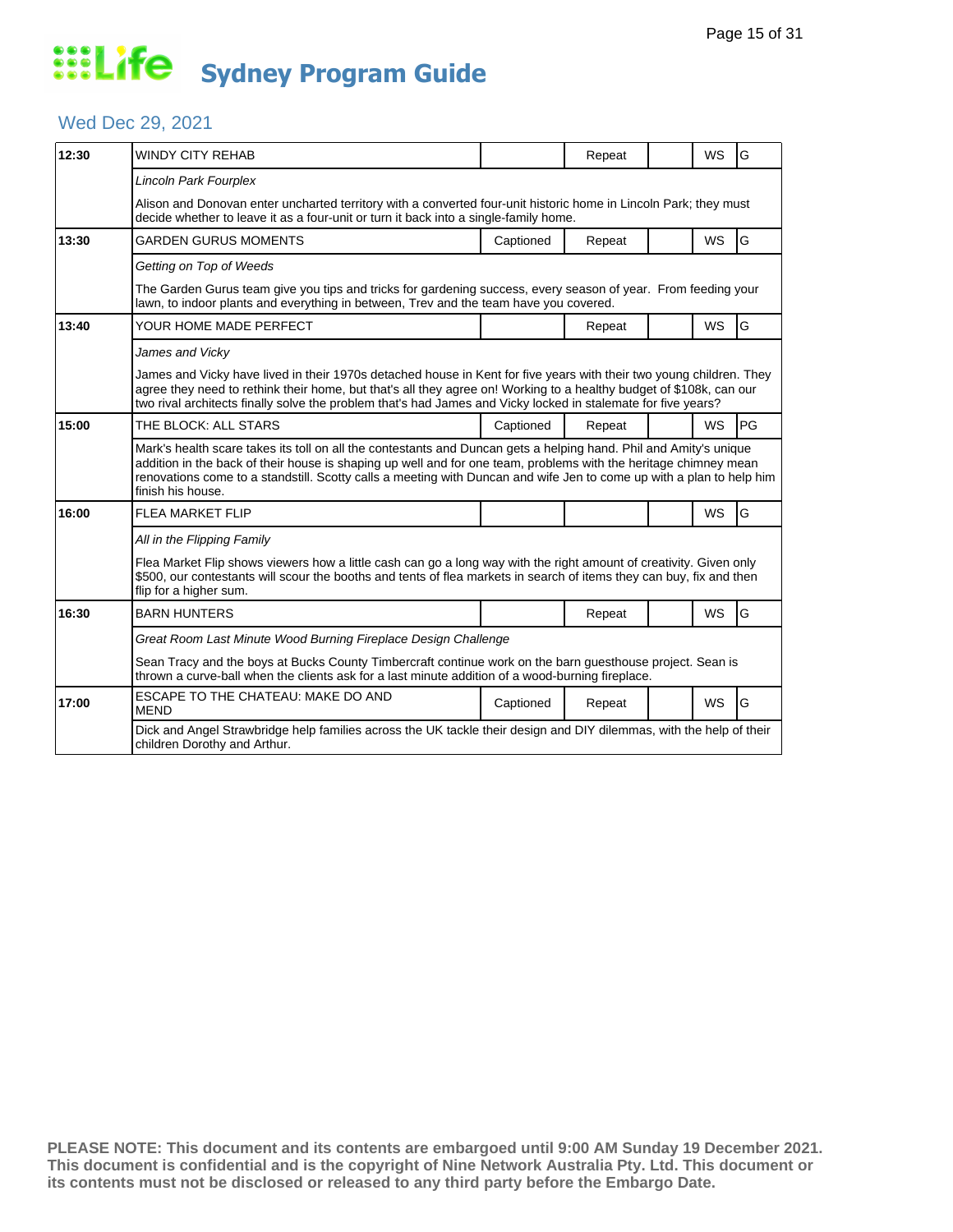## Wed Dec 29, 2021

| HOUSE HUNTERS INTERNATIONAL                                                                                                                                                                                                      |  | Repeat                                                                                                                              |                                                                              | WS        | G                                                                                                                                                                                                                                                                                                                                                                                                                                                                                                                                                                                                                                                                                                                          |  |  |  |
|----------------------------------------------------------------------------------------------------------------------------------------------------------------------------------------------------------------------------------|--|-------------------------------------------------------------------------------------------------------------------------------------|------------------------------------------------------------------------------|-----------|----------------------------------------------------------------------------------------------------------------------------------------------------------------------------------------------------------------------------------------------------------------------------------------------------------------------------------------------------------------------------------------------------------------------------------------------------------------------------------------------------------------------------------------------------------------------------------------------------------------------------------------------------------------------------------------------------------------------------|--|--|--|
| Expecting in Samara, Costa Rica                                                                                                                                                                                                  |  |                                                                                                                                     |                                                                              |           |                                                                                                                                                                                                                                                                                                                                                                                                                                                                                                                                                                                                                                                                                                                            |  |  |  |
| A Costa-Rica-born man and his wife decide to move closer to his family; they want their children to live a simpler<br>life, but returning to Costa Rica with two daughters and a pregnant wife may make finding bliss difficult. |  |                                                                                                                                     |                                                                              |           |                                                                                                                                                                                                                                                                                                                                                                                                                                                                                                                                                                                                                                                                                                                            |  |  |  |
| HOUSE HUNTERS INTERNATIONAL                                                                                                                                                                                                      |  | Repeat                                                                                                                              |                                                                              | <b>WS</b> | G                                                                                                                                                                                                                                                                                                                                                                                                                                                                                                                                                                                                                                                                                                                          |  |  |  |
| New Chapter in Budapest                                                                                                                                                                                                          |  |                                                                                                                                     |                                                                              |           |                                                                                                                                                                                                                                                                                                                                                                                                                                                                                                                                                                                                                                                                                                                            |  |  |  |
|                                                                                                                                                                                                                                  |  |                                                                                                                                     |                                                                              |           |                                                                                                                                                                                                                                                                                                                                                                                                                                                                                                                                                                                                                                                                                                                            |  |  |  |
| <b>HOUSE HUNTERS</b>                                                                                                                                                                                                             |  | Repeat                                                                                                                              |                                                                              | WS        | G                                                                                                                                                                                                                                                                                                                                                                                                                                                                                                                                                                                                                                                                                                                          |  |  |  |
| Going Bigger in Buffalo                                                                                                                                                                                                          |  |                                                                                                                                     |                                                                              |           |                                                                                                                                                                                                                                                                                                                                                                                                                                                                                                                                                                                                                                                                                                                            |  |  |  |
| A newly married couple searches for a home with plenty of space to host extended family in Buffalo, and also want<br>plenty of privacy and a spacious backyard.                                                                  |  |                                                                                                                                     |                                                                              |           |                                                                                                                                                                                                                                                                                                                                                                                                                                                                                                                                                                                                                                                                                                                            |  |  |  |
| <b>MASTERS OF FLIP</b>                                                                                                                                                                                                           |  | Repeat                                                                                                                              |                                                                              | WS        | G                                                                                                                                                                                                                                                                                                                                                                                                                                                                                                                                                                                                                                                                                                                          |  |  |  |
| <b>Pretty In Profit</b>                                                                                                                                                                                                          |  |                                                                                                                                     |                                                                              |           |                                                                                                                                                                                                                                                                                                                                                                                                                                                                                                                                                                                                                                                                                                                            |  |  |  |
|                                                                                                                                                                                                                                  |  |                                                                                                                                     |                                                                              |           |                                                                                                                                                                                                                                                                                                                                                                                                                                                                                                                                                                                                                                                                                                                            |  |  |  |
| <b>HOME TOWN</b>                                                                                                                                                                                                                 |  | Repeat                                                                                                                              |                                                                              | WS        | G                                                                                                                                                                                                                                                                                                                                                                                                                                                                                                                                                                                                                                                                                                                          |  |  |  |
| Banquette Dreams                                                                                                                                                                                                                 |  |                                                                                                                                     |                                                                              |           |                                                                                                                                                                                                                                                                                                                                                                                                                                                                                                                                                                                                                                                                                                                            |  |  |  |
|                                                                                                                                                                                                                                  |  |                                                                                                                                     |                                                                              |           |                                                                                                                                                                                                                                                                                                                                                                                                                                                                                                                                                                                                                                                                                                                            |  |  |  |
| HOUSE HUNTERS RENOVATION                                                                                                                                                                                                         |  | Repeat                                                                                                                              |                                                                              | WS        | G                                                                                                                                                                                                                                                                                                                                                                                                                                                                                                                                                                                                                                                                                                                          |  |  |  |
| Renovation 911                                                                                                                                                                                                                   |  |                                                                                                                                     |                                                                              |           |                                                                                                                                                                                                                                                                                                                                                                                                                                                                                                                                                                                                                                                                                                                            |  |  |  |
| expenses.                                                                                                                                                                                                                        |  |                                                                                                                                     |                                                                              |           |                                                                                                                                                                                                                                                                                                                                                                                                                                                                                                                                                                                                                                                                                                                            |  |  |  |
| CARIBBEAN LIFE                                                                                                                                                                                                                   |  |                                                                                                                                     |                                                                              | WS        | G                                                                                                                                                                                                                                                                                                                                                                                                                                                                                                                                                                                                                                                                                                                          |  |  |  |
| Looking for the Water Trifecta                                                                                                                                                                                                   |  |                                                                                                                                     |                                                                              |           |                                                                                                                                                                                                                                                                                                                                                                                                                                                                                                                                                                                                                                                                                                                            |  |  |  |
|                                                                                                                                                                                                                                  |  |                                                                                                                                     |                                                                              |           |                                                                                                                                                                                                                                                                                                                                                                                                                                                                                                                                                                                                                                                                                                                            |  |  |  |
| HOUSE HUNTERS INTERNATIONAL                                                                                                                                                                                                      |  | Repeat                                                                                                                              |                                                                              | WS        | G                                                                                                                                                                                                                                                                                                                                                                                                                                                                                                                                                                                                                                                                                                                          |  |  |  |
| Expecting in Samara, Costa Rica                                                                                                                                                                                                  |  |                                                                                                                                     |                                                                              |           |                                                                                                                                                                                                                                                                                                                                                                                                                                                                                                                                                                                                                                                                                                                            |  |  |  |
| A Costa-Rica-born man and his wife decide to move closer to his family; they want their children to live a simpler<br>life, but returning to Costa Rica with two daughters and a pregnant wife may make finding bliss difficult. |  |                                                                                                                                     |                                                                              |           |                                                                                                                                                                                                                                                                                                                                                                                                                                                                                                                                                                                                                                                                                                                            |  |  |  |
| <b>HOUSE HUNTERS INTERNATIONAL</b>                                                                                                                                                                                               |  | Repeat                                                                                                                              |                                                                              | WS        | G                                                                                                                                                                                                                                                                                                                                                                                                                                                                                                                                                                                                                                                                                                                          |  |  |  |
| New Chapter in Budapest                                                                                                                                                                                                          |  |                                                                                                                                     |                                                                              |           |                                                                                                                                                                                                                                                                                                                                                                                                                                                                                                                                                                                                                                                                                                                            |  |  |  |
| Starr and Norbert have always loved traveling, and with a baby on the way, they've decided to move to Budapest so<br>they can travel around Europe and reconnect with Norbert's Hungarian family.                                |  |                                                                                                                                     |                                                                              |           |                                                                                                                                                                                                                                                                                                                                                                                                                                                                                                                                                                                                                                                                                                                            |  |  |  |
| <b>HOUSE HUNTERS</b>                                                                                                                                                                                                             |  | Repeat                                                                                                                              |                                                                              | WS        | G                                                                                                                                                                                                                                                                                                                                                                                                                                                                                                                                                                                                                                                                                                                          |  |  |  |
| Going Bigger in Buffalo                                                                                                                                                                                                          |  |                                                                                                                                     |                                                                              |           |                                                                                                                                                                                                                                                                                                                                                                                                                                                                                                                                                                                                                                                                                                                            |  |  |  |
| A newly married couple searches for a home with plenty of space to host extended family in Buffalo, and also want<br>plenty of privacy and a spacious backyard.                                                                  |  |                                                                                                                                     |                                                                              |           |                                                                                                                                                                                                                                                                                                                                                                                                                                                                                                                                                                                                                                                                                                                            |  |  |  |
|                                                                                                                                                                                                                                  |  | Kortney and Dave flip a rundown property into a stunning home.<br>includes a banquette a master bedroom and a spacious front porch. | they can travel around Europe and reconnect with Norbert's Hungarian family. |           | Starr and Norbert have always loved traveling, and with a baby on the way, they've decided to move to Budapest so<br>Virginia newlyweds look for a new place to call home in Mississippi. They have an all-in budget and a wish list that<br>A Los Angeles law enforcement officer and his wife face a competitive market with a modest budget while searching<br>for their first home together; once they decide on a place and renovations begin, they're hit with several surprise<br>With a budget of one million dollars a Texas couple hope to find property on the island of St. John. With a long wish<br>list including beach access, hot tub and pool they may need to put in more money if they can both agree. |  |  |  |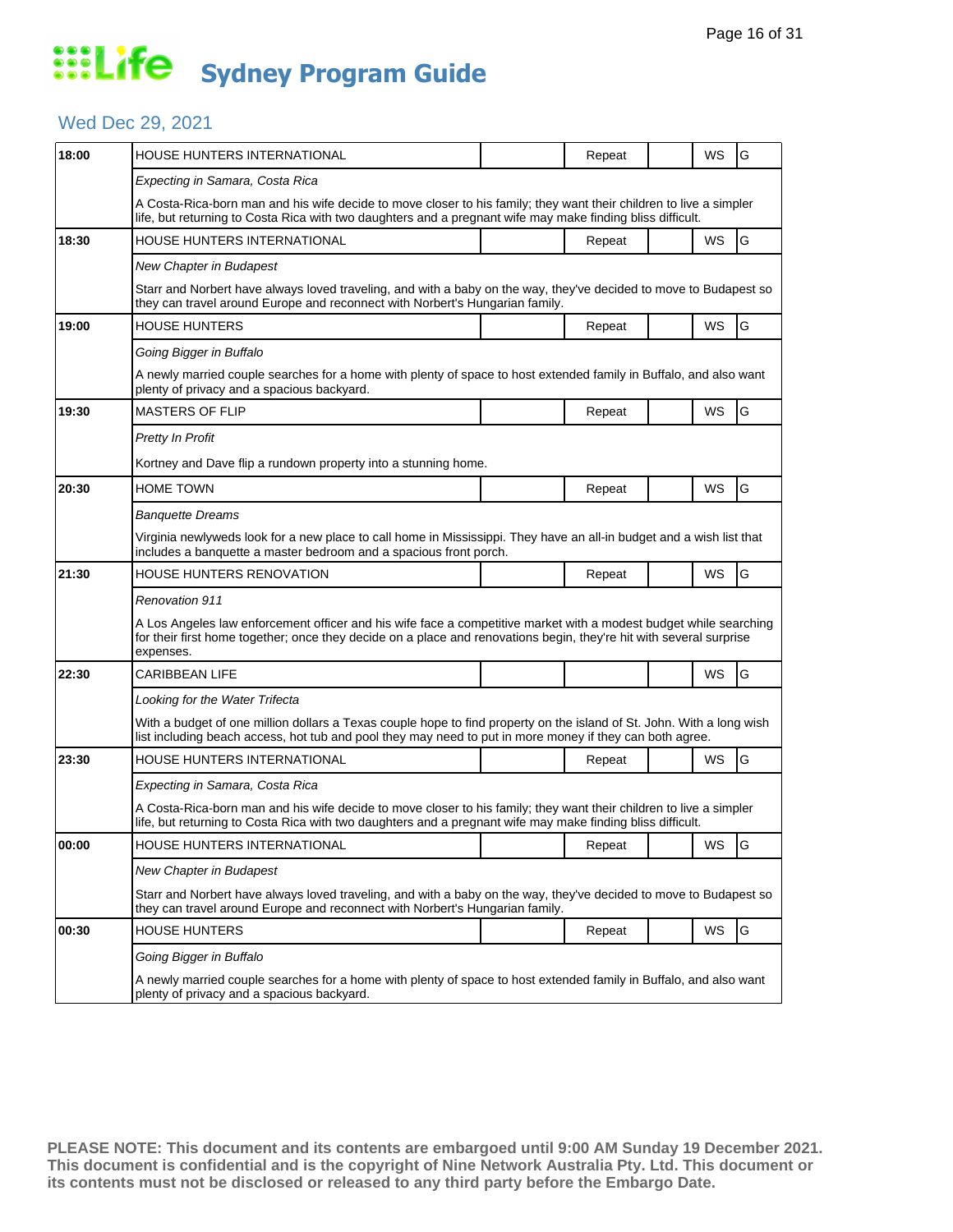## Wed Dec 29, 2021

| 01:00 | <b>MASTERS OF FLIP</b>                                                                                                                                                                                                                                               |  | Repeat |  | <b>WS</b> | G |  |  |  |
|-------|----------------------------------------------------------------------------------------------------------------------------------------------------------------------------------------------------------------------------------------------------------------------|--|--------|--|-----------|---|--|--|--|
|       | Pretty In Profit                                                                                                                                                                                                                                                     |  |        |  |           |   |  |  |  |
|       | Kortney and Dave flip a rundown property into a stunning home.                                                                                                                                                                                                       |  |        |  |           |   |  |  |  |
| 02:00 | <b>HOME TOWN</b>                                                                                                                                                                                                                                                     |  | Repeat |  | <b>WS</b> | G |  |  |  |
|       | <b>Banquette Dreams</b>                                                                                                                                                                                                                                              |  |        |  |           |   |  |  |  |
|       | Virginia newlyweds look for a new place to call home in Mississippi. They have an all-in budget and a wish list that<br>includes a banquette a master bedroom and a spacious front porch.                                                                            |  |        |  |           |   |  |  |  |
| 03:00 | <b>HOUSE HUNTERS RENOVATION</b>                                                                                                                                                                                                                                      |  | Repeat |  | <b>WS</b> | G |  |  |  |
|       | <b>Renovation 911</b>                                                                                                                                                                                                                                                |  |        |  |           |   |  |  |  |
|       | A Los Angeles law enforcement officer and his wife face a competitive market with a modest budget while searching<br>for their first home together; once they decide on a place and renovations begin, they're hit with several surprise<br>expenses.                |  |        |  |           |   |  |  |  |
| 04:00 | <b>CARIBBEAN LIFE</b>                                                                                                                                                                                                                                                |  | Repeat |  | <b>WS</b> | G |  |  |  |
|       | Looking for the Water Trifecta                                                                                                                                                                                                                                       |  |        |  |           |   |  |  |  |
|       | With a budget of one million dollars a Texas couple hope to find property on the island of St. John. With a long wish<br>list including beach access, hot tub and pool they may need to put in more money if they can both agree.                                    |  |        |  |           |   |  |  |  |
| 04:30 | <b>CARIBBEAN LIFE</b>                                                                                                                                                                                                                                                |  | Repeat |  | WS        | G |  |  |  |
|       | Off the Beaten Path in St. Croix                                                                                                                                                                                                                                     |  |        |  |           |   |  |  |  |
|       | Moving to St Croix to get away from the Ohio snow, a couple hope to begin a new outdoor life. While she won't<br>budge on the budget, he wants space to work on his cars.                                                                                            |  |        |  |           |   |  |  |  |
| 05:00 | <b>FLEA MARKET FLIP</b>                                                                                                                                                                                                                                              |  | Repeat |  | WS        | G |  |  |  |
|       | All in the Flipping Family                                                                                                                                                                                                                                           |  |        |  |           |   |  |  |  |
|       | Flea Market Flip shows viewers how a little cash can go a long way with the right amount of creativity. Given only<br>\$500, our contestants will scour the booths and tents of flea markets in search of items they can buy, fix and then<br>flip for a higher sum. |  |        |  |           |   |  |  |  |
| 05:30 | <b>BARN HUNTERS</b>                                                                                                                                                                                                                                                  |  | Repeat |  | <b>WS</b> | G |  |  |  |
|       | Great Room Last Minute Wood Burning Fireplace Design Challenge                                                                                                                                                                                                       |  |        |  |           |   |  |  |  |
|       | Sean Tracy and the boys at Bucks County Timbercraft continue work on the barn guesthouse project. Sean is<br>thrown a curve-ball when the clients ask for a last minute addition of a wood-burning fireplace.                                                        |  |        |  |           |   |  |  |  |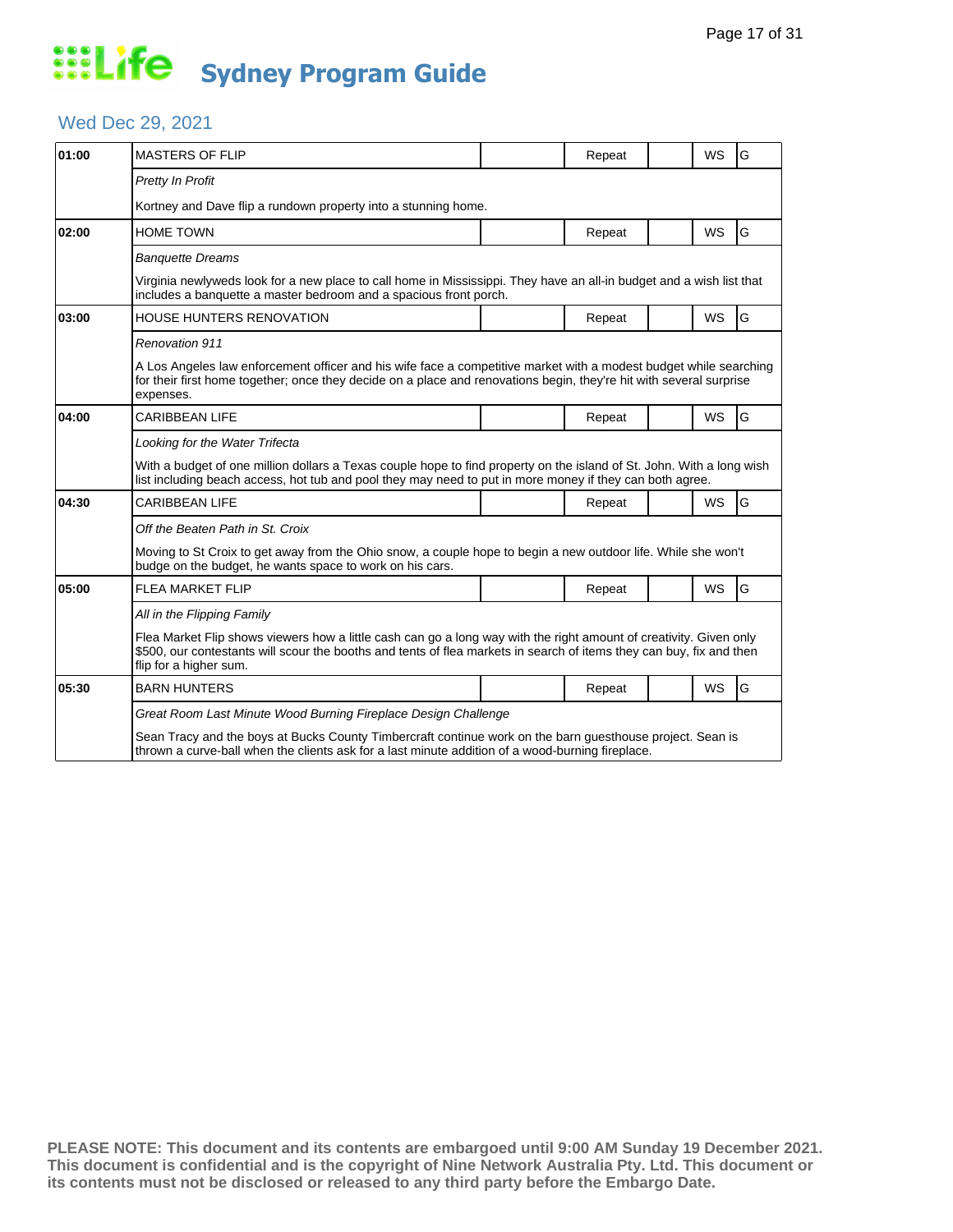#### Thu Dec 30, 2021

| 06:00 | HOUSE HUNTERS INTERNATIONAL                                                                                                                                                                                                                                                                                                                                                        |           | Repeat |  | WS | G  |  |  |  |
|-------|------------------------------------------------------------------------------------------------------------------------------------------------------------------------------------------------------------------------------------------------------------------------------------------------------------------------------------------------------------------------------------|-----------|--------|--|----|----|--|--|--|
|       | New Chapter in Budapest                                                                                                                                                                                                                                                                                                                                                            |           |        |  |    |    |  |  |  |
|       | Starr and Norbert have always loved traveling, and with a baby on the way, they've decided to move to Budapest so<br>they can travel around Europe and reconnect with Norbert's Hungarian family.                                                                                                                                                                                  |           |        |  |    |    |  |  |  |
| 06:30 | <b>HOUSE HUNTERS</b>                                                                                                                                                                                                                                                                                                                                                               |           | Repeat |  | WS | G  |  |  |  |
|       | Going Bigger in Buffalo                                                                                                                                                                                                                                                                                                                                                            |           |        |  |    |    |  |  |  |
|       | A newly married couple searches for a home with plenty of space to host extended family in Buffalo, and also want<br>plenty of privacy and a spacious backyard.                                                                                                                                                                                                                    |           |        |  |    |    |  |  |  |
| 07:00 | WINDY CITY REHAB                                                                                                                                                                                                                                                                                                                                                                   |           | Repeat |  | WS | G  |  |  |  |
|       | Lincoln Park Fourplex                                                                                                                                                                                                                                                                                                                                                              |           |        |  |    |    |  |  |  |
|       | Alison and Donovan enter uncharted territory with a converted four-unit historic home in Lincoln Park; they must<br>decide whether to leave it as a four-unit or turn it back into a single-family home.                                                                                                                                                                           |           |        |  |    |    |  |  |  |
| 08:00 | THE GARDEN GURUS                                                                                                                                                                                                                                                                                                                                                                   | Captioned | Repeat |  | WS | G  |  |  |  |
|       | It's Springtime and this week on The Garden Gurus, Trevor has some great new tools to get you started in the<br>garden. Later, Sue teaches us all about companion planting and Nigel has some great tips on managing your weeds.                                                                                                                                                   |           |        |  |    |    |  |  |  |
| 08:30 | THE BLOCK: ALL STARS                                                                                                                                                                                                                                                                                                                                                               | Captioned | Repeat |  | WS | PG |  |  |  |
|       | Mark's health scare takes its toll on all the contestants and Duncan gets a helping hand. Phil and Amity's unique<br>addition in the back of their house is shaping up well and for one team, problems with the heritage chimney mean<br>renovations come to a standstill. Scotty calls a meeting with Duncan and wife Jen to come up with a plan to help him<br>finish his house. |           |        |  |    |    |  |  |  |
| 09:30 | HOUSE HUNTERS INTERNATIONAL                                                                                                                                                                                                                                                                                                                                                        |           | Repeat |  | WS | G  |  |  |  |
|       | Expecting in Samara, Costa Rica                                                                                                                                                                                                                                                                                                                                                    |           |        |  |    |    |  |  |  |
|       | A Costa-Rica-born man and his wife decide to move closer to his family; they want their children to live a simpler<br>life, but returning to Costa Rica with two daughters and a pregnant wife may make finding bliss difficult.                                                                                                                                                   |           |        |  |    |    |  |  |  |
| 10:00 | HOUSE HUNTERS INTERNATIONAL                                                                                                                                                                                                                                                                                                                                                        |           | Repeat |  | WS | G  |  |  |  |
|       | New Chapter in Budapest                                                                                                                                                                                                                                                                                                                                                            |           |        |  |    |    |  |  |  |
|       | Starr and Norbert have always loved traveling, and with a baby on the way, they've decided to move to Budapest so<br>they can travel around Europe and reconnect with Norbert's Hungarian family.                                                                                                                                                                                  |           |        |  |    |    |  |  |  |
| 10:30 | <b>HOUSE HUNTERS</b>                                                                                                                                                                                                                                                                                                                                                               |           | Repeat |  | WS | G  |  |  |  |
|       | Going Bigger in Buffalo                                                                                                                                                                                                                                                                                                                                                            |           |        |  |    |    |  |  |  |
|       | A newly married couple searches for a home with plenty of space to host extended family in Buffalo, and also want<br>plenty of privacy and a spacious backyard.                                                                                                                                                                                                                    |           |        |  |    |    |  |  |  |
| 11:00 | <b>MASTERS OF FLIP</b>                                                                                                                                                                                                                                                                                                                                                             |           | Repeat |  | WS | G  |  |  |  |
|       | Pretty In Profit                                                                                                                                                                                                                                                                                                                                                                   |           |        |  |    |    |  |  |  |
|       | Kortney and Dave flip a rundown property into a stunning home.                                                                                                                                                                                                                                                                                                                     |           |        |  |    |    |  |  |  |
| 12:00 | <b>HOME TOWN</b>                                                                                                                                                                                                                                                                                                                                                                   |           | Repeat |  | WS | G  |  |  |  |
|       | <b>Banquette Dreams</b>                                                                                                                                                                                                                                                                                                                                                            |           |        |  |    |    |  |  |  |
|       | Virginia newlyweds look for a new place to call home in Mississippi. They have an all-in budget and a wish list that<br>includes a banquette a master bedroom and a spacious front porch.                                                                                                                                                                                          |           |        |  |    |    |  |  |  |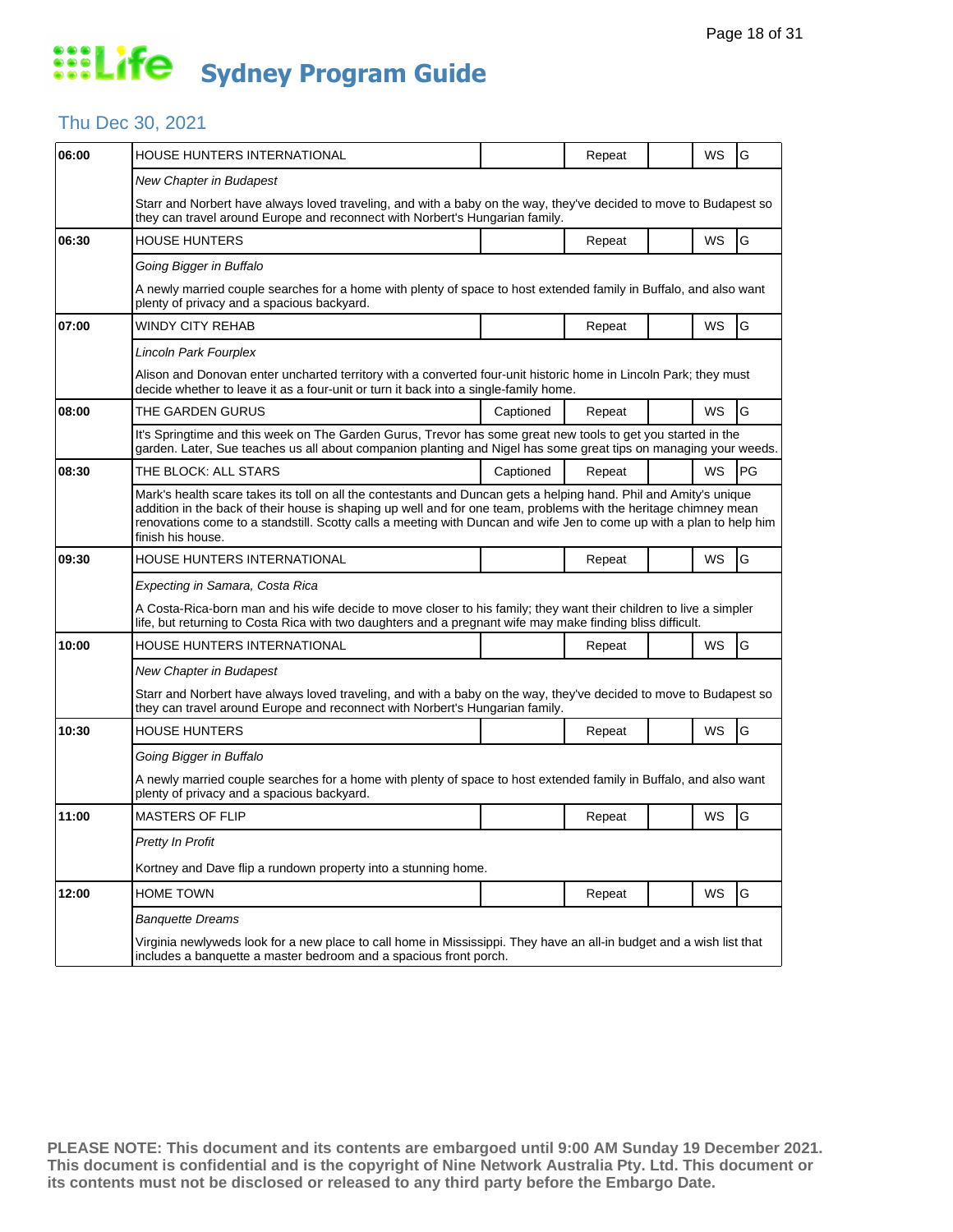## Thu Dec 30, 2021

| 13:00 | AUSTRALIA'S BEST HOUSE                                                                                                                                                                                                                                                                                                                             | Captioned | Repeat |  | WS        | G         |  |  |  |
|-------|----------------------------------------------------------------------------------------------------------------------------------------------------------------------------------------------------------------------------------------------------------------------------------------------------------------------------------------------------|-----------|--------|--|-----------|-----------|--|--|--|
|       | Final                                                                                                                                                                                                                                                                                                                                              |           |        |  |           |           |  |  |  |
|       | Hosted by style icon Megan Gale, take a sneak peak into the best homes in Australia. Featuring display homes,<br>multi-residential projects, brand new builds and renovations, we take you inside the best residential projects in<br>Australia.                                                                                                   |           |        |  |           |           |  |  |  |
| 13:30 | <b>FLEA MARKET FLIP</b>                                                                                                                                                                                                                                                                                                                            |           | Repeat |  | WS        | G         |  |  |  |
|       | All in the Flipping Family                                                                                                                                                                                                                                                                                                                         |           |        |  |           |           |  |  |  |
|       | Flea Market Flip shows viewers how a little cash can go a long way with the right amount of creativity. Given only<br>\$500, our contestants will scour the booths and tents of flea markets in search of items they can buy, fix and then<br>flip for a higher sum.                                                                               |           |        |  |           |           |  |  |  |
| 14:00 | <b>CARIBBEAN LIFE</b>                                                                                                                                                                                                                                                                                                                              |           | Repeat |  | WS        | G         |  |  |  |
|       | Looking for the Water Trifecta                                                                                                                                                                                                                                                                                                                     |           |        |  |           |           |  |  |  |
|       | With a budget of one million dollars a Texas couple hope to find property on the island of St. John. With a long wish<br>list including beach access, hot tub and pool they may need to put in more money if they can both agree.                                                                                                                  |           |        |  |           |           |  |  |  |
| 14:30 | <b>CARIBBEAN LIFE</b>                                                                                                                                                                                                                                                                                                                              |           | Repeat |  | WS        | G         |  |  |  |
|       | Off the Beaten Path in St. Croix                                                                                                                                                                                                                                                                                                                   |           |        |  |           |           |  |  |  |
|       | Moving to St Croix to get away from the Ohio snow, a couple hope to begin a new outdoor life. While she won't<br>budge on the budget, he wants space to work on his cars.                                                                                                                                                                          |           |        |  |           |           |  |  |  |
| 15:00 | THE BLOCK: ALL STARS                                                                                                                                                                                                                                                                                                                               | Captioned | Repeat |  | WS        | <b>PG</b> |  |  |  |
|       | Super Stylin Challenge And New Arrival                                                                                                                                                                                                                                                                                                             |           |        |  |           |           |  |  |  |
|       | Shelley has a challenge that will bring out the inner stylist in the All Stars. The teams must style a multi million dollar<br>apartment then do their best as novice real estate agents as they show the properties to buyers and some mystery<br>celebrities. With a \$5000 cash prize in the middle of kitchen week, the competition is fierce. |           |        |  |           |           |  |  |  |
| 16:00 | <b>FLEA MARKET FLIP</b>                                                                                                                                                                                                                                                                                                                            |           |        |  | WS        | G         |  |  |  |
|       | Game, Flip, Match!                                                                                                                                                                                                                                                                                                                                 |           |        |  |           |           |  |  |  |
|       | Flea Market Flip shows viewers how a little cash can go a long way with the right amount of creativity. Given only<br>\$500, our contestants will scour the booths and tents of flea markets in search of items they can buy, fix and then<br>flip for a higher sum.                                                                               |           |        |  |           |           |  |  |  |
| 16:30 | <b>BARN HUNTERS</b>                                                                                                                                                                                                                                                                                                                                |           | Repeat |  | <b>WS</b> | G         |  |  |  |
|       | Barn Guesthouse-Kitchen, Dining & Great Room Reveal                                                                                                                                                                                                                                                                                                |           |        |  |           |           |  |  |  |
|       | Sean Tracy and the boys at Bucks County Timbercraft continue their work on the barn guesthouse project. Large<br>cracks in the stone walls jeopardize completion of the top floor great room kitchen and dining area.                                                                                                                              |           |        |  |           |           |  |  |  |
| 17:00 | HOUSE HUNTERS RENOVATION                                                                                                                                                                                                                                                                                                                           |           | Repeat |  | WS        | G         |  |  |  |
|       | <b>Renovation 911</b>                                                                                                                                                                                                                                                                                                                              |           |        |  |           |           |  |  |  |
|       | A Los Angeles law enforcement officer and his wife face a competitive market with a modest budget while searching<br>for their first home together; once they decide on a place and renovations begin, they're hit with several surprise<br>expenses.                                                                                              |           |        |  |           |           |  |  |  |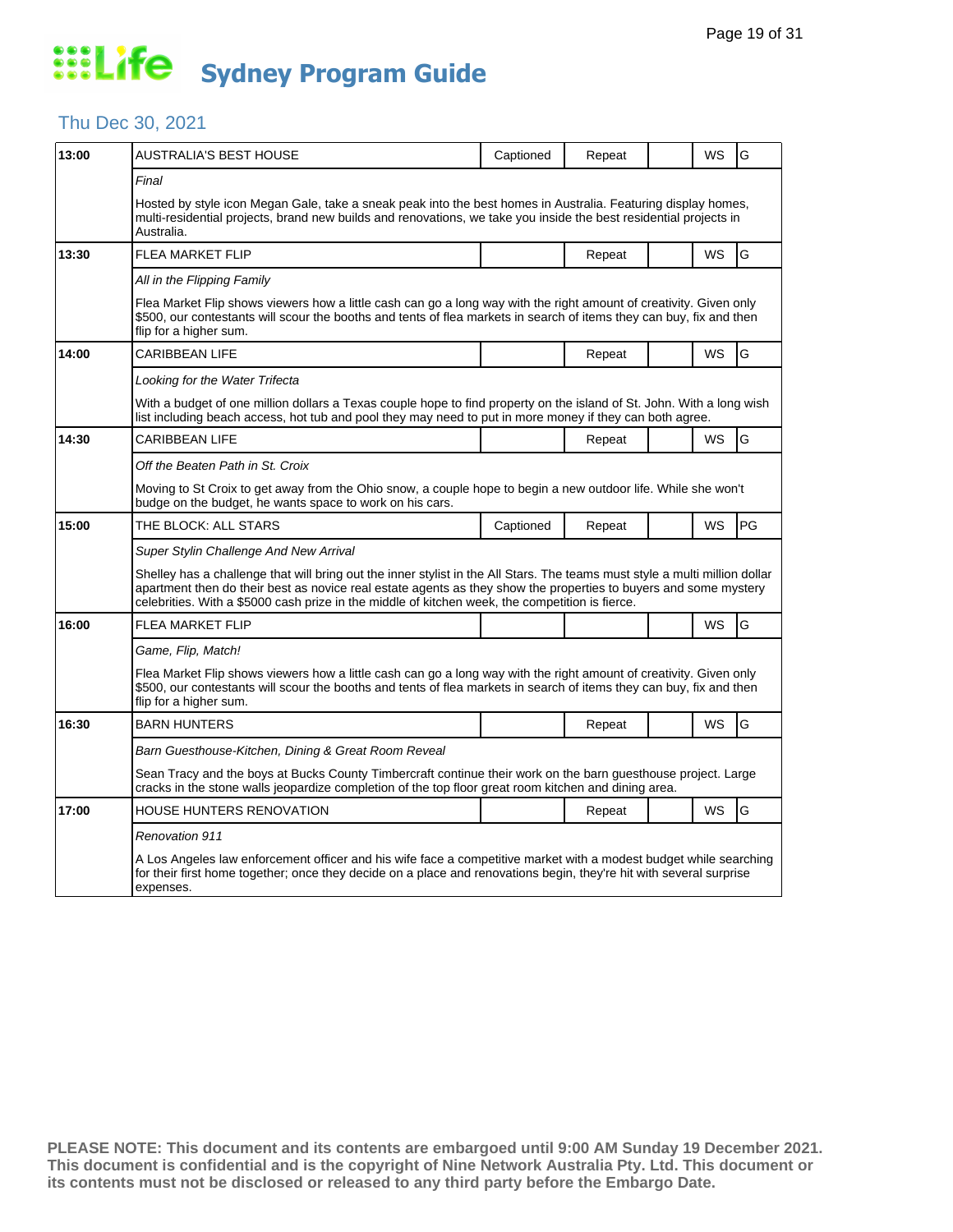#### Thu Dec 30, 2021

| 18:00 | HOUSE HUNTERS INTERNATIONAL                                                                                                                                                                                                           |  | Repeat |  | WS        | G  |  |  |  |
|-------|---------------------------------------------------------------------------------------------------------------------------------------------------------------------------------------------------------------------------------------|--|--------|--|-----------|----|--|--|--|
|       | The Good Life in Paris                                                                                                                                                                                                                |  |        |  |           |    |  |  |  |
|       | A woman brings a friend along to keep her grounded as she searches for the perfect neighborhood in Paris, France.                                                                                                                     |  |        |  |           |    |  |  |  |
| 18:30 | HOUSE HUNTERS INTERNATIONAL                                                                                                                                                                                                           |  | Repeat |  | WS        | G  |  |  |  |
|       | Fresh Start in Warsaw                                                                                                                                                                                                                 |  |        |  |           |    |  |  |  |
|       | A woman leaves the U.S. and her career in banking to teach English in Warsaw, Poland; she's seeking an<br>affordable, centrally-located apartment with outdoor space for her cat.                                                     |  |        |  |           |    |  |  |  |
| 19:00 | HOUSE HUNTERS                                                                                                                                                                                                                         |  | Repeat |  | WS        | G  |  |  |  |
|       | Tackling a Home Search                                                                                                                                                                                                                |  |        |  |           |    |  |  |  |
|       | A former pro football player and his fiance hunt for a home in Indianapolis; he wants a ranch style fixer upper that<br>they can put their own stamp on, but she would prefer a move-in-ready Colonial.                               |  |        |  |           |    |  |  |  |
| 19:30 | HOUSE HUNTERS INTERNATIONAL                                                                                                                                                                                                           |  |        |  | <b>WS</b> | G  |  |  |  |
|       | Family Life in Florence                                                                                                                                                                                                               |  |        |  |           |    |  |  |  |
|       | A family experiences life-changing events and seeks simplicity in Florence, Italy; she's looking for something with<br>Italian charm that's in the city center, but he wants a standalone property with outdoor space in the country. |  |        |  |           |    |  |  |  |
| 20:30 | <b>FIXER UPPER</b>                                                                                                                                                                                                                    |  | Repeat |  | <b>WS</b> | PG |  |  |  |
|       | Retiring to the Country                                                                                                                                                                                                               |  |        |  |           |    |  |  |  |
|       | John and Stephanie are ready to downsize as they enter retirement. After touring different homes with Chip and Jo,<br>the couple narrows their search to two choices. However, one home is in need of major renovations.              |  |        |  |           |    |  |  |  |
| 21:30 | MY LOTTERY DREAM HOME                                                                                                                                                                                                                 |  | Repeat |  | WS        | G  |  |  |  |
|       | Paradise in Puerto Rico                                                                                                                                                                                                               |  |        |  |           |    |  |  |  |
|       | Ana and Rafael had always planned on retiring from their life in New York City to paradise in Puerto Rico, so when<br>Ana won \$1 million, they found they could retire early and buy their dream home sooner rather than later.      |  |        |  |           |    |  |  |  |
| 22:30 | <b>FLIP OR FLOP</b>                                                                                                                                                                                                                   |  | Repeat |  | <b>WS</b> | G  |  |  |  |
|       | Dinky Flip                                                                                                                                                                                                                            |  |        |  |           |    |  |  |  |
|       | Tarek and Christina hope a good flip will come in a small package in Downey, California.                                                                                                                                              |  |        |  |           |    |  |  |  |
| 23:00 | <b>FLIP OR FLOP</b>                                                                                                                                                                                                                   |  | Repeat |  |           | G  |  |  |  |
|       | <b>Toxic Flip</b>                                                                                                                                                                                                                     |  |        |  |           |    |  |  |  |
|       | A small, neglected house in Garden Grove, California could hold rags or riches.                                                                                                                                                       |  |        |  |           |    |  |  |  |
| 23:30 | HOUSE HUNTERS INTERNATIONAL                                                                                                                                                                                                           |  | Repeat |  | WS        | G  |  |  |  |
|       | The Good Life in Paris                                                                                                                                                                                                                |  |        |  |           |    |  |  |  |
|       | A woman brings a friend along to keep her grounded as she searches for the perfect neighborhood in Paris, France.                                                                                                                     |  |        |  |           |    |  |  |  |
| 00:00 | <b>BELOW DECK SAILING YACHT</b>                                                                                                                                                                                                       |  |        |  | ws        | MA |  |  |  |
|       | Crash Boom Bang!                                                                                                                                                                                                                      |  |        |  |           |    |  |  |  |
|       | The crew is excited to enjoy a much needed day off together, but things get touchy when the couples' PDA goes on<br>full display.                                                                                                     |  |        |  |           |    |  |  |  |
|       | Cons. Advice: Sexual References, Some Coarse Language                                                                                                                                                                                 |  |        |  |           |    |  |  |  |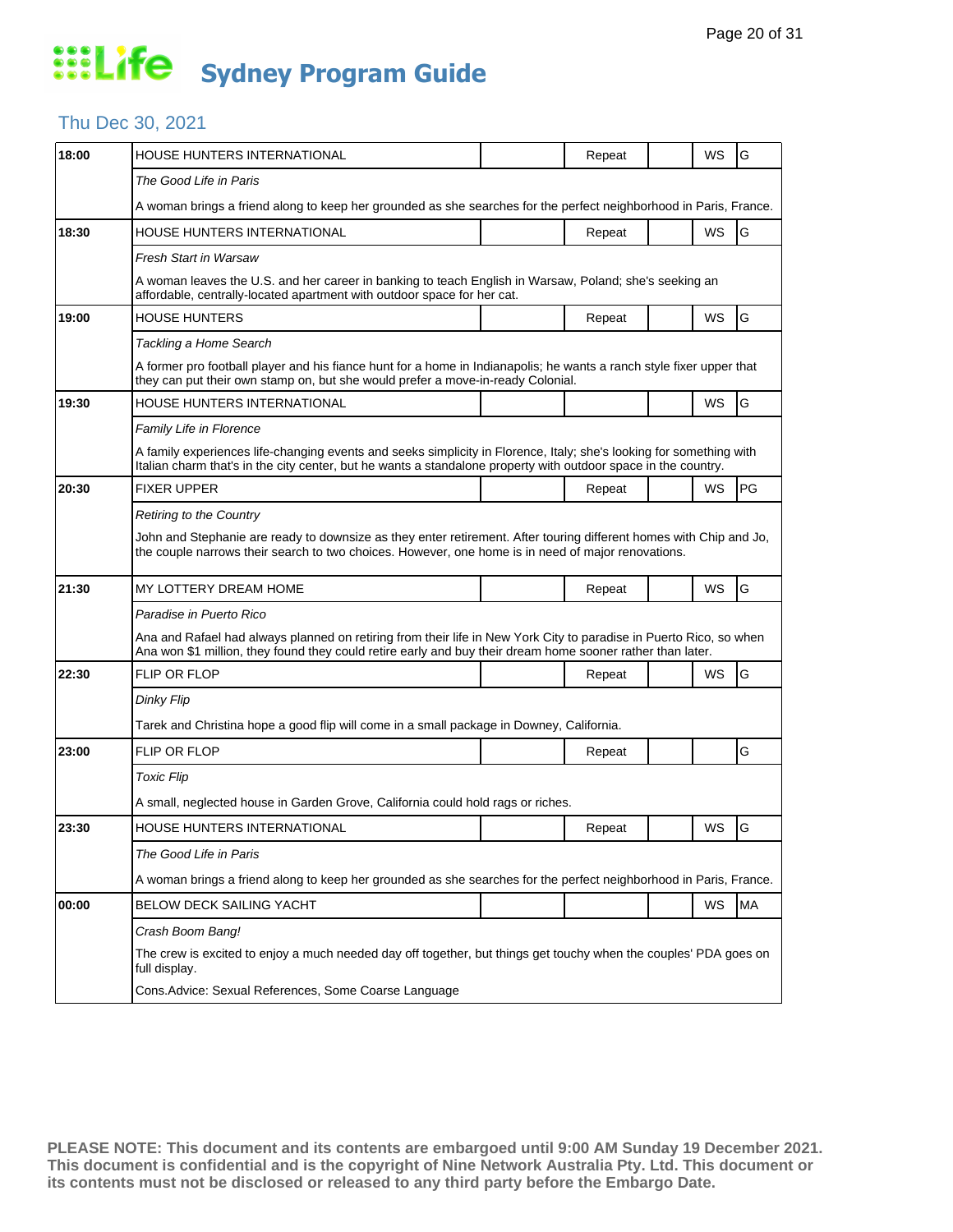#### Thu Dec 30, 2021

| 01:00 | SOUTHERN CHARM NEW ORLEANS                                                                                                                                                                                                                                           |  |        |  | WS        | M |  |  |  |
|-------|----------------------------------------------------------------------------------------------------------------------------------------------------------------------------------------------------------------------------------------------------------------------|--|--------|--|-----------|---|--|--|--|
|       | No Thanks Given                                                                                                                                                                                                                                                      |  |        |  |           |   |  |  |  |
|       | Justin struggles to get on the same page as Kelsey about their future. Elsewhere, while planning her wedding,<br>Reagan asks why Tamica has abandoned her during such an important time, and Jeff hosts his first party as a<br>single man.                          |  |        |  |           |   |  |  |  |
|       | Cons.Advice: Some Coarse Language, Sexual References                                                                                                                                                                                                                 |  |        |  |           |   |  |  |  |
| 02:00 | MY LOTTERY DREAM HOME                                                                                                                                                                                                                                                |  | Repeat |  | <b>WS</b> | G |  |  |  |
|       | Paradise in Puerto Rico                                                                                                                                                                                                                                              |  |        |  |           |   |  |  |  |
|       | Ana and Rafael had always planned on retiring from their life in New York City to paradise in Puerto Rico, so when<br>Ana won \$1 million, they found they could retire early and buy their dream home sooner rather than later.                                     |  |        |  |           |   |  |  |  |
| 02:30 | MY LOTTERY DREAM HOME                                                                                                                                                                                                                                                |  | Repeat |  | <b>WS</b> | G |  |  |  |
|       | <b>Coast of Dreams</b>                                                                                                                                                                                                                                               |  |        |  |           |   |  |  |  |
|       | A Massachusetts woman decides between an oceanfront view and a large backyard for visiting grandchildren after<br>she wins \$4 million on a scratch card.                                                                                                            |  |        |  |           |   |  |  |  |
| 03:00 | <b>FLIP OR FLOP</b>                                                                                                                                                                                                                                                  |  | Repeat |  | WS        | G |  |  |  |
|       | Dinky Flip                                                                                                                                                                                                                                                           |  |        |  |           |   |  |  |  |
|       | Tarek and Christina hope a good flip will come in a small package in Downey, California.                                                                                                                                                                             |  |        |  |           |   |  |  |  |
| 03:30 | FLIP OR FLOP                                                                                                                                                                                                                                                         |  | Repeat |  |           | G |  |  |  |
|       | <b>Toxic Flip</b>                                                                                                                                                                                                                                                    |  |        |  |           |   |  |  |  |
|       | A small, neglected house in Garden Grove, California could hold rags or riches.                                                                                                                                                                                      |  |        |  |           |   |  |  |  |
| 04:00 | HOUSE HUNTERS INTERNATIONAL                                                                                                                                                                                                                                          |  | Repeat |  | <b>WS</b> | G |  |  |  |
|       | Family Life in Florence                                                                                                                                                                                                                                              |  |        |  |           |   |  |  |  |
|       | A family experiences life-changing events and seeks simplicity in Florence, Italy; she's looking for something with<br>Italian charm that's in the city center, but he wants a standalone property with outdoor space in the country.                                |  |        |  |           |   |  |  |  |
| 04:30 | HOUSE HUNTERS INTERNATIONAL                                                                                                                                                                                                                                          |  | Repeat |  | <b>WS</b> | G |  |  |  |
|       | Hiraeth Go in Wales                                                                                                                                                                                                                                                  |  |        |  |           |   |  |  |  |
|       | A woman with Welsh roots moves her family to Wales to begin graduate school in music. She also recently<br>discovered she's pregnant, and they're looking for a place with four bedrooms, and something that's near her school.                                      |  |        |  |           |   |  |  |  |
| 05:00 | FLEA MARKET FLIP                                                                                                                                                                                                                                                     |  | Repeat |  | WS        | G |  |  |  |
|       | Game, Flip, Match!                                                                                                                                                                                                                                                   |  |        |  |           |   |  |  |  |
|       | Flea Market Flip shows viewers how a little cash can go a long way with the right amount of creativity. Given only<br>\$500, our contestants will scour the booths and tents of flea markets in search of items they can buy, fix and then<br>flip for a higher sum. |  |        |  |           |   |  |  |  |
| 05:30 | <b>BARN HUNTERS</b>                                                                                                                                                                                                                                                  |  | Repeat |  | WS        | G |  |  |  |
|       | Barn Guesthouse-Kitchen, Dining & Great Room Reveal                                                                                                                                                                                                                  |  |        |  |           |   |  |  |  |
|       | Sean Tracy and the boys at Bucks County Timbercraft continue their work on the barn guesthouse project. Large<br>cracks in the stone walls jeopardize completion of the top floor great room kitchen and dining area.                                                |  |        |  |           |   |  |  |  |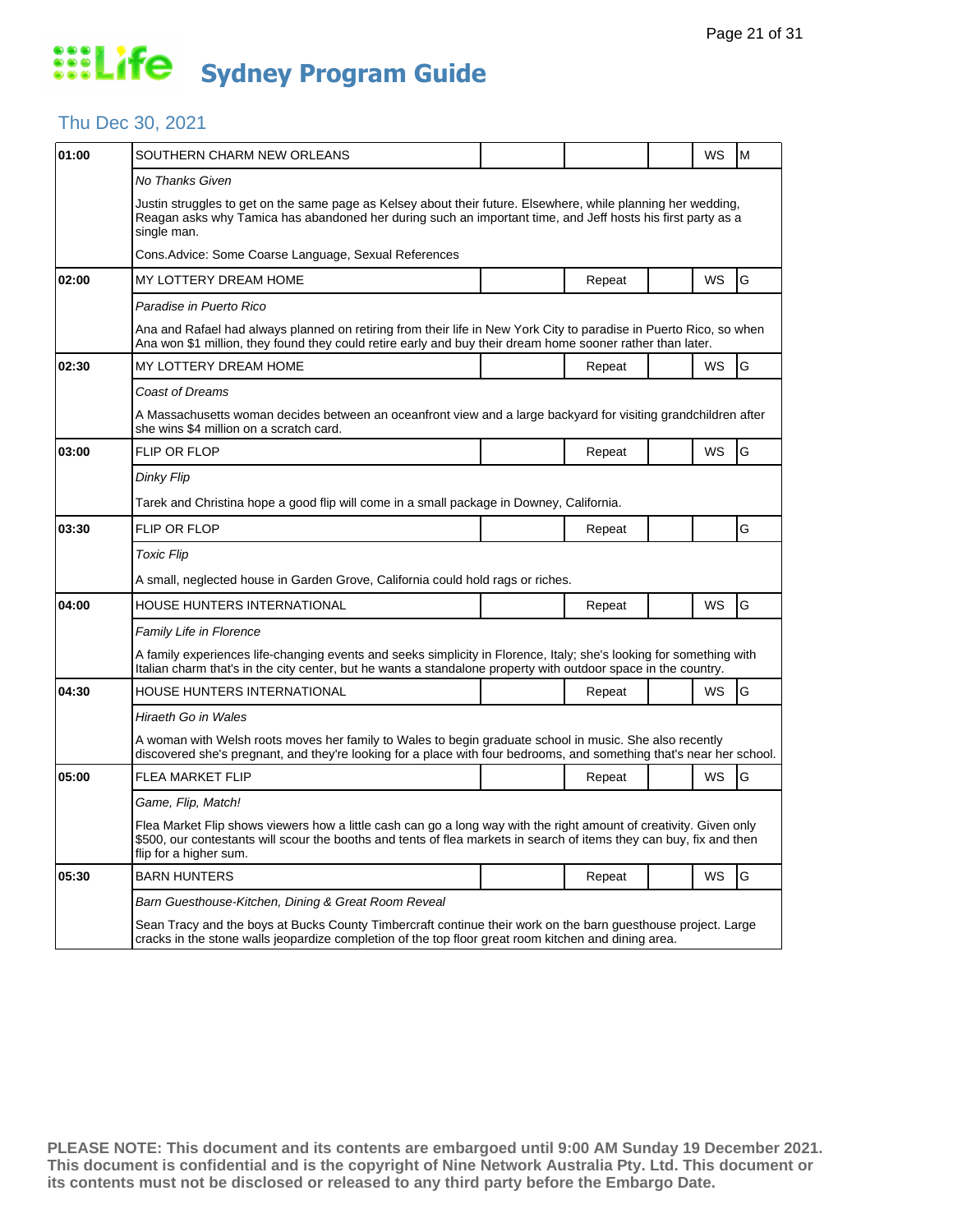#### Fri Dec 31, 2021

| 06:00 | HOUSE HUNTERS INTERNATIONAL                                                                                                                                                                                                                                                                                                                        |           | Repeat |  | WS | G         |  |  |
|-------|----------------------------------------------------------------------------------------------------------------------------------------------------------------------------------------------------------------------------------------------------------------------------------------------------------------------------------------------------|-----------|--------|--|----|-----------|--|--|
|       | Fresh Start in Warsaw                                                                                                                                                                                                                                                                                                                              |           |        |  |    |           |  |  |
|       | A woman leaves the U.S. and her career in banking to teach English in Warsaw, Poland; she's seeking an<br>affordable, centrally-located apartment with outdoor space for her cat.                                                                                                                                                                  |           |        |  |    |           |  |  |
| 06:30 | <b>HOUSE HUNTERS</b>                                                                                                                                                                                                                                                                                                                               |           | Repeat |  | WS | G         |  |  |
|       | Tackling a Home Search                                                                                                                                                                                                                                                                                                                             |           |        |  |    |           |  |  |
|       | A former pro football player and his fiance hunt for a home in Indianapolis; he wants a ranch style fixer upper that<br>they can put their own stamp on, but she would prefer a move-in-ready Colonial.                                                                                                                                            |           |        |  |    |           |  |  |
| 07:00 | GETAWAY                                                                                                                                                                                                                                                                                                                                            | Captioned | Repeat |  | WS | <b>PG</b> |  |  |
|       | Scenic - Bordeaux #1                                                                                                                                                                                                                                                                                                                               |           |        |  |    |           |  |  |
|       | This week on Getaway Catriona Rowntree is in Paris, the city of love, before heading off on a luxury cruise through<br>the Bordeaux region of Southern France.                                                                                                                                                                                     |           |        |  |    |           |  |  |
| 07:30 | <b>FLEA MARKET FLIP</b>                                                                                                                                                                                                                                                                                                                            |           | Repeat |  | WS | G         |  |  |
|       | Game, Flip, Match!                                                                                                                                                                                                                                                                                                                                 |           |        |  |    |           |  |  |
|       | Flea Market Flip shows viewers how a little cash can go a long way with the right amount of creativity. Given only<br>\$500, our contestants will scour the booths and tents of flea markets in search of items they can buy, fix and then<br>flip for a higher sum.                                                                               |           |        |  |    |           |  |  |
| 08:00 | THE GARDEN GURUS                                                                                                                                                                                                                                                                                                                                   | Captioned | Repeat |  | WS | G         |  |  |
|       | This week on The Garden Gurus, get excited for some DIY seedling inspiration with Bonnie. Later, Sue shows us<br>how to create a low allergen garden and Nigel helps you become your very own garden guru!                                                                                                                                         |           |        |  |    |           |  |  |
| 08:30 | THE BLOCK: ALL STARS                                                                                                                                                                                                                                                                                                                               | Captioned | Repeat |  | WS | PG        |  |  |
|       | Super Stylin Challenge And New Arrival                                                                                                                                                                                                                                                                                                             |           |        |  |    |           |  |  |
|       | Shelley has a challenge that will bring out the inner stylist in the All Stars. The teams must style a multi million dollar<br>apartment then do their best as novice real estate agents as they show the properties to buyers and some mystery<br>celebrities. With a \$5000 cash prize in the middle of kitchen week, the competition is fierce. |           |        |  |    |           |  |  |
| 09:30 | HOUSE HUNTERS INTERNATIONAL                                                                                                                                                                                                                                                                                                                        |           | Repeat |  | WS | G         |  |  |
|       | The Good Life in Paris                                                                                                                                                                                                                                                                                                                             |           |        |  |    |           |  |  |
|       | A woman brings a friend along to keep her grounded as she searches for the perfect neighborhood in Paris, France.                                                                                                                                                                                                                                  |           |        |  |    |           |  |  |
| 10:00 | HOUSE HUNTERS INTERNATIONAL                                                                                                                                                                                                                                                                                                                        |           | Repeat |  | WS | G         |  |  |
|       | Fresh Start in Warsaw                                                                                                                                                                                                                                                                                                                              |           |        |  |    |           |  |  |
|       | A woman leaves the U.S. and her career in banking to teach English in Warsaw, Poland; she's seeking an<br>affordable, centrally-located apartment with outdoor space for her cat.                                                                                                                                                                  |           |        |  |    |           |  |  |
| 10:30 | <b>HOUSE HUNTERS</b>                                                                                                                                                                                                                                                                                                                               |           | Repeat |  | WS | G         |  |  |
|       | Tackling a Home Search                                                                                                                                                                                                                                                                                                                             |           |        |  |    |           |  |  |
|       | A former pro football player and his fiance hunt for a home in Indianapolis; he wants a ranch style fixer upper that<br>they can put their own stamp on, but she would prefer a move-in-ready Colonial.                                                                                                                                            |           |        |  |    |           |  |  |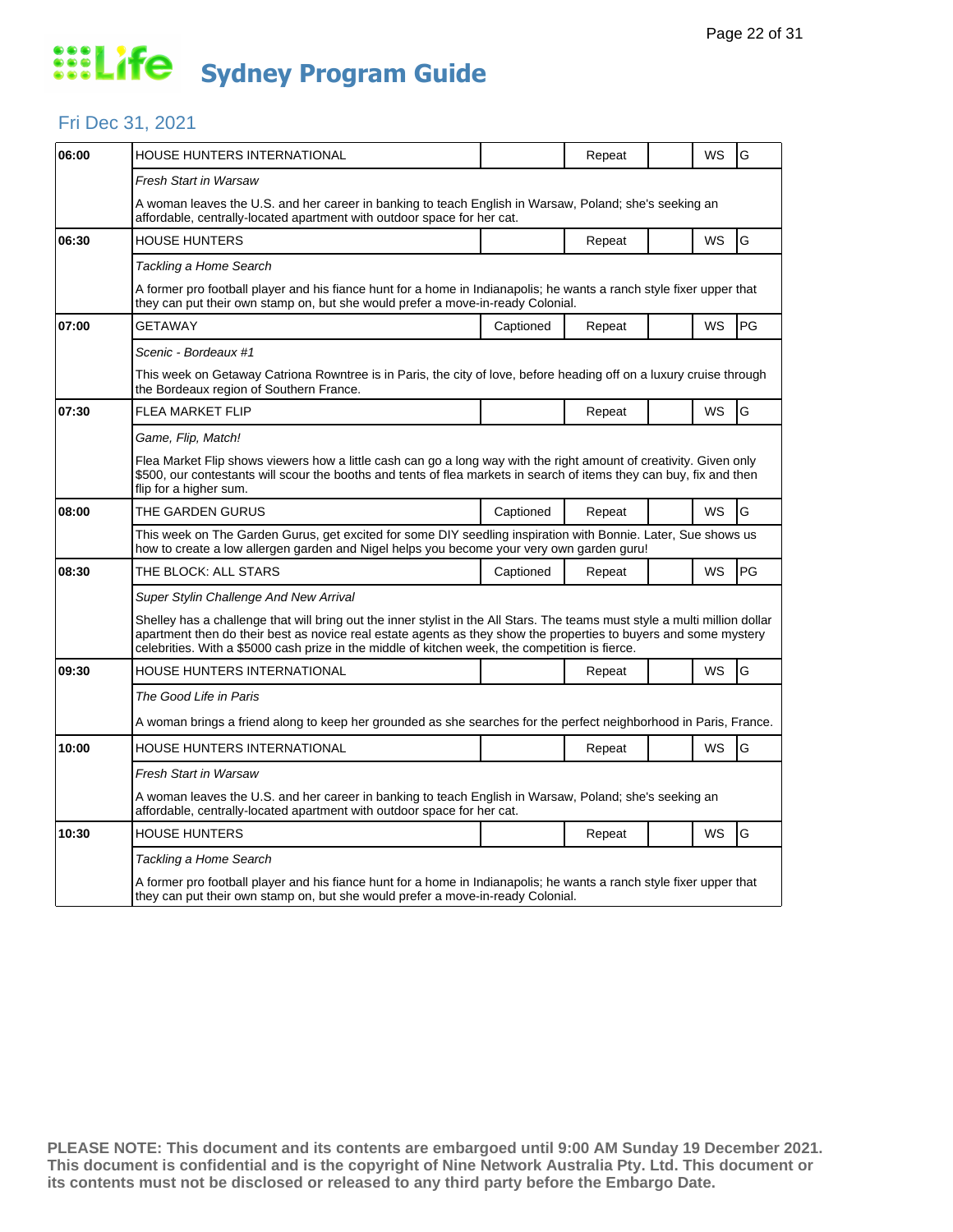#### Fri Dec 31, 2021

| 11:00 | <b>BARN HUNTERS</b>                                                                                                                                                                                                                                                                                                                                 |           | Repeat |  | WS        | G             |  |  |
|-------|-----------------------------------------------------------------------------------------------------------------------------------------------------------------------------------------------------------------------------------------------------------------------------------------------------------------------------------------------------|-----------|--------|--|-----------|---------------|--|--|
|       | Barn Guesthouse-Kitchen, Dining & Great Room Reveal                                                                                                                                                                                                                                                                                                 |           |        |  |           |               |  |  |
|       | Sean Tracy and the boys at Bucks County Timbercraft continue their work on the barn guesthouse project. Large<br>cracks in the stone walls jeopardize completion of the top floor great room kitchen and dining area.                                                                                                                               |           |        |  |           |               |  |  |
| 11:30 | FIND ME A DREAM HOME AUSTRALIA                                                                                                                                                                                                                                                                                                                      | Captioned | Repeat |  | WS        | G             |  |  |
|       | Today on Find Me a Dream Home we meet home seekers Frank and Annitta, who are looking for the perfect home<br>for their family to build on their block of land in Box Hill, Melbourne.                                                                                                                                                              |           |        |  |           |               |  |  |
| 12:00 | HOUSE HUNTERS INTERNATIONAL                                                                                                                                                                                                                                                                                                                         |           | Repeat |  | WS        | G             |  |  |
|       | Family Life in Florence                                                                                                                                                                                                                                                                                                                             |           |        |  |           |               |  |  |
|       | A family experiences life-changing events and seeks simplicity in Florence, Italy; she's looking for something with<br>Italian charm that's in the city center, but he wants a standalone property with outdoor space in the country.                                                                                                               |           |        |  |           |               |  |  |
| 12:30 | HOUSE HUNTERS INTERNATIONAL                                                                                                                                                                                                                                                                                                                         |           | Repeat |  | WS        | G             |  |  |
|       | Hiraeth Go in Wales                                                                                                                                                                                                                                                                                                                                 |           |        |  |           |               |  |  |
|       | A woman with Welsh roots moves her family to Wales to begin graduate school in music. She also recently<br>discovered she's pregnant, and they're looking for a place with four bedrooms, and something that's near her school.                                                                                                                     |           |        |  |           |               |  |  |
| 13:00 | <b>FIXER UPPER</b>                                                                                                                                                                                                                                                                                                                                  |           | Repeat |  | WS        | PG            |  |  |
|       | <b>Retiring to the Country</b>                                                                                                                                                                                                                                                                                                                      |           |        |  |           |               |  |  |
|       | John and Stephanie are ready to downsize as they enter retirement. After touring different homes with Chip and Jo,<br>the couple narrows their search to two choices. However, one home is in need of major renovations.                                                                                                                            |           |        |  |           |               |  |  |
| 14:00 | MY LOTTERY DREAM HOME                                                                                                                                                                                                                                                                                                                               |           | Repeat |  | WS        | G             |  |  |
|       | Paradise in Puerto Rico                                                                                                                                                                                                                                                                                                                             |           |        |  |           |               |  |  |
|       | Ana and Rafael had always planned on retiring from their life in New York City to paradise in Puerto Rico, so when<br>Ana won \$1 million, they found they could retire early and buy their dream home sooner rather than later.                                                                                                                    |           |        |  |           |               |  |  |
| 14:30 | MY LOTTERY DREAM HOME                                                                                                                                                                                                                                                                                                                               |           | Repeat |  | <b>WS</b> | G             |  |  |
|       | <b>Coast of Dreams</b>                                                                                                                                                                                                                                                                                                                              |           |        |  |           |               |  |  |
|       | A Massachusetts woman decides between an oceanfront view and a large backyard for visiting grandchildren after<br>she wins \$4 million on a scratch card.                                                                                                                                                                                           |           |        |  |           |               |  |  |
| 15:00 | THE BLOCK: ALL STARS                                                                                                                                                                                                                                                                                                                                | Captioned | Repeat |  | WS        | PG            |  |  |
|       | With three days before the All Stars deliver their kitchens and laundries, some teams get personal with each others<br>kitchen finishes. Mark and his new partner are a day and a half behind and risk not finishing their rooms. When one<br>contestant doesn't see eye to eye with their builder someone threatens to walk off the building site. |           |        |  |           |               |  |  |
| 16:00 | <b>FLEA MARKET FLIP</b>                                                                                                                                                                                                                                                                                                                             |           |        |  | WS        | G             |  |  |
|       | Family Twin Face-Off                                                                                                                                                                                                                                                                                                                                |           |        |  |           |               |  |  |
|       | Flea Market Flip shows viewers how a little cash can go a long way with the right amount of creativity. Given only<br>\$500, our contestants will scour the booths and tents of flea markets in search of items they can buy, fix and then<br>flip for a higher sum.                                                                                |           |        |  |           |               |  |  |
| 16:30 | <b>BARN HUNTERS</b>                                                                                                                                                                                                                                                                                                                                 |           | Repeat |  | WS        | ${\mathsf G}$ |  |  |
|       | Reclaimed Bunk Beds & Barn Guesthouse Master Bath                                                                                                                                                                                                                                                                                                   |           |        |  |           |               |  |  |
|       | It's the final push as Sean Tracy and his team at Buck County Timbercraft finishes work on the barn guesthouse<br>project. The lower level is completed featuring reclaimed wood bunk beds and a luxurious master bed and bath.                                                                                                                     |           |        |  |           |               |  |  |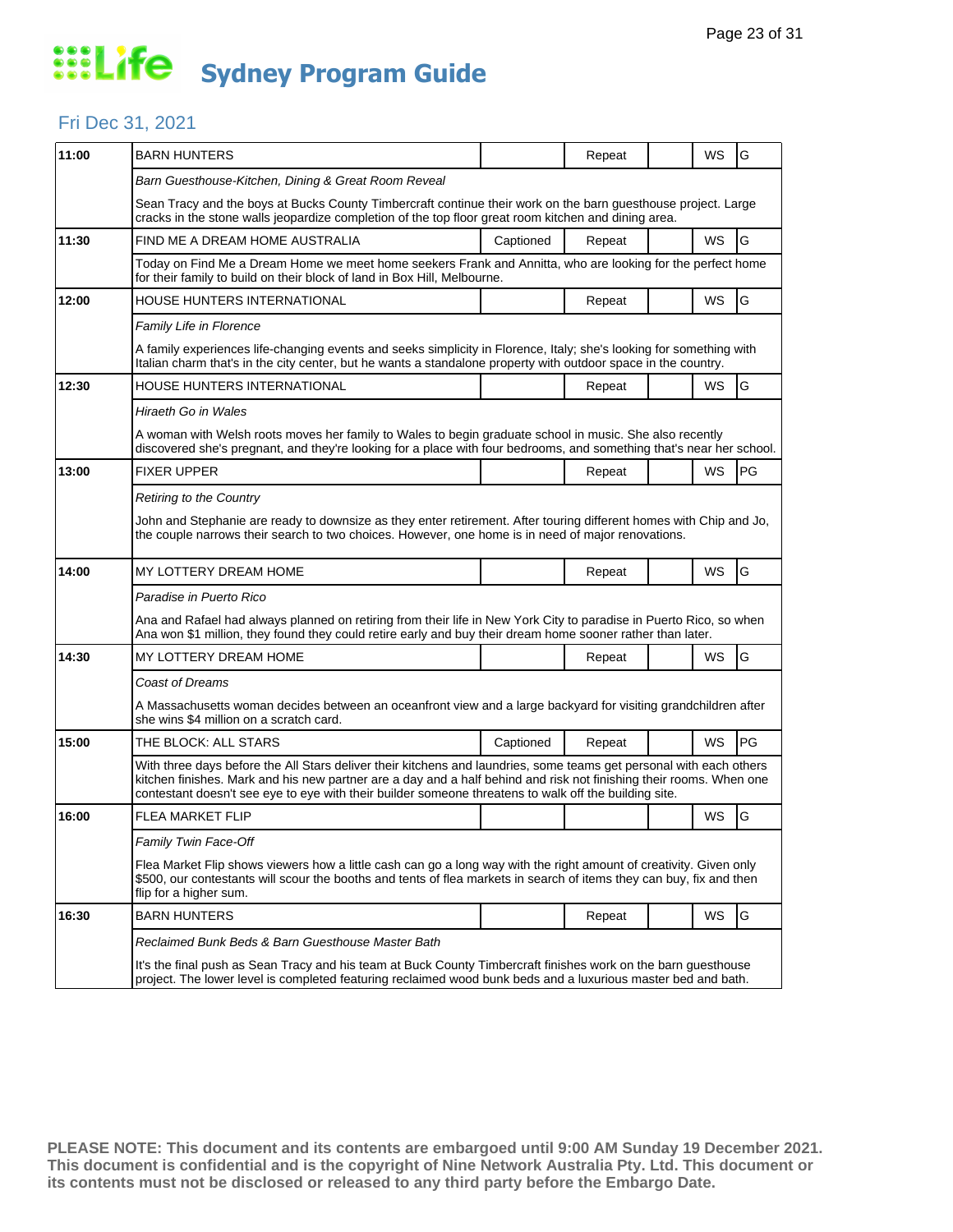### Fri Dec 31, 2021

| 17:00 | <b>IFLIP OR FLOP</b>                                                                     |  | Repeat |  | WS | ΙG |  |  |  |  |
|-------|------------------------------------------------------------------------------------------|--|--------|--|----|----|--|--|--|--|
|       | Dinky Flip                                                                               |  |        |  |    |    |  |  |  |  |
|       | Tarek and Christina hope a good flip will come in a small package in Downey, California. |  |        |  |    |    |  |  |  |  |
| 17:30 | <b>IFLIP OR FLOP</b>                                                                     |  | Repeat |  | WS | IG |  |  |  |  |
|       | <b>Toxic Flip</b>                                                                        |  |        |  |    |    |  |  |  |  |
|       | A small, neglected house in Garden Grove, California could hold rags or riches.          |  |        |  |    |    |  |  |  |  |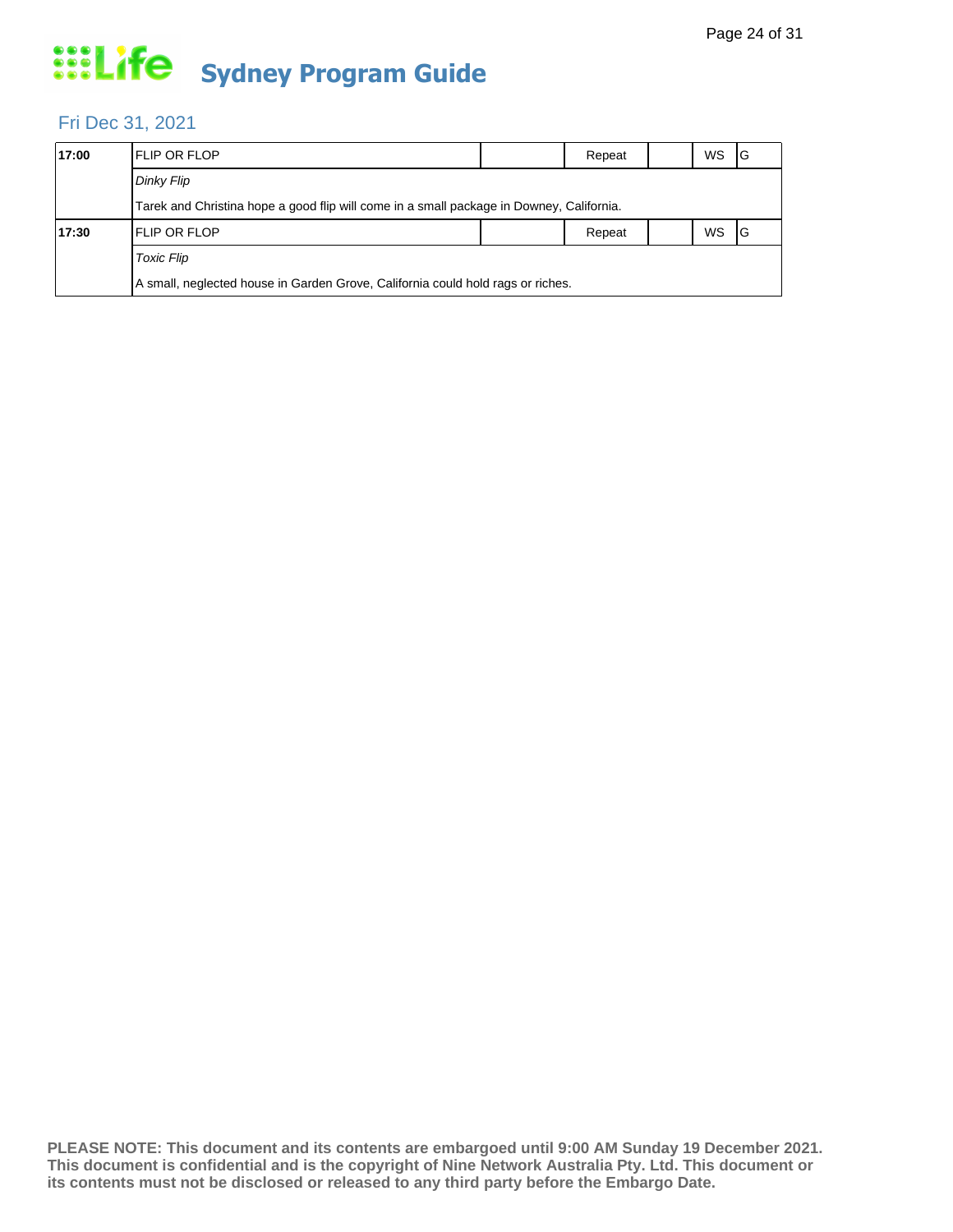### Fri Dec 31, 2021

| 18:00 | HOUSE HUNTERS INTERNATIONAL                                                                                                                                                                                                                                                                                                                                                                                                                                                                               |                                                                                                                                                                                                                                                | Repeat |  | WS        | G         |  |  |  |
|-------|-----------------------------------------------------------------------------------------------------------------------------------------------------------------------------------------------------------------------------------------------------------------------------------------------------------------------------------------------------------------------------------------------------------------------------------------------------------------------------------------------------------|------------------------------------------------------------------------------------------------------------------------------------------------------------------------------------------------------------------------------------------------|--------|--|-----------|-----------|--|--|--|
|       | Playa Potrero IRL                                                                                                                                                                                                                                                                                                                                                                                                                                                                                         |                                                                                                                                                                                                                                                |        |  |           |           |  |  |  |
|       |                                                                                                                                                                                                                                                                                                                                                                                                                                                                                                           | After watching their kids get sidetracked by the superficial highs of constant screen time and instant gratification, two<br>parents are ready to show them the value of living in the present; they seek a home in Playa Potrero, Costa Rica. |        |  |           |           |  |  |  |
| 18:30 | HOUSE HUNTERS INTERNATIONAL                                                                                                                                                                                                                                                                                                                                                                                                                                                                               |                                                                                                                                                                                                                                                | Repeat |  | WS        | G         |  |  |  |
|       | Make Room for Six in Krakow, Poland                                                                                                                                                                                                                                                                                                                                                                                                                                                                       |                                                                                                                                                                                                                                                |        |  |           |           |  |  |  |
|       | A couple seizes a once-in-a-lifetime opportunity and moves the family of six to Krakow, Poland; after living hectic<br>lives apart in the U.S., they want to spend more time together in a home that has enough room for everyone.                                                                                                                                                                                                                                                                        |                                                                                                                                                                                                                                                |        |  |           |           |  |  |  |
| 19:00 | HOUSE HUNTERS                                                                                                                                                                                                                                                                                                                                                                                                                                                                                             |                                                                                                                                                                                                                                                | Repeat |  | WS        | G         |  |  |  |
|       | Deploying to Clarksville                                                                                                                                                                                                                                                                                                                                                                                                                                                                                  |                                                                                                                                                                                                                                                |        |  |           |           |  |  |  |
|       | A military family seeks the perfect home after being reassigned to Clarksville, Tenn.; he's hoping for a three-stall<br>garage and a bonus space for entertaining, but she needs a room for her home radio station and a fenced-in yard<br>for their dog.                                                                                                                                                                                                                                                 |                                                                                                                                                                                                                                                |        |  |           |           |  |  |  |
| 19:30 | <b>MAINE CABIN MASTERS</b>                                                                                                                                                                                                                                                                                                                                                                                                                                                                                |                                                                                                                                                                                                                                                | Repeat |  | WS        | PG        |  |  |  |
|       | Golden Years Family Camp                                                                                                                                                                                                                                                                                                                                                                                                                                                                                  |                                                                                                                                                                                                                                                |        |  |           |           |  |  |  |
|       | After buying her parents' old summer camp, a mother calls on the Cabin Masters to help her renovate the home for<br>her parents to retire in full-time; with a \$40,000 budget and open timeline, Chase and his crew come in to transform<br>this camp.                                                                                                                                                                                                                                                   |                                                                                                                                                                                                                                                |        |  |           |           |  |  |  |
| 20:30 | LIVING ALASKA                                                                                                                                                                                                                                                                                                                                                                                                                                                                                             |                                                                                                                                                                                                                                                |        |  | WS        | G         |  |  |  |
|       | Online Tweethearts Trek to Eagle River                                                                                                                                                                                                                                                                                                                                                                                                                                                                    |                                                                                                                                                                                                                                                |        |  |           |           |  |  |  |
|       |                                                                                                                                                                                                                                                                                                                                                                                                                                                                                                           |                                                                                                                                                                                                                                                |        |  |           |           |  |  |  |
|       | Newlyweds who met online are moving to Alaska for his dream job with the Air Force. Their sights are set on Eagle<br>River, a picturesque town that offers proximity to both Anchorage and the mountains. The couple wants a log home<br>with rustic finishes, a wood-burning fireplace and a garage or shop as well as a fenced-in yard for their little dog,<br>Lulu. However, they can't agree on location, as he wants a remote cabin and she wants a home that's closer to town<br>and other people. |                                                                                                                                                                                                                                                |        |  |           |           |  |  |  |
| 21:30 | BUILDING OFF THE GRID                                                                                                                                                                                                                                                                                                                                                                                                                                                                                     |                                                                                                                                                                                                                                                | Repeat |  | WS        | PG        |  |  |  |
|       | Building Off the Grid: Mud Men Special                                                                                                                                                                                                                                                                                                                                                                                                                                                                    |                                                                                                                                                                                                                                                |        |  |           |           |  |  |  |
|       | Renegade architect and ultimate survivalist Michael Reynolds doesn't just live off the grid he builds off the grid<br>constructing totally self sufficient houses he calls Earthships.                                                                                                                                                                                                                                                                                                                    |                                                                                                                                                                                                                                                |        |  |           |           |  |  |  |
|       | Cons. Advice: Dangerous Behaviour                                                                                                                                                                                                                                                                                                                                                                                                                                                                         |                                                                                                                                                                                                                                                |        |  |           |           |  |  |  |
| 22:30 | LAKEFRONT BARGAIN HUNT                                                                                                                                                                                                                                                                                                                                                                                                                                                                                    |                                                                                                                                                                                                                                                | Repeat |  | WS        | G         |  |  |  |
|       | Sailing Like a Pro in Chaumont                                                                                                                                                                                                                                                                                                                                                                                                                                                                            |                                                                                                                                                                                                                                                |        |  |           |           |  |  |  |
|       | Gates and Rene are from Dexter, New York and have three kids. They love sailing and they keep their boat at the<br>yacht club in Chaumont, New York.                                                                                                                                                                                                                                                                                                                                                      |                                                                                                                                                                                                                                                |        |  |           |           |  |  |  |
| 23:30 | HOUSE HUNTERS INTERNATIONAL                                                                                                                                                                                                                                                                                                                                                                                                                                                                               |                                                                                                                                                                                                                                                | Repeat |  | WS        | G         |  |  |  |
|       | Playa Potrero IRL                                                                                                                                                                                                                                                                                                                                                                                                                                                                                         |                                                                                                                                                                                                                                                |        |  |           |           |  |  |  |
|       | After watching their kids get sidetracked by the superficial highs of constant screen time and instant gratification, two<br>parents are ready to show them the value of living in the present; they seek a home in Playa Potrero, Costa Rica.                                                                                                                                                                                                                                                            |                                                                                                                                                                                                                                                |        |  |           |           |  |  |  |
| 00:00 | <b>BELOW DECK</b>                                                                                                                                                                                                                                                                                                                                                                                                                                                                                         |                                                                                                                                                                                                                                                |        |  | <b>WS</b> | ${\sf M}$ |  |  |  |
|       | <b>Premature Evacuation</b>                                                                                                                                                                                                                                                                                                                                                                                                                                                                               |                                                                                                                                                                                                                                                |        |  |           |           |  |  |  |
|       | Francesca finally comes to a decision regarding Elizabeth's future on deck; Rachel's feelings toward the interior take<br>a toll on the crew; as Izzy and Rob's relationship takes a dark turn, James makes a shocking betrayal.                                                                                                                                                                                                                                                                          |                                                                                                                                                                                                                                                |        |  |           |           |  |  |  |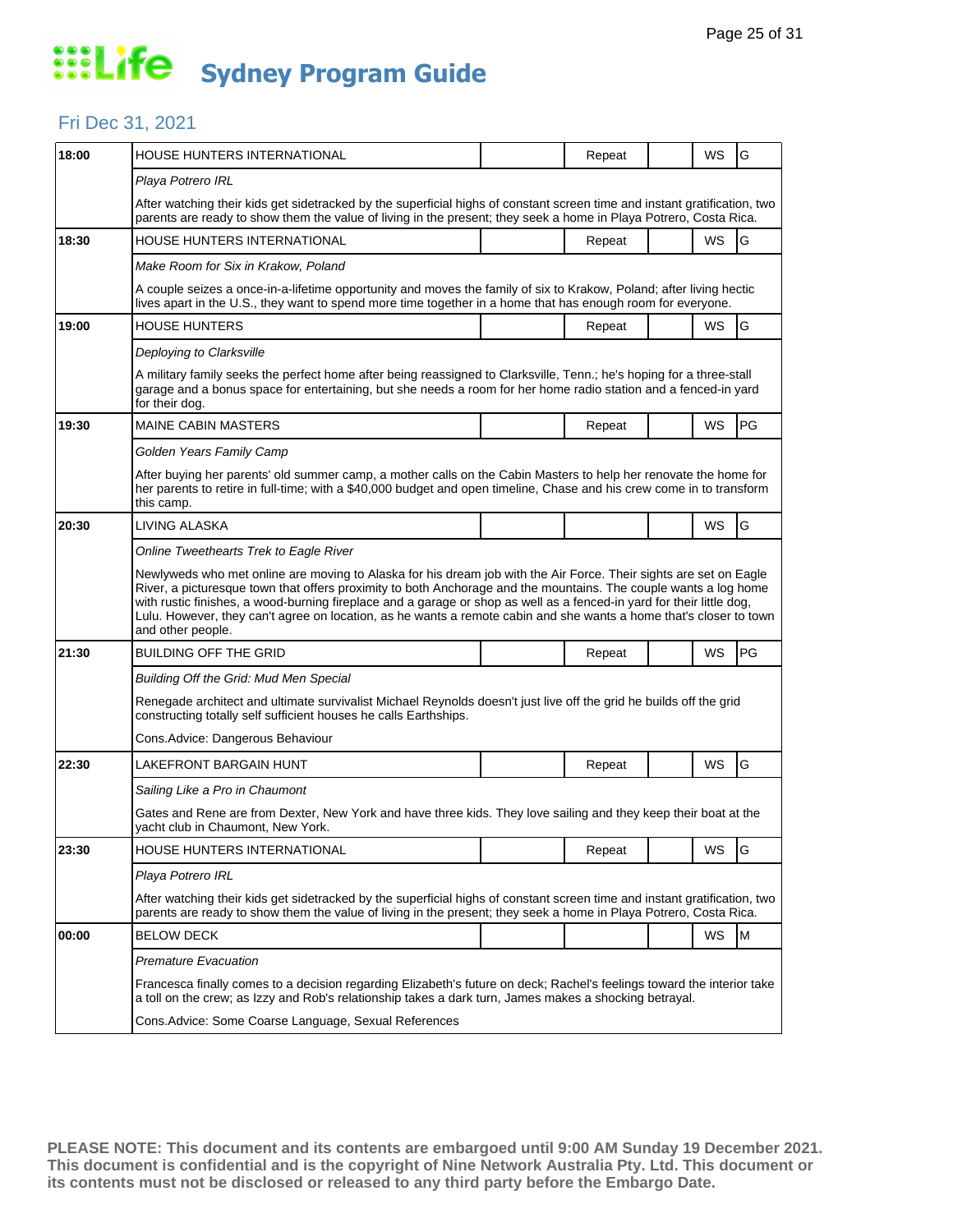### Fri Dec 31, 2021

| 01:00 | WATCH WHAT HAPPENS LIVE: BELOW<br><b>DECK REUNION SERIES 8</b>                                                                                                                                                                                                                                                                                                                                                                                                                                            |  |        |  | WS        | M  |  |  |
|-------|-----------------------------------------------------------------------------------------------------------------------------------------------------------------------------------------------------------------------------------------------------------------------------------------------------------------------------------------------------------------------------------------------------------------------------------------------------------------------------------------------------------|--|--------|--|-----------|----|--|--|
|       | Watch What Happens Live: Below Deck Reunion                                                                                                                                                                                                                                                                                                                                                                                                                                                               |  |        |  |           |    |  |  |
|       | The yachties open up about all the crew shake-ups and drama that happened in the season; an unexpected<br>accusation shocks some of the crew.                                                                                                                                                                                                                                                                                                                                                             |  |        |  |           |    |  |  |
|       | Cons.Advice: Some Coarse Language, Sexual References                                                                                                                                                                                                                                                                                                                                                                                                                                                      |  |        |  |           |    |  |  |
| 02:00 | LIVING ALASKA                                                                                                                                                                                                                                                                                                                                                                                                                                                                                             |  | Repeat |  | WS        | G  |  |  |
|       | Online Tweethearts Trek to Eagle River                                                                                                                                                                                                                                                                                                                                                                                                                                                                    |  |        |  |           |    |  |  |
|       | Newlyweds who met online are moving to Alaska for his dream job with the Air Force. Their sights are set on Eagle<br>River, a picturesque town that offers proximity to both Anchorage and the mountains. The couple wants a log home<br>with rustic finishes, a wood-burning fireplace and a garage or shop as well as a fenced-in yard for their little dog,<br>Lulu. However, they can't agree on location, as he wants a remote cabin and she wants a home that's closer to town<br>and other people. |  |        |  |           |    |  |  |
| 02:30 | LIVING ALASKA                                                                                                                                                                                                                                                                                                                                                                                                                                                                                             |  | Repeat |  | <b>WS</b> | G  |  |  |
|       | <b>Boston Doctors Order Move to Palmer</b>                                                                                                                                                                                                                                                                                                                                                                                                                                                                |  |        |  |           |    |  |  |
|       | Mike and Katie met while working in a Boston hospital, and when he got the opportunity to open a new practice in<br>Alaska, the newlyweds couldn't wait to tackle the adventure. They're focused on finding a forever home in Palmer, a<br>small farming community.                                                                                                                                                                                                                                       |  |        |  |           |    |  |  |
| 03:00 | BUILDING OFF THE GRID                                                                                                                                                                                                                                                                                                                                                                                                                                                                                     |  | Repeat |  | WS        | PG |  |  |
|       | Building Off the Grid: Mud Men Special                                                                                                                                                                                                                                                                                                                                                                                                                                                                    |  |        |  |           |    |  |  |
|       | Renegade architect and ultimate survivalist Michael Reynolds doesn't just live off the grid he builds off the grid<br>constructing totally self sufficient houses he calls Earthships.                                                                                                                                                                                                                                                                                                                    |  |        |  |           |    |  |  |
|       | Cons. Advice: Dangerous Behaviour                                                                                                                                                                                                                                                                                                                                                                                                                                                                         |  |        |  |           |    |  |  |
| 04:00 | LAKEFRONT BARGAIN HUNT                                                                                                                                                                                                                                                                                                                                                                                                                                                                                    |  | Repeat |  | WS        | G  |  |  |
|       | Sailing Like a Pro in Chaumont                                                                                                                                                                                                                                                                                                                                                                                                                                                                            |  |        |  |           |    |  |  |
|       | Gates and Rene are from Dexter, New York and have three kids. They love sailing and they keep their boat at the<br>yacht club in Chaumont, New York.                                                                                                                                                                                                                                                                                                                                                      |  |        |  |           |    |  |  |
| 04:30 | LAKEFRONT BARGAIN HUNT                                                                                                                                                                                                                                                                                                                                                                                                                                                                                    |  | Repeat |  | WS        | G  |  |  |
|       | Seeking a Right Sized Retreat                                                                                                                                                                                                                                                                                                                                                                                                                                                                             |  |        |  |           |    |  |  |
|       | Terry and Kathy are from Cohasset, Minnesota, and have two children, Tyler and Nicole. They currently live near a<br>lake but it's becoming less and less conducive to the outdoor recreations the family is involved with, so they're<br>looking to upgrade.                                                                                                                                                                                                                                             |  |        |  |           |    |  |  |
| 05:00 | <b>FLEA MARKET FLIP</b>                                                                                                                                                                                                                                                                                                                                                                                                                                                                                   |  | Repeat |  | WS        | G  |  |  |
|       | <b>Family Twin Face-Off</b>                                                                                                                                                                                                                                                                                                                                                                                                                                                                               |  |        |  |           |    |  |  |
|       | Flea Market Flip shows viewers how a little cash can go a long way with the right amount of creativity. Given only<br>\$500, our contestants will scour the booths and tents of flea markets in search of items they can buy, fix and then<br>flip for a higher sum.                                                                                                                                                                                                                                      |  |        |  |           |    |  |  |
| 05:30 | <b>BARN HUNTERS</b>                                                                                                                                                                                                                                                                                                                                                                                                                                                                                       |  | Repeat |  | WS        | G  |  |  |
|       | Reclaimed Bunk Beds & Barn Guesthouse Master Bath                                                                                                                                                                                                                                                                                                                                                                                                                                                         |  |        |  |           |    |  |  |
|       | It's the final push as Sean Tracy and his team at Buck County Timbercraft finishes work on the barn guesthouse<br>project. The lower level is completed featuring reclaimed wood bunk beds and a luxurious master bed and bath.                                                                                                                                                                                                                                                                           |  |        |  |           |    |  |  |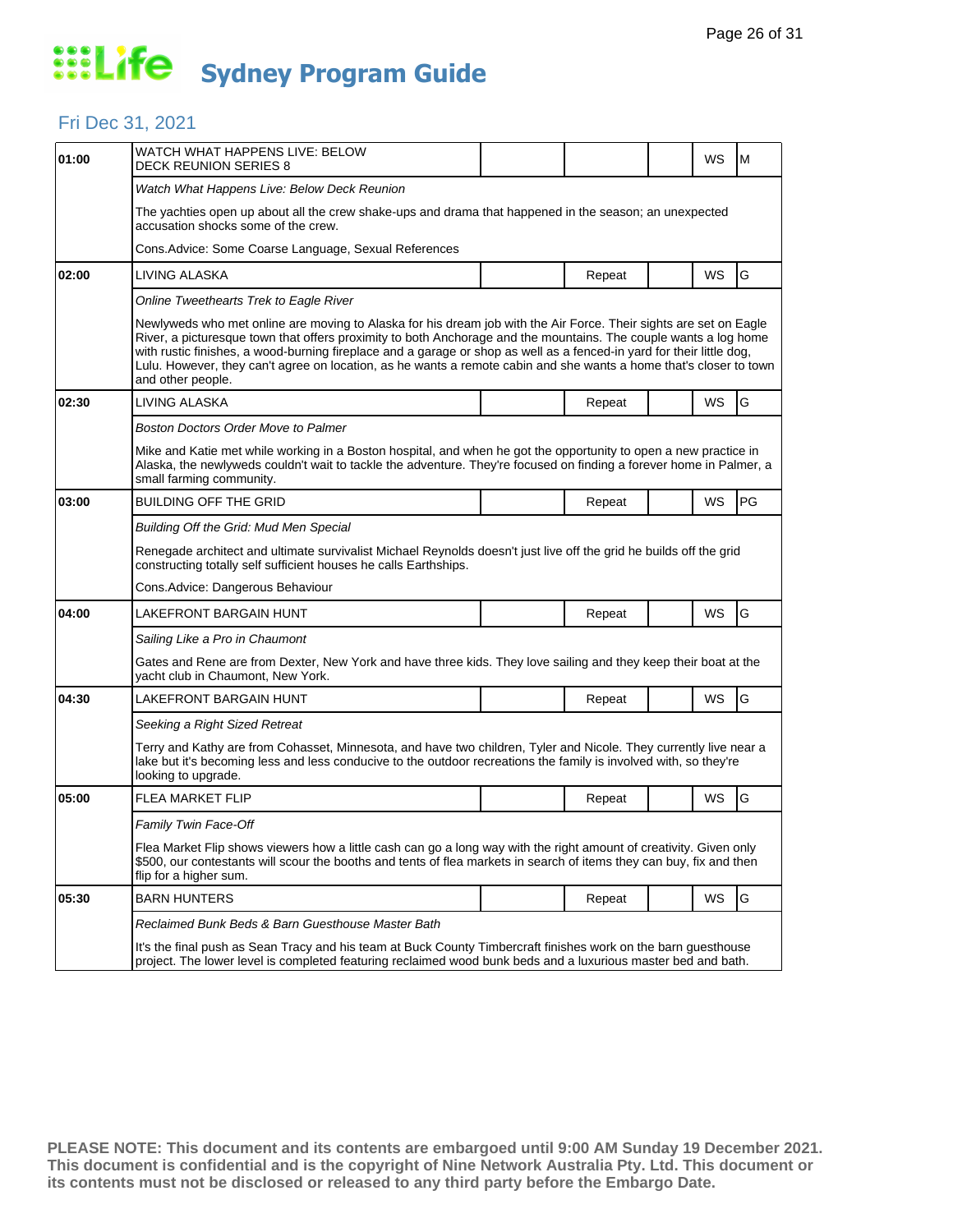### Sat Jan 1, 2022

| 06:00 | HOUSE HUNTERS INTERNATIONAL                                                                                                                                                                                                                                                                                                                         |           | Repeat |  | WS        | G         |  |
|-------|-----------------------------------------------------------------------------------------------------------------------------------------------------------------------------------------------------------------------------------------------------------------------------------------------------------------------------------------------------|-----------|--------|--|-----------|-----------|--|
|       | Make Room for Six in Krakow, Poland                                                                                                                                                                                                                                                                                                                 |           |        |  |           |           |  |
|       | A couple seizes a once-in-a-lifetime opportunity and moves the family of six to Krakow, Poland; after living hectic<br>lives apart in the U.S., they want to spend more time together in a home that has enough room for everyone.                                                                                                                  |           |        |  |           |           |  |
| 06:30 | HOUSE HUNTERS                                                                                                                                                                                                                                                                                                                                       |           | Repeat |  | WS        | G         |  |
|       | Deploying to Clarksville                                                                                                                                                                                                                                                                                                                            |           |        |  |           |           |  |
|       | A military family seeks the perfect home after being reassigned to Clarksville, Tenn.; he's hoping for a three-stall<br>garage and a bonus space for entertaining, but she needs a room for her home radio station and a fenced-in yard<br>for their dog.                                                                                           |           |        |  |           |           |  |
| 07:00 | <b>BUILDING ALASKA</b>                                                                                                                                                                                                                                                                                                                              |           | Repeat |  | WS        | PG        |  |
|       | Game Changer                                                                                                                                                                                                                                                                                                                                        |           |        |  |           |           |  |
|       | Jeff struggles with his front deck; Chappie's team finds a major error while building the exterior insulation; Chris runs<br>out of building materials.                                                                                                                                                                                             |           |        |  |           |           |  |
| 08:00 | THE GARDEN GURUS                                                                                                                                                                                                                                                                                                                                    | Captioned | Repeat |  | <b>WS</b> | G         |  |
|       | Join us on this week's episode of The Garden Gurus with an amazing mobile green wall Sue can't wait to show you!<br>Later, Nigel teaches us how to kill and control weeds naturally.                                                                                                                                                                |           |        |  |           |           |  |
| 08:30 | THE BLOCK: ALL STARS                                                                                                                                                                                                                                                                                                                                | Captioned | Repeat |  | WS        | PG        |  |
|       | With three days before the All Stars deliver their kitchens and laundries, some teams get personal with each others<br>kitchen finishes. Mark and his new partner are a day and a half behind and risk not finishing their rooms. When one<br>contestant doesn't see eye to eye with their builder someone threatens to walk off the building site. |           |        |  |           |           |  |
| 09:30 | FLEA MARKET FLIP                                                                                                                                                                                                                                                                                                                                    |           | Repeat |  | WS        | G         |  |
|       | <b>Family Twin Face-Off</b>                                                                                                                                                                                                                                                                                                                         |           |        |  |           |           |  |
|       | Flea Market Flip shows viewers how a little cash can go a long way with the right amount of creativity. Given only<br>\$500, our contestants will scour the booths and tents of flea markets in search of items they can buy, fix and then<br>flip for a higher sum.                                                                                |           |        |  |           |           |  |
| 10:00 | <b>BARN HUNTERS</b>                                                                                                                                                                                                                                                                                                                                 |           | Repeat |  | WS        | G         |  |
|       | Reclaimed Bunk Beds & Barn Guesthouse Master Bath                                                                                                                                                                                                                                                                                                   |           |        |  |           |           |  |
|       | It's the final push as Sean Tracy and his team at Buck County Timbercraft finishes work on the barn guesthouse<br>project. The lower level is completed featuring reclaimed wood bunk beds and a luxurious master bed and bath.                                                                                                                     |           |        |  |           |           |  |
| 10:30 | LAKEFRONT BARGAIN HUNT                                                                                                                                                                                                                                                                                                                              |           | Repeat |  | WS        | G         |  |
|       | Sailing Like a Pro in Chaumont                                                                                                                                                                                                                                                                                                                      |           |        |  |           |           |  |
|       | Gates and Rene are from Dexter, New York and have three kids. They love sailing and they keep their boat at the<br>vacht club in Chaumont, New York.                                                                                                                                                                                                |           |        |  |           |           |  |
| 11:00 | <b>LAKEFRONT BARGAIN HUNT</b>                                                                                                                                                                                                                                                                                                                       |           | Repeat |  | WS        | lG        |  |
|       | Seeking a Right Sized Retreat                                                                                                                                                                                                                                                                                                                       |           |        |  |           |           |  |
|       | Terry and Kathy are from Cohasset, Minnesota, and have two children, Tyler and Nicole. They currently live near a<br>lake but it's becoming less and less conducive to the outdoor recreations the family is involved with, so they're<br>looking to upgrade.                                                                                       |           |        |  |           |           |  |
| 11:30 | POSTCARDS SUMMER                                                                                                                                                                                                                                                                                                                                    | Captioned | Repeat |  | WS        | <b>PG</b> |  |
|       | Shane Delia heads East to Box Hill in search of Melbourne's best Chinese food. Brodie visits Mt Martha. Lauren<br>immerses herself in art at 'The LUME Melbourne', and Shane Crawford heads to Smith Street in the heart of<br>Collingwood.                                                                                                         |           |        |  |           |           |  |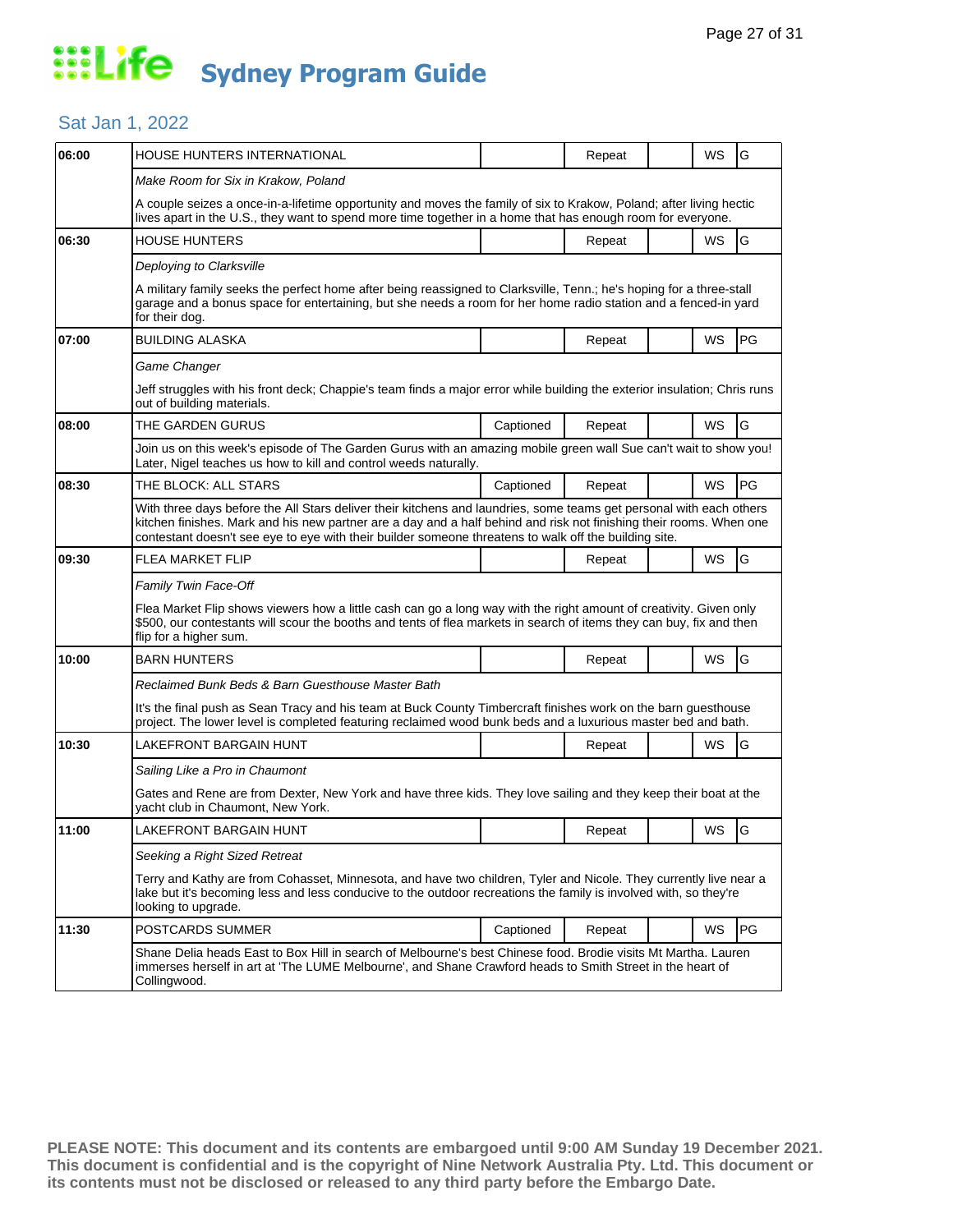#### Sat Jan 1, 2022

| 12:00 | FIND ME A DREAM HOME AUSTRALIA                                                                                                                                                                                                                                                                                                                                                                                                                                                                            | Captioned | Repeat |  | WS        | G  |  |  |
|-------|-----------------------------------------------------------------------------------------------------------------------------------------------------------------------------------------------------------------------------------------------------------------------------------------------------------------------------------------------------------------------------------------------------------------------------------------------------------------------------------------------------------|-----------|--------|--|-----------|----|--|--|
|       | Today, on Find Me A Dream Home we meet home seeker Tim who is looking for his dream home in Geelong,<br>Victoria with the help of his sister Martine, will he find the perfect pad for himself and his three teenagers?                                                                                                                                                                                                                                                                                   |           |        |  |           |    |  |  |
| 12:30 | <b>GETAWAY</b>                                                                                                                                                                                                                                                                                                                                                                                                                                                                                            | Captioned | Repeat |  | WS        | PG |  |  |
|       | Scenic - Bordeaux #1                                                                                                                                                                                                                                                                                                                                                                                                                                                                                      |           |        |  |           |    |  |  |
|       | This week on Getaway Catriona Rowntree is in Paris, the city of love, before heading off on a luxury cruise through<br>the Bordeaux region of Southern France.                                                                                                                                                                                                                                                                                                                                            |           |        |  |           |    |  |  |
| 13:00 | HOUSE HUNTERS INTERNATIONAL                                                                                                                                                                                                                                                                                                                                                                                                                                                                               |           | Repeat |  | <b>WS</b> | G  |  |  |
|       | Playa Potrero IRL                                                                                                                                                                                                                                                                                                                                                                                                                                                                                         |           |        |  |           |    |  |  |
|       | After watching their kids get sidetracked by the superficial highs of constant screen time and instant gratification, two<br>parents are ready to show them the value of living in the present; they seek a home in Playa Potrero, Costa Rica.                                                                                                                                                                                                                                                            |           |        |  |           |    |  |  |
| 13:30 | <b>HOUSE HUNTERS INTERNATIONAL</b>                                                                                                                                                                                                                                                                                                                                                                                                                                                                        |           | Repeat |  | WS        | G  |  |  |
|       | Make Room for Six in Krakow, Poland                                                                                                                                                                                                                                                                                                                                                                                                                                                                       |           |        |  |           |    |  |  |
|       | A couple seizes a once-in-a-lifetime opportunity and moves the family of six to Krakow, Poland; after living hectic<br>lives apart in the U.S., they want to spend more time together in a home that has enough room for everyone.                                                                                                                                                                                                                                                                        |           |        |  |           |    |  |  |
| 14:00 | <b>HOUSE HUNTERS</b>                                                                                                                                                                                                                                                                                                                                                                                                                                                                                      |           | Repeat |  | WS        | G  |  |  |
|       | Deploying to Clarksville                                                                                                                                                                                                                                                                                                                                                                                                                                                                                  |           |        |  |           |    |  |  |
|       | A military family seeks the perfect home after being reassigned to Clarksville, Tenn.; he's hoping for a three-stall<br>garage and a bonus space for entertaining, but she needs a room for her home radio station and a fenced-in yard<br>for their dog.                                                                                                                                                                                                                                                 |           |        |  |           |    |  |  |
| 14:30 | LIVING ALASKA                                                                                                                                                                                                                                                                                                                                                                                                                                                                                             |           | Repeat |  | WS        | G  |  |  |
|       | Online Tweethearts Trek to Eagle River                                                                                                                                                                                                                                                                                                                                                                                                                                                                    |           |        |  |           |    |  |  |
|       | Newlyweds who met online are moving to Alaska for his dream job with the Air Force. Their sights are set on Eagle<br>River, a picturesque town that offers proximity to both Anchorage and the mountains. The couple wants a log home<br>with rustic finishes, a wood-burning fireplace and a garage or shop as well as a fenced-in yard for their little dog,<br>Lulu. However, they can't agree on location, as he wants a remote cabin and she wants a home that's closer to town<br>and other people. |           |        |  |           |    |  |  |
| 15:00 | LIVING ALASKA                                                                                                                                                                                                                                                                                                                                                                                                                                                                                             |           | Repeat |  | WS        | G  |  |  |
|       | <b>Boston Doctors Order Move to Palmer</b>                                                                                                                                                                                                                                                                                                                                                                                                                                                                |           |        |  |           |    |  |  |
|       | Mike and Katie met while working in a Boston hospital, and when he got the opportunity to open a new practice in<br>Alaska, the newlyweds couldn't wait to tackle the adventure. They're focused on finding a forever home in Palmer, a<br>small farming community.                                                                                                                                                                                                                                       |           |        |  |           |    |  |  |
| 15:30 | <b>BUILDING ALASKA</b>                                                                                                                                                                                                                                                                                                                                                                                                                                                                                    |           | Repeat |  | WS        | PG |  |  |
|       | Game Changer                                                                                                                                                                                                                                                                                                                                                                                                                                                                                              |           |        |  |           |    |  |  |
|       | Jeff struggles with his front deck; Chappie's team finds a major error while building the exterior insulation; Chris runs<br>out of building materials.                                                                                                                                                                                                                                                                                                                                                   |           |        |  |           |    |  |  |
| 16:30 | <b>BUILDING OFF THE GRID</b>                                                                                                                                                                                                                                                                                                                                                                                                                                                                              |           | Repeat |  | WS        | PG |  |  |
|       | Building Off the Grid: Mud Men Special                                                                                                                                                                                                                                                                                                                                                                                                                                                                    |           |        |  |           |    |  |  |
|       | Renegade architect and ultimate survivalist Michael Reynolds doesn't just live off the grid he builds off the grid<br>constructing totally self sufficient houses he calls Earthships.                                                                                                                                                                                                                                                                                                                    |           |        |  |           |    |  |  |
|       | Cons.Advice: Dangerous Behaviour                                                                                                                                                                                                                                                                                                                                                                                                                                                                          |           |        |  |           |    |  |  |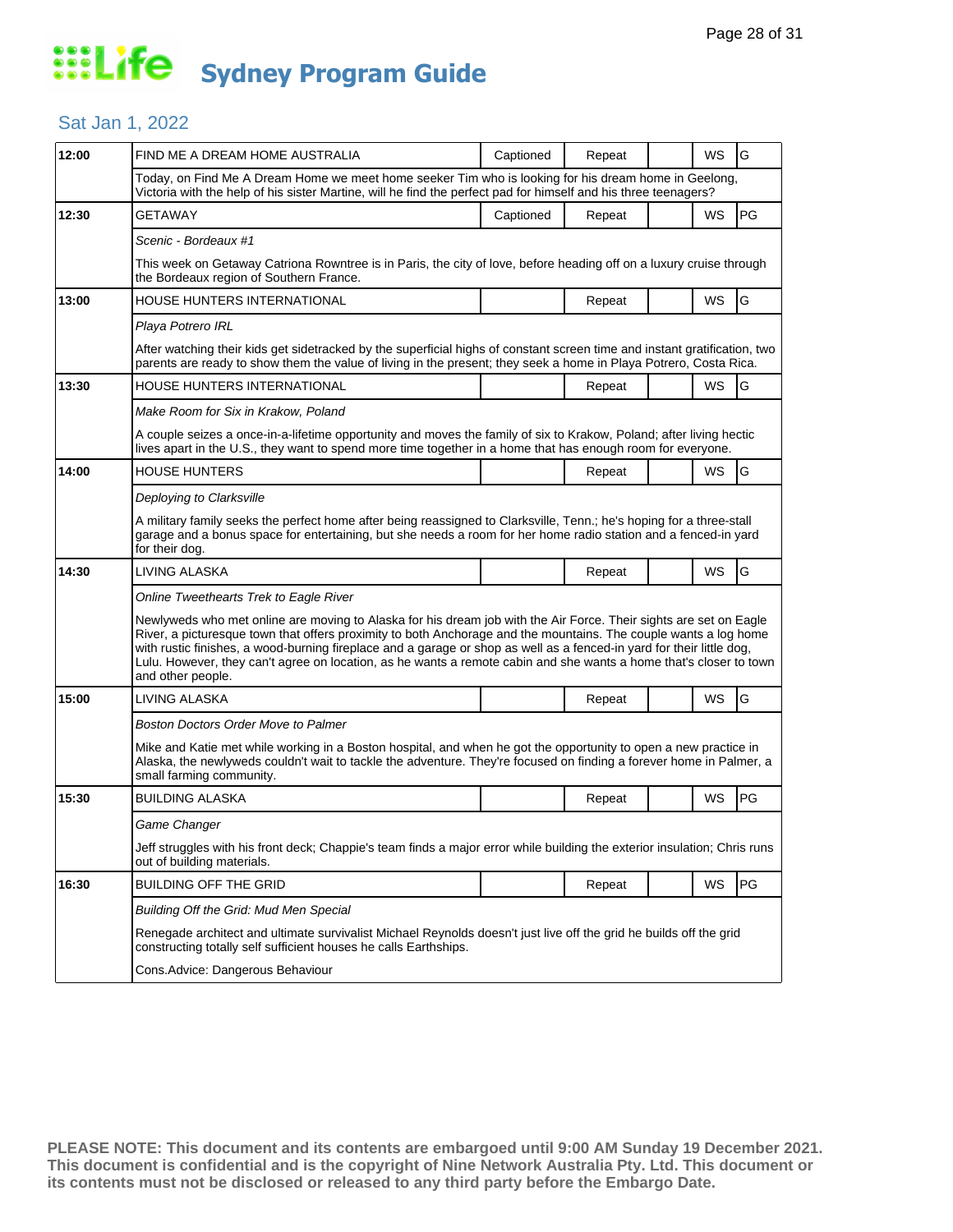### Sat Jan 1, 2022

| 17:30 | <b>IMAINE CABIN MASTERS</b>                                                                                                                                                                                                                              | Repeat | <b>WS</b> | I PG |
|-------|----------------------------------------------------------------------------------------------------------------------------------------------------------------------------------------------------------------------------------------------------------|--------|-----------|------|
|       | Golden Years Family Camp                                                                                                                                                                                                                                 |        |           |      |
|       | After buying her parents' old summer camp, a mother calls on the Cabin Masters to help her renovate the home for<br>Ther parents to retire in full-time; with a \$40,000 budget and open timeline, Chase and his crew come in to transform<br>this camp. |        |           |      |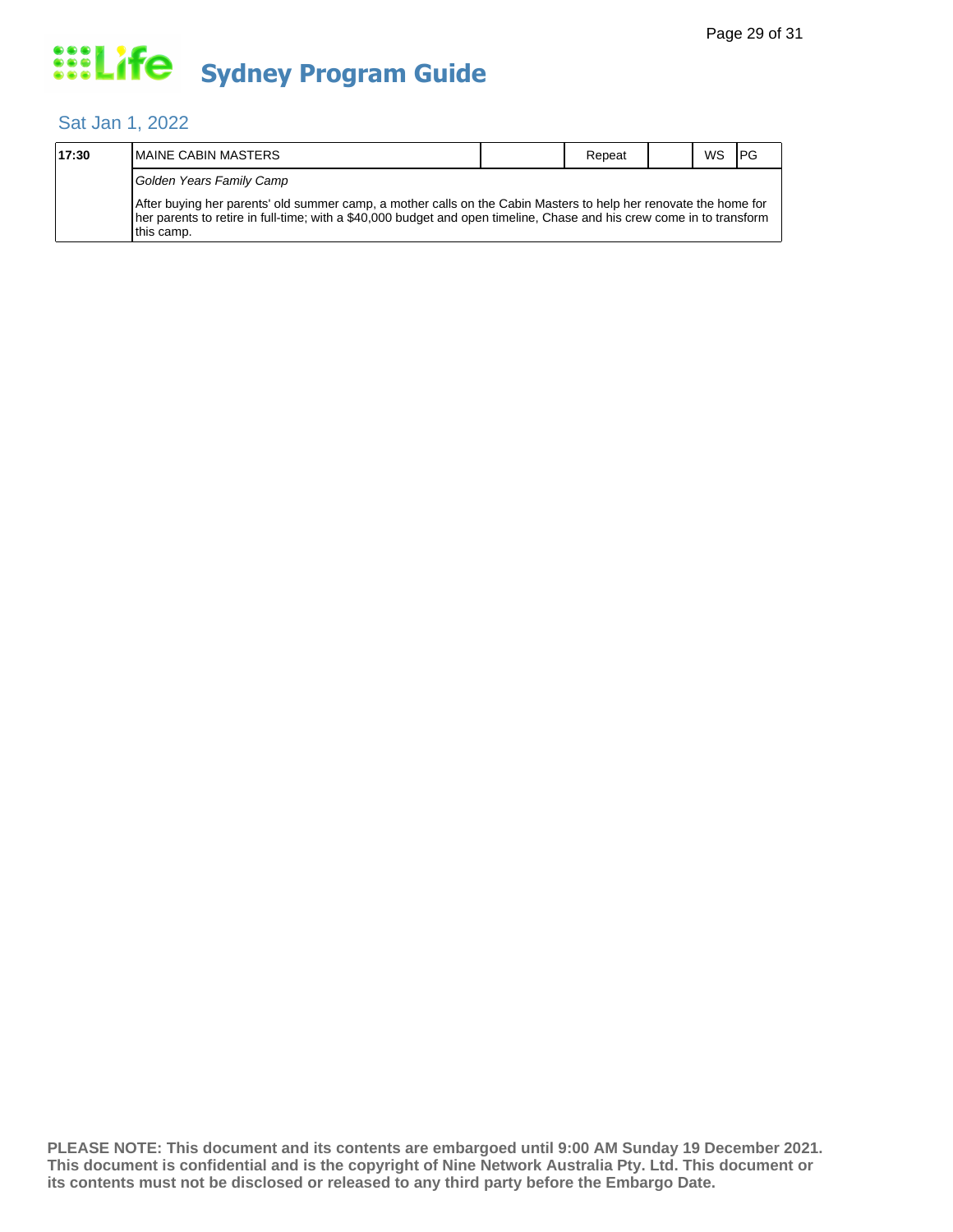### Sat Jan 1, 2022

| 18:30 | LOG CABIN LIVING                                                                                                                                                                                                                                               |           | Repeat |  | WS        | G  |  |  |
|-------|----------------------------------------------------------------------------------------------------------------------------------------------------------------------------------------------------------------------------------------------------------------|-----------|--------|--|-----------|----|--|--|
|       | All in a Hard Day's Work                                                                                                                                                                                                                                       |           |        |  |           |    |  |  |
|       | A couple from Maryville, Tenn., is on the hunt for a cabin where they can get their hands dirty and grow their own<br>food; they hope to find a cabin with breathtaking views and a spacious kitchen, with plenty of acreage to share with<br>their four kids. |           |        |  |           |    |  |  |
| 19:00 | LOG CABIN LIVING                                                                                                                                                                                                                                               |           | Repeat |  | WS        | G  |  |  |
|       | <b>Taking Time to Relax</b>                                                                                                                                                                                                                                    |           |        |  |           |    |  |  |
|       | A couple from Tennessee is looking to escape the city and set down roots in the log cabin of their dreams; they want<br>a place where they can practice music, archery and enjoy the quiet while remaining close enough to the music<br>scene in Nashville.    |           |        |  |           |    |  |  |
| 19:30 | <b>ESCAPE TO THE CHATEAU</b>                                                                                                                                                                                                                                   | Captioned | Repeat |  | WS        | G  |  |  |
|       | Sloe Gin, Library and Ceiling Rose                                                                                                                                                                                                                             |           |        |  |           |    |  |  |
|       | Dick is determined to make sloe gin with the last of the berries. Angel gets to work creating a library in the pepper<br>pot tower and brings a ceiling rose back to its former glory.                                                                         |           |        |  |           |    |  |  |
| 20:30 | <b>HOUSE HUNTERS</b>                                                                                                                                                                                                                                           |           | Repeat |  | WS        | G  |  |  |
|       | Mom Calls the Shots                                                                                                                                                                                                                                            |           |        |  |           |    |  |  |
|       | A young New Jersey couple looks for a home and prioritizes a multi-family setup to share the place with her mom;<br>mom's high expectations for luxe details do not match the couple's budget.                                                                 |           |        |  |           |    |  |  |
| 21:30 | HOUSE HUNTERS INTERNATIONAL                                                                                                                                                                                                                                    |           |        |  | WS        | G  |  |  |
|       | Rest and Relaxation in St. Thomas                                                                                                                                                                                                                              |           |        |  |           |    |  |  |
|       | A busy couple that has spent a lot of the year on the road is finally able to work remotely and takes the opportunity<br>to live on St. Thomas, US Virgin Islands.                                                                                             |           |        |  |           |    |  |  |
| 22:30 | HOUSE HUNTERS RENOVATION                                                                                                                                                                                                                                       |           | Repeat |  | <b>WS</b> | G  |  |  |
|       | <b>Budget Troubles, Reno Woes</b>                                                                                                                                                                                                                              |           |        |  |           |    |  |  |
|       | A musician and his wife begin an ambitious renovation on a dated family home in California, but things quickly<br>unravel as they uncover foundation issues and building code roadblocks.                                                                      |           |        |  |           |    |  |  |
| 23:30 | <b>HOUSE HUNTERS</b>                                                                                                                                                                                                                                           |           | Repeat |  | <b>WS</b> | G  |  |  |
|       | Mom Calls the Shots                                                                                                                                                                                                                                            |           |        |  |           |    |  |  |
|       | A young New Jersey couple looks for a home and prioritizes a multi-family setup to share the place with her mom;<br>mom's high expectations for luxe details do not match the couple's budget.                                                                 |           |        |  |           |    |  |  |
| 00:00 | THE REAL HOUSEWIVES OF SALT LAKE<br>CITY                                                                                                                                                                                                                       |           |        |  | WS        | МA |  |  |
|       | Sinners in the City                                                                                                                                                                                                                                            |           |        |  |           |    |  |  |
|       | A peek inside the unconventional lives of six successful women navigating an exclusive social circle in a city where<br>religion, status and perfection are praised to the highest degree.                                                                     |           |        |  |           |    |  |  |
|       | Cons. Advice: Themes, Some Coarse Language, Sexual References                                                                                                                                                                                                  |           |        |  |           |    |  |  |
| 01:00 | THE REAL HOUSEWIVES OF JERSEY                                                                                                                                                                                                                                  |           |        |  | WS        | M  |  |  |
|       | La Finn                                                                                                                                                                                                                                                        |           |        |  |           |    |  |  |
|       | Whilst news of Jane's latest upset spreads among the Housewives, Kate's attention is focused on building bridges<br>with Finn but could too much love push him away? Mia hopes to revive her modelling career, and Hedi visits<br>Sascha's art exhibition.     |           |        |  |           |    |  |  |